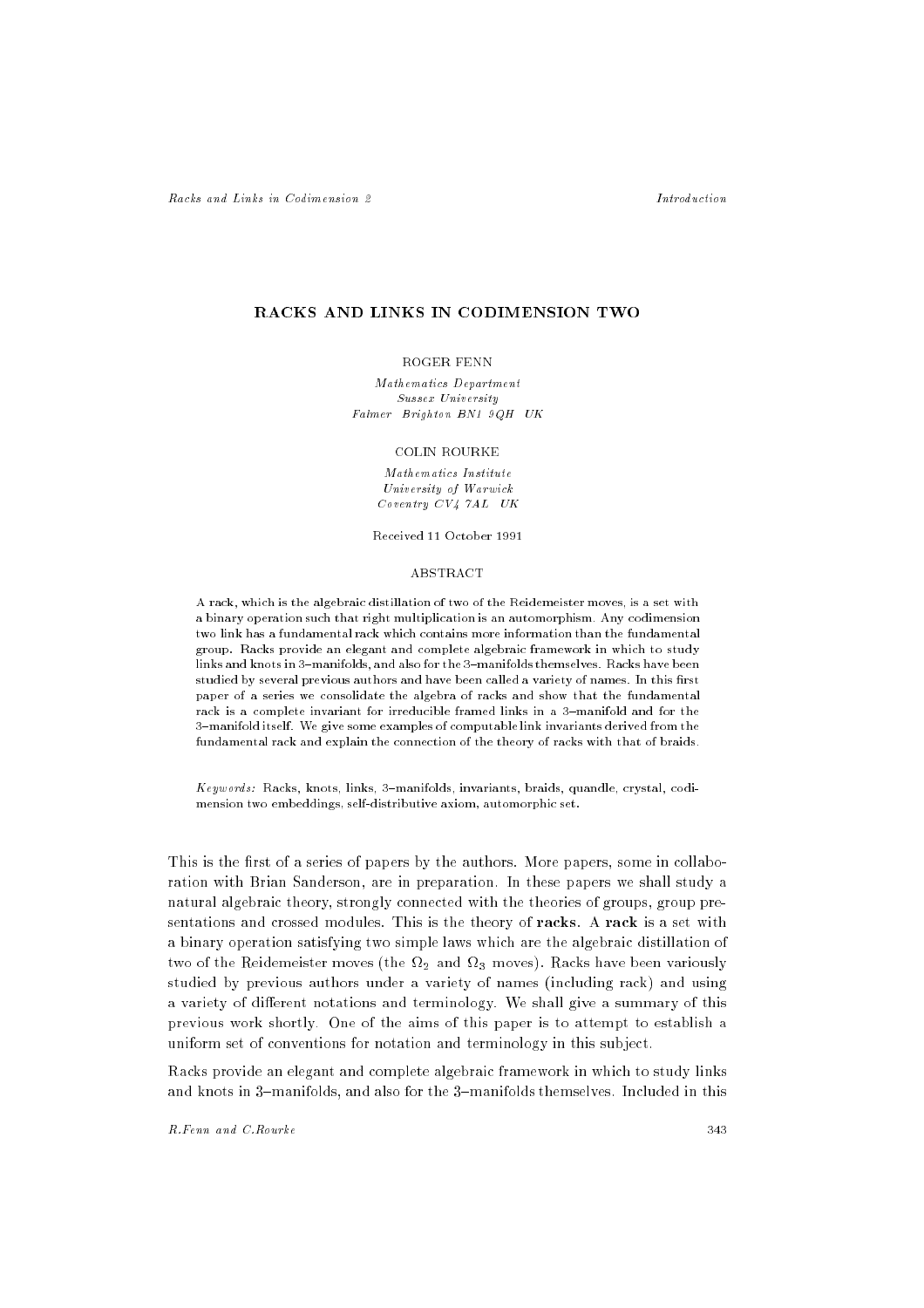#### Racks and Links in Codimension 2

framework are complete algebraic invariants for both framed links in 3-manifolds and for 3-manifolds. The theory of racks opens the practical possibility of finding a complete sequence of computable invariants for framed links and for 3-manifolds.

A codimension two submanifold has a fundamental rack, which is a complete invariant for irreducible links in any 3-manifold. Moreover there is a notion of a Grothendieck-style K-theory invariant which we call the Goeritz equivalence class of the rack, and this invariant, applied to the fundamental rack of the framed link in  $S<sup>3</sup>$  which is used to specify a 3-manifold by surgery, is a complete invariant for the 3-manifold. We consider this in a later paper.

In this first paper of the series we shall review and extend some of the basic algebra of racks and give the complete invariant for framed links and some examples of computable link invariants derived from this invariant. In future papers we shall examine invariants in greater detail and shall combine the results of this paper with the Kirby calculus (Kirby [19], Fenn-Rourke [9]) to construct the complete invariant for 3-manifolds mentioned above. In another paper of the series [11] (joint work with Brian Sanderson) we shall construct the space of a rack which classifies cobordism classes of link representations on the rack, and which has strong connections with classical cobordism theories. For an introduction to the rack space see [10].

#### Previous work

The earliest work on racks (known to us) is due to Conway and Wraith [5], and we are indebted to these authors for a copy of their (unpublished) correspondence. They used the name wrack for the concept and we have adopted this name, not merely because it is the oldest name, but also because it is a simple English word which (to our knowledge) has no other mathematical meaning. We have however chosen the more common spelling. Rack is used in the same sense as in the phrase "rack and ruin". The context of Conway and Wraith's work is the conjugacy operation in a group and they regarded a rack as the wreckage of a group left behind after the group operation is discarded and only the notion of conjugacy remains. They studied the basic algebra of racks in a special case (the quandle case) but also were aware of the general case and the main topological application (the fundamental rack of a knot in a 3-manifold).

The most comprehensive published study of racks in a toplogical context is due to Joyce [16]. He studied a particular special case and used the name quandle. Because his work has been widely quoted and the word quandle is now well known, we have with some reservations continued to use the name quandle for this special case. Joyce establishes the basic algebra of quandles, giving several examples, and defines augmented quandles and the associated group (which he calls  $Adconj)$ . He defines the fundamental quandle of a knot in  $S^{\pm}$  giving both the topological definition in terms of "nooses" and the definition in terms of the presentation which can be read from a diagram of the knot. He proves the equivalence of the two definitions. His main result is that the fundamental quandle classies the knot. Joyce's work was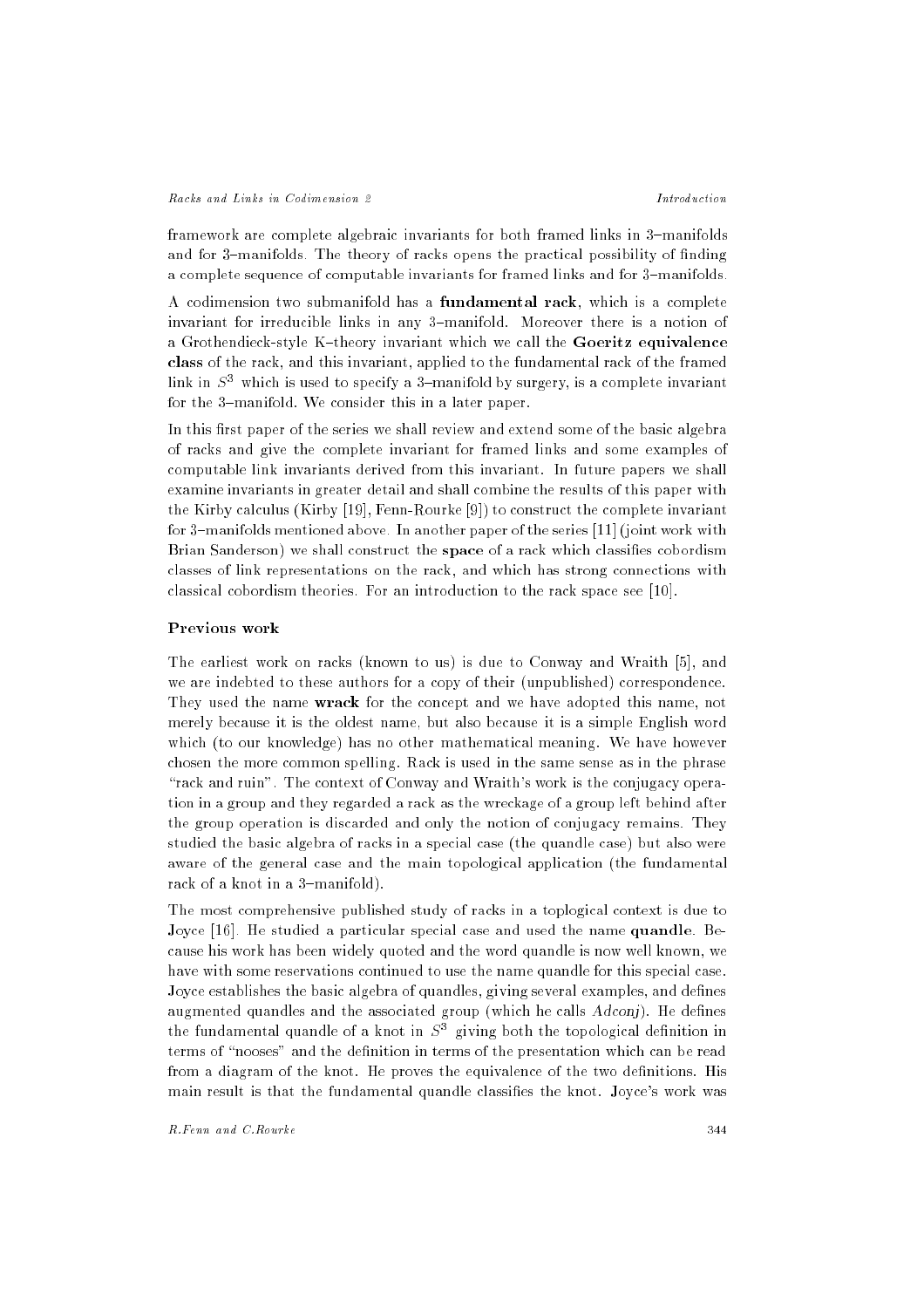#### Racks and Links in Codimension 2

largely duplicated independently by Matveev [24] who used the name distributive groupoid. But note that a rack is not a groupoid in the usually accepted sense.

Kauffman [17] defines racks in full generality using the name crystal for the concept. We have not adopted this name because of the historical precedence of the name rack and because of the strong connection of the theory with groups in which context crystal might suggest crystallographic groups. Kauffman defines the fundamental rack of a knot in  $S<sup>3</sup>$  and applies Joyce's theorem to prove that it is a classifying invariant. He also extends Joyce's work on the Alexander quandle to racks and defines an associated  $R$ -matrix.

The most extensive algebraic survey of racks is given by Brieskorn [3], who is particularly interested in the context of braids and singularities. In his introduction Brieskorn writes:

\Whilst preparing this survey, I found an extremely simple concept unifying many investigations on this subject as well as classical results of E.Artin, A.Hurwitz and W.Magnus. This is the notion of an automorphic set."

The definition of an automorphic set coincides with that of a rack or crystal. Although "automorphic set" is the mathematically correct terminology for the concept, we have not adopted it because it is too unwieldy in context. A short single word makes phrases such as augmented rack, quandle rack, fundamental rack usable. Brieskorn's paper contains a wealth of algebraic material about racks, most of which is not relevant to the topological context of our work, except for the connection with braid groups, which we shall examine in section 7.

Winker [31] extends Joyce's work and defines an analogue of the Cayley graph for a quandle and Krüger [20], independently and simultaneously with our work, defines free products of racks and investigates the automorphism group of the free rack, cf. our section 7 and appendix. There is an interesting connection of racks with computer theory. Roscoe [27] studies an algebraic object which satisfies just one of the two rack laws (the rack identity) in the context of computer information updates. Finally there is also a connection with some problems in logic, see Dehorney, Jech and Laver [7,14,22].

## The content of this paper

This paper reviews and consolidates much of the previous work on the subject and also contains many new results and new formulations of old results. An outline detailing these new results and the previous work now follows.

Section 1 contains the basic definition and some of the examples of racks that we shall need. Most of these examples come from Joyce [16] and Brieskorn [3]. The new material consists of a careful treatment of the operator group (which is in general distinct from the associated group) and new notation (exponential notation) for the rack operation, which to our knowledge, has not been introduced in any previous work. This notation makes the algebra very easy to handle, for example the "fully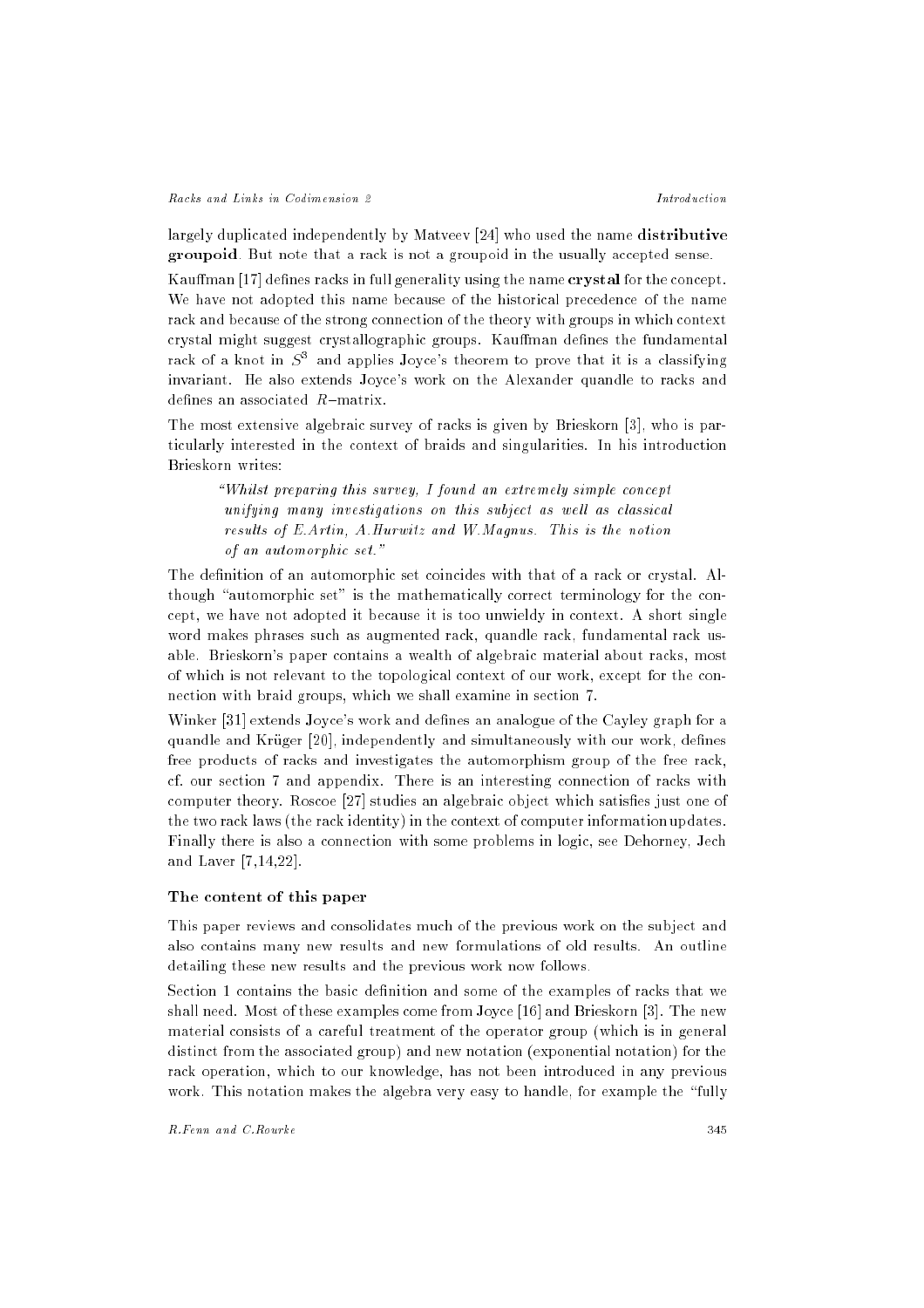left associated" form of a repeated operation proved by Winker and Kauffman is almost an observation using our notation.

Section 2 contains a review of some of the basic algebra of racks. Most of this section is a reworking for racks of algebra in Joyce's paper. However the section also includes the new concept of the free product of two racks and the connection with crossed modules (the associated crossed module). Further basic algebra can be found in Brieskorn [3] and in Ryder's Ph.D. thesis [28].

In section 3 we consider the fundamental rack of a codimension 2 embedding and its properties. This material contains a reworking in the rack context of material of Matveev and Joyce. It also contains several new results including the identification of the associated crossed module as the relative second homotopy group and a calculation of the operator group for the fundamental rack of a classical link.

Section 4 is about presentations; we prove a new "Tietze" theorem for rack presentations and, in a reworking of material of Joyce and Kauffman, show how the fundamental rack of a classical link (in  $S^{\pm}$ ) has a nifite presentation which can be read in a natural way from the diagram. This section also contains new material on presentations of augmented racks and the new result that the fundamental rack of a link in a homotopy 3-sphere also has a finite presentation.

Section 5 contains the main classication theorem which is a generalisation to arbitrary 3-manifolds of the results of Joyce and Kauffman. This section also contains an interesting new result on homotopy 3-spheres: the fundamental rack classifies both the link and the homotopy 3-sphere. This result opens the possibility of using a rack invariant to detect a homotopy 3-sphere. The idea of using rack invariants (of which there are myriad examples) as 3-manifold invariants will be explored further in a later paper.

In section 6 we make a start on the invariants that can be read from the fundamental rack; this latter subject will be explored more fully in subsequent papers, and see also the theses of Devine [8], Azcan [1], Kelly [18], Lambropoulou [21] and Ryder [28]. New material in this section includes the invariants derived from the  $(t, s)$ -rack and matrix racks (examples 6 and 7 of 6.1 and example 3 of 6.3).

Finally in section 7 we explain the connection of the theory of racks with that of braids and in an appendix we give the analogue of Nielsen theory for automorphisms of the free rack. These results allow us to give a criterion for a rack to be a classical rack (i.e. isomorphic to the fundamental rack of a framed link in  $S^*$  ). This has strong connections both with the Poincaré conjecture and the homeomorphism problem for  $S^{\pi}$ , see the remarks at the end of the paper. The material in this section is largely new although there is a strong connection with Brieskorn's work in our material on invariants.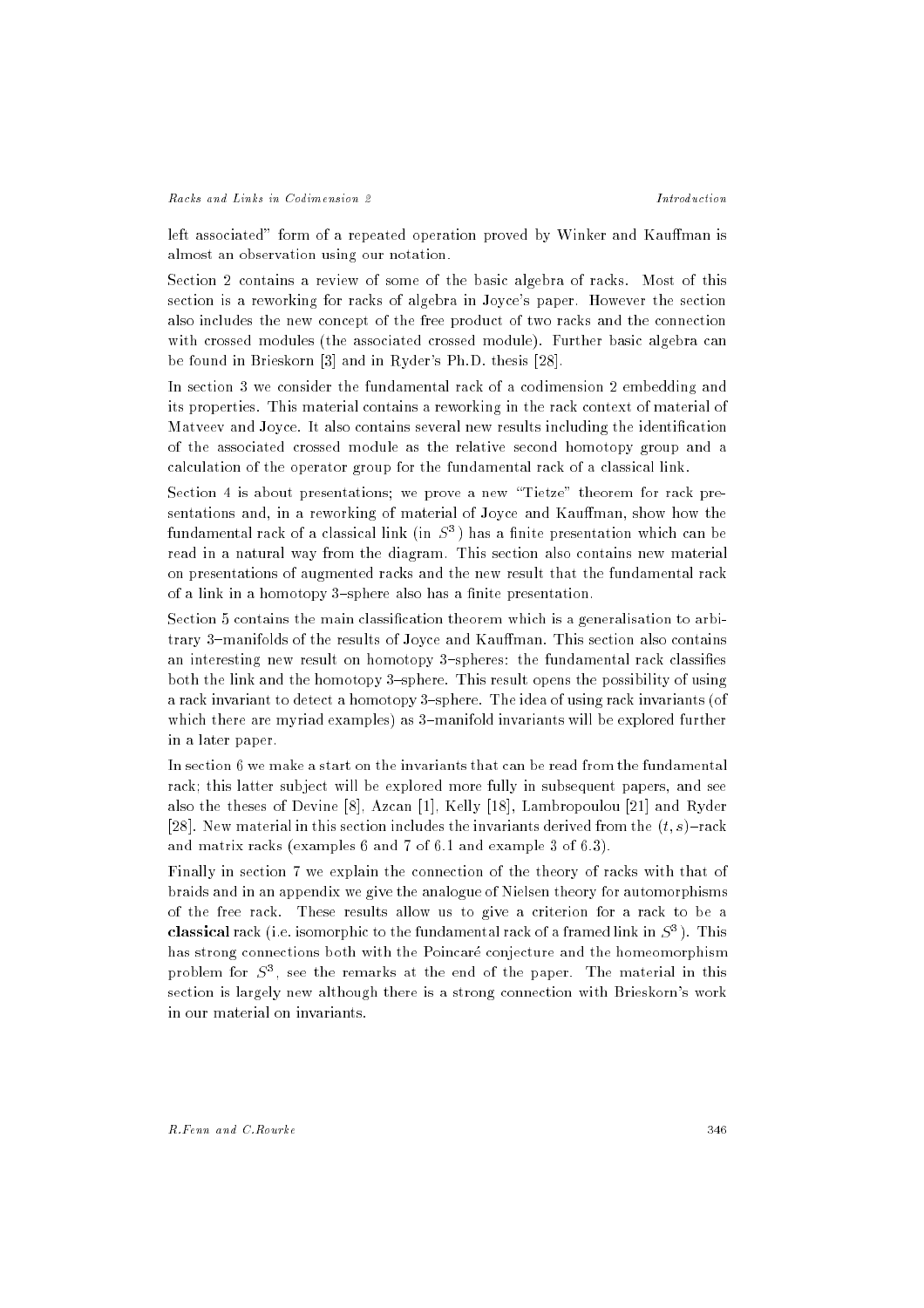Racks and Links in Codimension 2 2 2 Definitions and Examples

#### 1. Denitions and Examples

We consider sets  $X$  with a binary operation which we shall write exponentially

 $a, b) \mapsto a^{-}$ 

There are several reasons for writing the operation exponentially.

- (1) The operation is unbalanced and should be thought of as an action, i.e. think of a as meaning the result of b acting or operating on a.
- (2) In group contexts exponentiation signies conjugation. A group with conjugation is one of the principal examples of a rack  $-$  indeed this was the source for one strand of the earlier work on racks [5]. A rack is an algebraic object which has just *some* of the properties of a group with conjugacy as the operation.
- $(3)$ Finally, and most conveniently, exponential notation allows brackets to be dispensed with, because there are standard conventions for association with exponents. In particular

$$
a^{bc}
$$
 means  $(a^b)^c$  and  $a^{b^c}$  means  $a^{(b^c)}$ .

## 1.1 Definition Racks

A rack is a non-empty set X with a binary operation satisfying the following two axioms:

**AXIOM 1** Given  $a, b \in A$  there is a unique  $c \in A$  such that  $a = c$ .

**Axiom 2** Given  $a, b, c \in X$  the formula  $0c = c0$ 

holds. We call this formula the rack identity (first form).

Several consequences flow from these axioms.

The first axiom implies that, for each  $b \in A$  the function  $f_b(x) := x^2$  is a bijection of  $X$  to itself, and this fits with the idea that the operation is a (right) action of X on itself.

We shall write  $a^* = f_b^{\dagger}(a)$  for the element c given by axiom 1, but notice that  $a^{\overline{b}}$  is a single symbol for an element of X. It is not suggested that  $\overline{b}$  is itself an element of  $X$ ; however the notation is suggestive (and intended to be) because now  $a^{b\overline{b}} = a^{\overline{b}b} = a$  for all  $a, b \in X$ . Thus if we identify  $\overline{b}$  with  $b^{-1}$ then we can give a meaning to any expression of the form  $x^w$  where  $w =$  $w(a, b, \ldots)$  is a word in  $F(X)$  the free group on X, namely the result of repeatedly acting on  $x$  by  $f_a$  ,  $f_a$   $^*, f_b$  ,  $f_b$   $^*$  etc. The word  $w$  is again *not to be regarded* as an element of the form as an operator on I . Shortly, we shall formally formally formalise the strong introducing the operator group.

The rack identity is a right self-distributive law as can be seen if we temporarily use the notation  $a \cdot b$  for  $a \cdot$ :

$$
(a \cdot b) \cdot c = (a \cdot c) \cdot (b \cdot c).
$$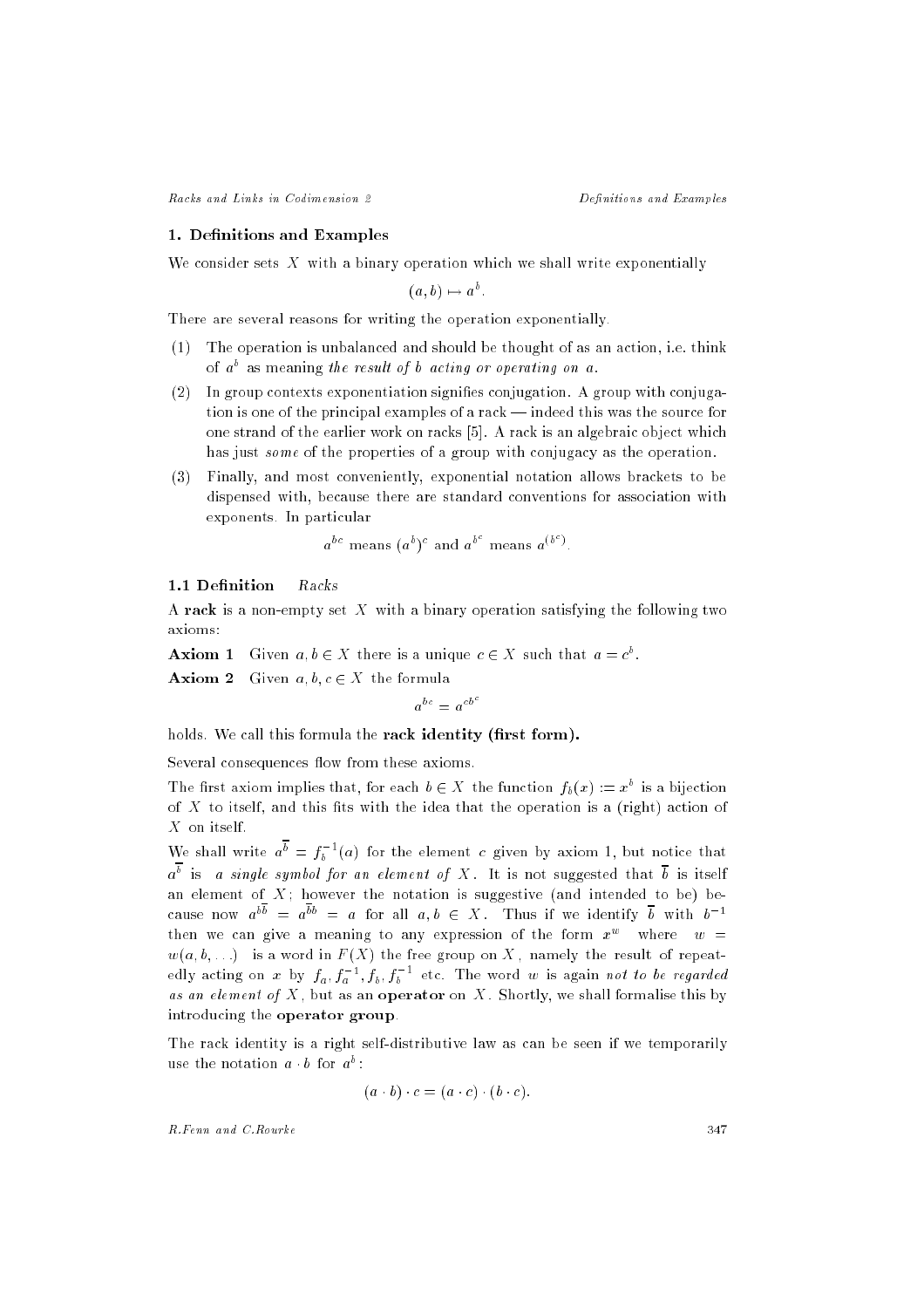Racks and Links in Codimension 2 2 2 Definitions and Examples

Both axioms together are equivalent to the statement that right multiplication is an automorphism. The rack identity can be restated in more elegant and mnemonic form if we use the notation introduced above.

Substituting  $a = a^{\perp}$  in the rack identity and then changing  $a$  back to  $a$  gives the

**Axiom 2'** Given  $a, b, c \in X$  the formula

 $\theta^- = e^{c\theta}c$ 

holds. This is the rack identity (second form).

In other words b c operates like cbc , which makes clear the connection between the rack operation and conjugacy in a group.

## The Operator Group

In expressions such as  $a^{**}$  we refer to  $a$  as being at  $\bold{p}\text{rimary}$  level and  $v,c$  as at operator level. The second form of the rack identity makes clear that we do not need any "higher" level operators. Expressions involving repeated operations can always be resolved into one of the form  $a^w$  where  $a \in X$  is at the primary level and  $w$ , lying in the free group  $F(X)$  on  $X$ , is at the operator level.

In this way we have an action by the group  $F(X)$  on X. In general if G acts on  $\Lambda$ , written  $(a, q) \mapsto a \cdot q$  and if  $\sigma : \Lambda \to G$  is a map satisfying  $\sigma(a \cdot q) = q \cdot \sigma(a)q$ then  $\Lambda$  has the structure of a rack given by  $a^+:= a \cdot \sigma(v)$ . In many situations this is the most convenient method of describing the rack operation. The similarity with crossed modules should be clear.

We shall pursue the notion of a rack with a group  $G$  operating in section 2, when we introduce the formal notion of an augmented rack. We shall then be able to formalise the connection with crossed modules.

To make operators precise we define operator equivalence by:

 $w \equiv z \iff a^{-} = a^{-}$  for all  $a \in A$ 

where  $w, z \in F(X)$ .

The equivalence classes form the **Operator Group**  $Op(X)$  which could also be defined as  $F(X)/N$  where N is the normal subgroup

$$
N = \{ w \in F(X) \mid w \equiv 1 \}.
$$

# 1.2 Examples of operator equivalence

Since  $b^{a^*} = b^{aaa}$  (by the rack identity)  $= b^a$  for all  $a, b \in X$ . We have

$$
a^a \equiv a
$$
 for all  $a \in X$ .

More generally if  $a^{a^{n}}$  means  $a^{aa...a}$  (n repeats) then  $a \equiv a^{a^{n}}$ .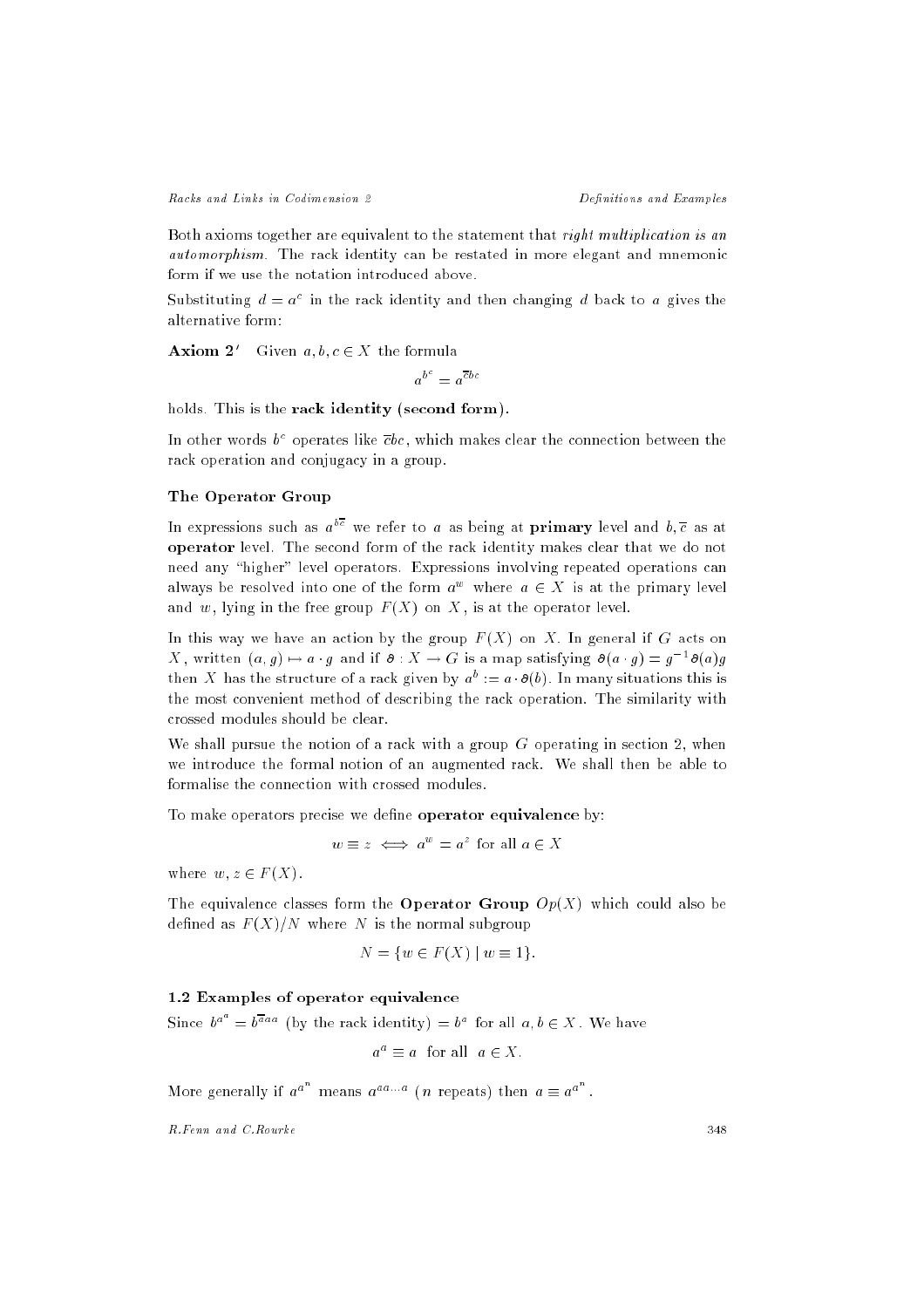Racks and Links in Codimension 2 2 Definitions and Examples

In terms of operator equivalence, the rack identity can again be restated:

**Axiom 2**<sup>*''*</sup> Given  $a, b \in X$  we have

$$
a^b \equiv \overline{b}ab.
$$

This is the rack identity (third form).

#### Orbits and stabilizers

We can now see that a rack is a set X with an action of  $F(X)$  (or its quotient  $Op(X)$  on X satisfying the rack identity. In section 2 we shall see that there is another group naturally associated to a rack, lying between  $F(X)$  and  $Op(X)$ , called the associated group, which therefore also acts on  $X$ . The associated group is particularly important because it has a universal property not shared by either  $F(X)$  or  $Op(X)$ .

Since  $X$  is a set with a group action we can use all the language of group actions in the context of racks. In particular  $X$  splits into disjoint orbits and each element has a stabilizer (in  $F(X)$  or  $Op(X)$ ) associated with it.

# 1.3 Examples of Racks

#### Example 1 The Conjugation Rack

Let  $G$  be a group, then conjugation in  $G$  i.e.  $g^{\perp} \equiv n^{-1}qn$  defines a rack operation on G. This makes G into the conjugation rack written conj $(G)$  or alternatively  $G_{\text{conj}}$ .

The operator group in this rack is the group of inner automorphisms of  $G$  and the orbits are the conjugacy classes. Given  $g, n \in G$  then  $g = n$  if and only if  $gn = \text{is}$ in the centre of  $G$ .

# Example 2 The Dihedral Rack

Any union of conjugacy classes in a group forms a rack with conjugation as operation. In particular, it replaces in the set of reset of the set of  $\mathcal{A}$ order 2n (which we regard as the symmetry group of the regular  $n$ -gon). Then  $R = 10$  rack of order n, with order n, with order n, with order n, with  $\alpha$ order  $n$ .

# Example 3 The Core Rack

The rule  $q^* := ng^{-1}n$  also defines a rack operation in a group G called the core rack,  $\text{core}(G)$ , cf. Joyce [16].

Great care is needed working with this rack because composition in the operator group does not correspond to composition in  $\mathrm{G}$  (  $q^{\sim}$  ) has two meanings according as the product  $h_j$  is taken in G or the operator group).

This is an example of an **involutive rack**: where  $a^2 \equiv 1$  for all  $a \in X$ , since:

$$
g^{h^2} = h(hg^{-1}h)^{-1}h = g
$$
, for all  $g \in G$ ,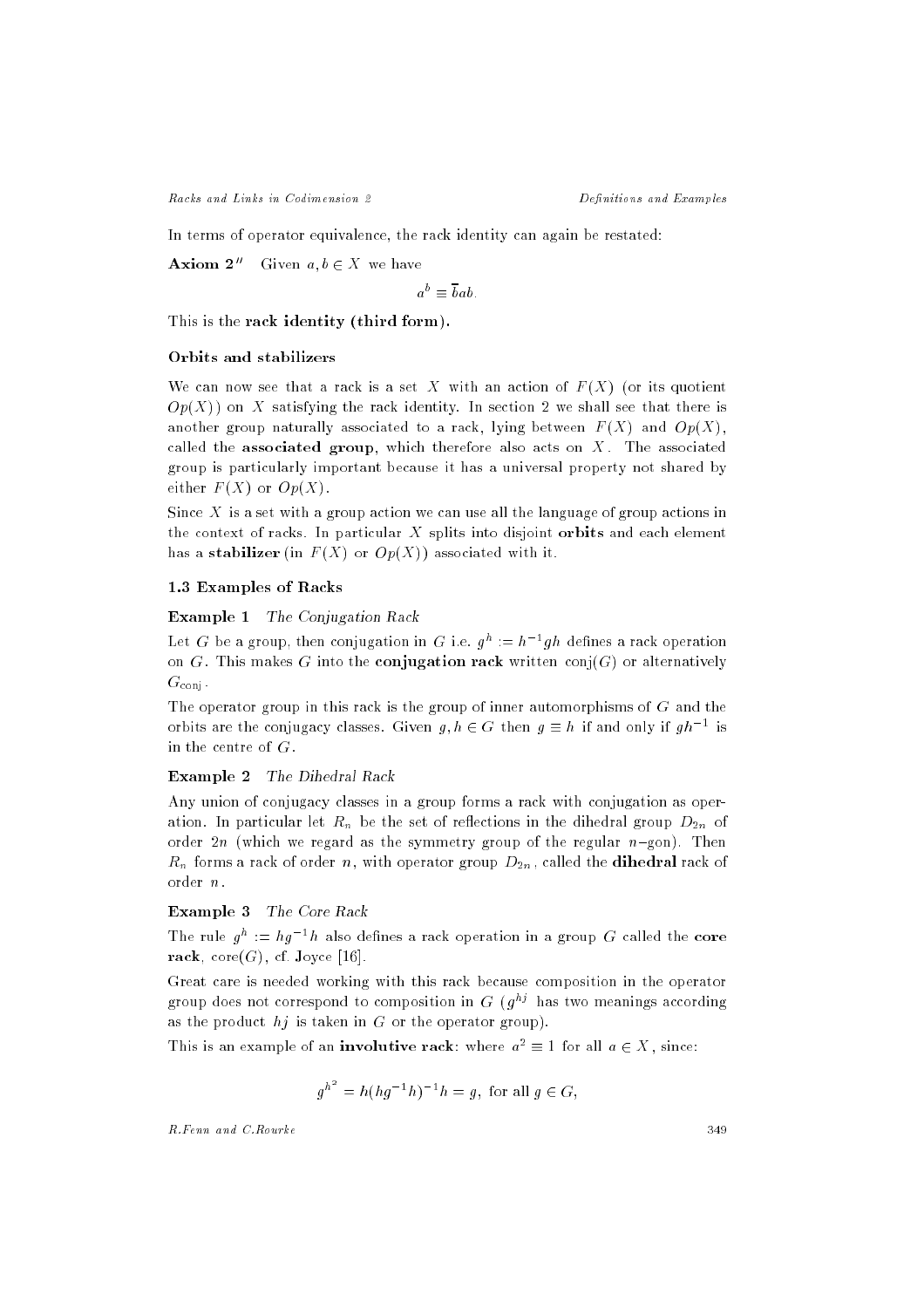here  $h^2$  means composition in the operator group and the other products are taken in G.

# Example 4 The Reflection Rack

Let  $P,Q$  be points of the plane and define  $P^\infty$  to be  $P$  reflected in Q (i.e. 2Q  $=P$ in vector notation).

It is elementary to show that this is a rack operation. This example can be generalised by replacing the plane by any geometry with point symmetries satisfying certain general conditions (see Joyce [16] for details). Examples include the natural geometries of  $S^n$  and  $\mathbb{R}P^n$ . Interesting subracks of these latter racks are given by the action of Coxeter groups on root systems, cf. example 10 below.

# Example 5 The Alexander Rack

Let A be the ring of Laurent polynomials  $\mathbb{Z}[t, t^{-1}]$  in the variable t. Any A-module  $M$  has the structure of a rack with the rule  $a^* := ia + (1 - i)b$ .

For example, letting M be the plane and the action of t multiplication by  $-1$ , yields the re
ection rack of example 4.

#### The Quandle Condition

All the above examples have satisfied the identity

$$
a^a = a
$$
 for all  $a \in X$ ,

which we call the quandle condition. We shall call a rack satisfying the quandle condition a quandle rack or quandle. The term quandle is due to Joyce [16].

Example 5 can be generalised to yield a non-quandle rack:

Example 6 The  $(t, s)$ -Rack

Let  $\Lambda_s$  be the ring  $\mathbb{Z}[t, t^{-1}, s]$  modulo the ideal generated by  $s(t + s - 1)$ . Any  $\Lambda_s$  – module M has the structure of a rack by the rule

$$
a^b := ta + sb.
$$

This operation satisfies the Abelian entropy condition:

$$
u^{vw^x} = u^{wv^x}.
$$

For explicit representations in terms of matrices see section 6 (6.1 example 6). When s acts like  $1-t$  this rack reverts to the Alexander rack, discussed above.

#### Example 7 The Cyclic Rack

Here is a finite rack which is also not a quandle:

The cyclic rack of order n, is given by Cn <sup>=</sup> f0; 1; 2; : : :n 1g , the residues modulo n, with operation  $\nu := i + 1$  mod n for all  $i, j \in C_n$ .

This example can be generalised: Let  $X$  be any  $G$ -set and choose a fixed element  $g \in G$  , then  $a^+ := a \cdot g$  for an  $a, v \in X$  defines a rack structure on  $X$  .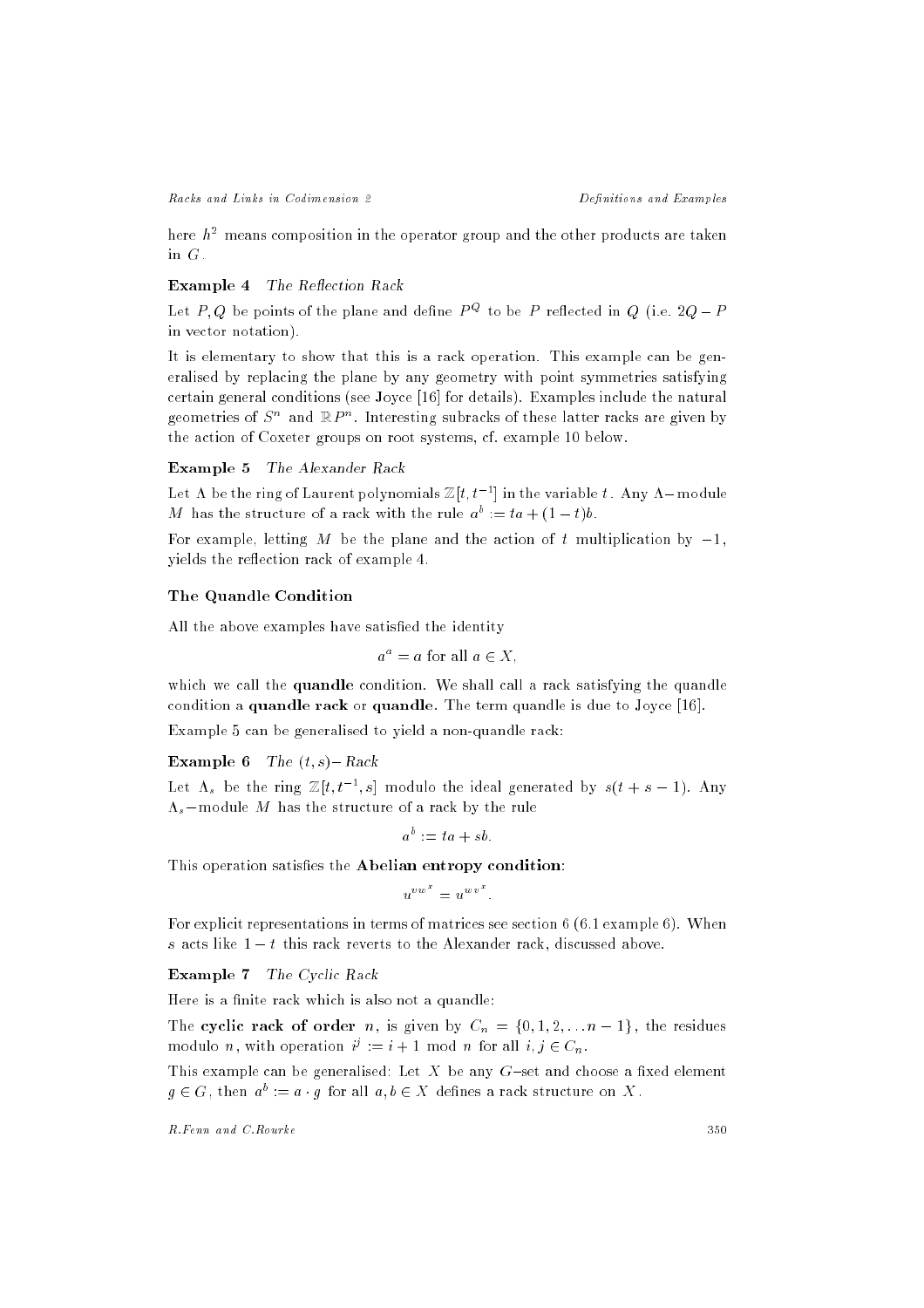**Example 8** There are six different isomorphism classes of racks of order  $3$ :

- 1. The **trivial rack**  $\{a, b, c \mid x^y = x \text{ for all } x, y\}.$
- 2. The cyclic rack  $C_3$ .
- 3. The dihedral rack  $R_3$ .
- $\mathbf{f} = \mathbf{f} + \mathbf{f} + \mathbf{f} + \mathbf{f} + \mathbf{f} + \mathbf{f} + \mathbf{f} + \mathbf{f} + \mathbf{f} + \mathbf{f} + \mathbf{f} + \mathbf{f} + \mathbf{f} + \mathbf{f} + \mathbf{f} + \mathbf{f} + \mathbf{f} + \mathbf{f} + \mathbf{f} + \mathbf{f} + \mathbf{f} + \mathbf{f} + \mathbf{f} + \mathbf{f} + \mathbf{f} + \mathbf{f} + \mathbf{f} + \mathbf{f} + \mathbf{f} + \mathbf{f} + \mathbf$ interchanges  $b$  and  $c$  and leaves  $a$  fixed.
- 5. fa: faith faith faith faith faith faith faith faith faith faith faith faith faith faith faith faith faith f
- 6. fa; b; c <sup>j</sup> fa = (b; c); fb <sup>=</sup> fc = id.g

Classes 1,3,6 are quandles, whilst 2,4,5 are not.

The last example gives some idea of the rich and varied structure of racks as compared with groups, cf. Ryder [28].

# Example 9 The Free Rack

The free rack FR(S) on a given set S is dened, as a set, to be S - F (S) . We write the pair  $(a, w)$  as  $a^{-}$ , i.e.

$$
FR(S) = \{a^w \mid a \in S, w \in F(S)\}.
$$

The rack operation is defined by

$$
(a^w)^{(b^z)} = a^{w\overline{z}bz}.
$$

Axiom 1 of definition 1.1 is easy to check whilst for the rack identity notice

$$
(a^w)^{b^z} = a^{w\overline{z}bz} \equiv \overline{w\overline{z}bz} \ a \ w\overline{z}bz = \overline{zbz} \ \overline{w}aw \ \overline{z}bz \equiv \overline{b^z}a^wb^z
$$

which is the third form of the identity (axiom  $2^{\prime\prime}$ ).

The operator group is  $F(S)$  whilst the set of orbits is in bijective correspondence with the elements of  $S$  and all stabilizers are trivial.

The free rack has the universal property that any function  $S \to X$ , where X is a given rack, extends uniquely to a rack homomorphism  $FR(S) \rightarrow X$ .

#### Example 10. Coxeter racks.

Let ( ) be a symmetric bilinear form on  $\mathbb{R}^n$ . Then, if S is the subset of  $\mathbb{R}^n$ consisting of vectors **v** satisfying  $\mathbf{v} \cdot \mathbf{v} \neq 0$ , there is a rack structure defined on S by the formula

$$
\mathbf{u}^{\mathbf{v}} := \mathbf{u} - \frac{2(\mathbf{u}, \mathbf{v})}{(\mathbf{v}, \mathbf{v})} \mathbf{v}.
$$

Geometrically, this is the result of reflecting **u** in the hyperplane  $\{w | (w, v) = 0\}$ .

If we multiply the right-hand side of the above formula by  $-1$ , then the result geometrically is reflection in the line containing  $\bf{v}$ . In this case the formula

$$
\mathbf{u}^{\mathbf{v}} := \frac{2(\mathbf{u}, \mathbf{v})}{(\mathbf{v}, \mathbf{v})} \mathbf{v} - \mathbf{u}
$$

defines a quandle structure on  $S$ .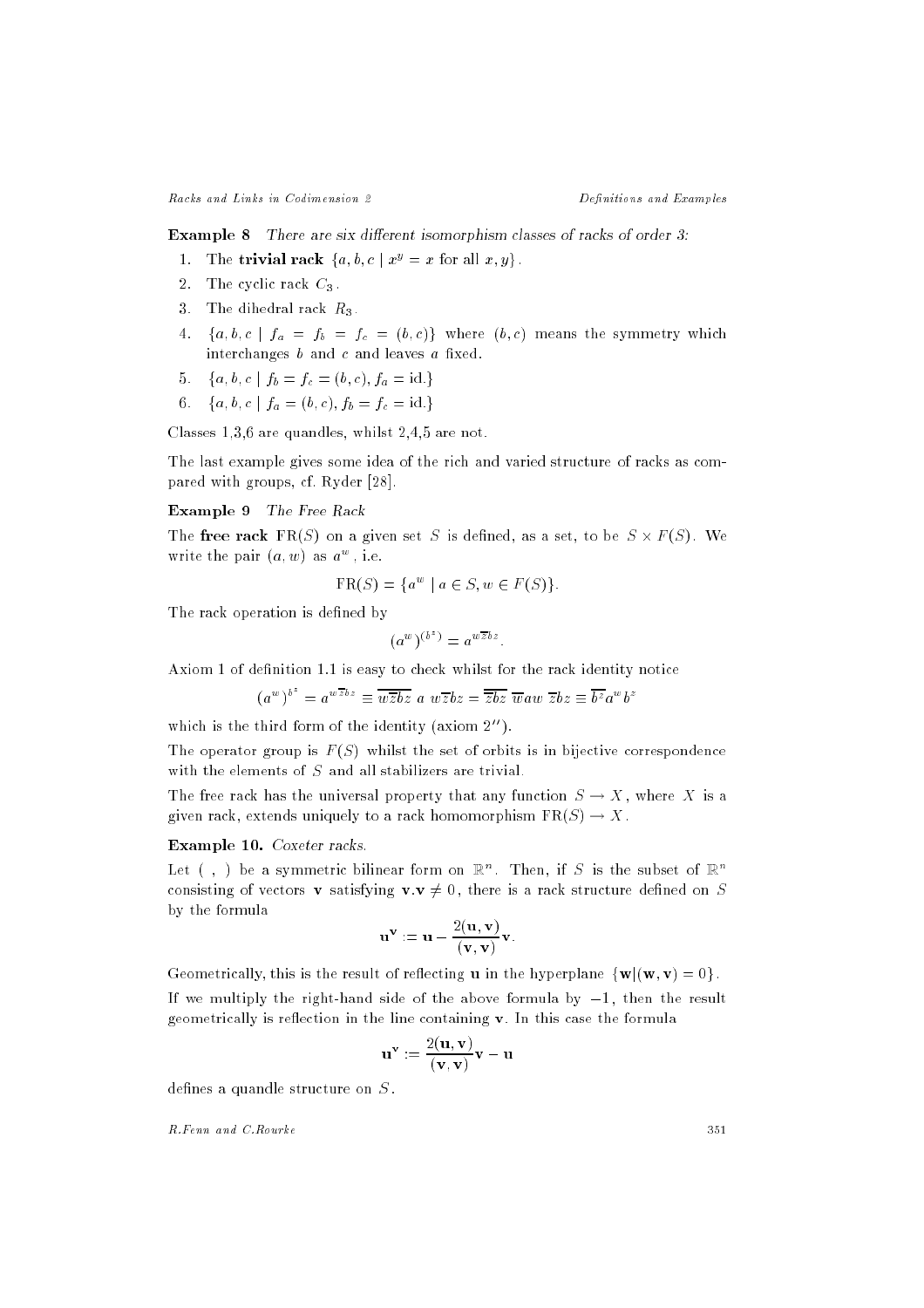Now a root system is precisely a finite subrack of  $S$  which is closed under multiplication by  $-1$  (i.e. closed under *both* rack operations), and then the operator group is the corresponding Coxeter group. For details see Humphreys [13], and for more information on the rack structures see Azcan [1], Brieskorn [3].

We can generalise this example in the following way.

Example 11 Racks defined by Hermitian Forms.

Let R be a commutative ring with identity and an involutive automorphism  $r \mapsto \overline{r}$ called conjugation. Let A be an  $R$ -module with a Hermitian form

$$
(\ ,\ ) : A \times A \to R
$$

In other words (, ) is linear in the first variable and  $(b, a) = \overline{(a, b)}$ .

Let  $A$  -denote those elements of  $A$  for which  $(a,a)$  is a unit of the ring  $R$ .

Let  $\lambda, \mu$  be elements of R, such that  $\mu$  is a unit and  $\lambda$  satisfies  $\lambda \overline{\lambda} = 1$ . Define the rack operation on A by the formula

$$
a^b := \mu(a + (\lambda - 1) \frac{(a, b)}{(b, b)} b).
$$

Specialisation yields the following examples:

- (a) Let  $R = \mathbb{R}$  be the reals, let  $A = V$  be a vector space over  $\mathbb{R}$  and let conjugation be the identity. Let  $( , )$  be a symmetric bilinear real form defined on V and let  $\lambda = -1$  and  $\mu = 1$ . Then this is the rack structure considered in the last example.
- (b) The obvious specialisation of the above to the complex field yields a rack in which the action is complex reflection, see Coxeter [6]. The application of this rack to links in  $S<sup>2</sup>$  has strong connections with the

Jones polynomial [15], and this will be investigated in a future paper.

(c) Take  $R = \mathbb{Z}[t, t^{-1}]$  to be the ring of Laurent polynomials with integer coefficients and conjugation defined by  $t \mapsto t^{-\tau}$ . Then  $\lambda$  is of the form  $\lambda = t^{\tau}$  for some integer n:

We are indebted to Tony Carbery for pointing out the following infinite generalisation of the above example.

(d) Let R denote the ring of complex valued continuous functions dened on the unit circle of the complex plane.

The conjugation operation in  $R$  is given by

$$
\overline{f}(z):=\overline{f(z)}
$$

where  $z \mapsto \overline{z}$  is just the usual conjugation of complex numbers. The set of functions  $\lambda$  satisfying  $\lambda \overline{\lambda} = 1$  can be identified with the multiplicative subset of functions from the unit circle to itself.

The last two examples are somewhat mysterious and their applications to knot theory are unknown to us.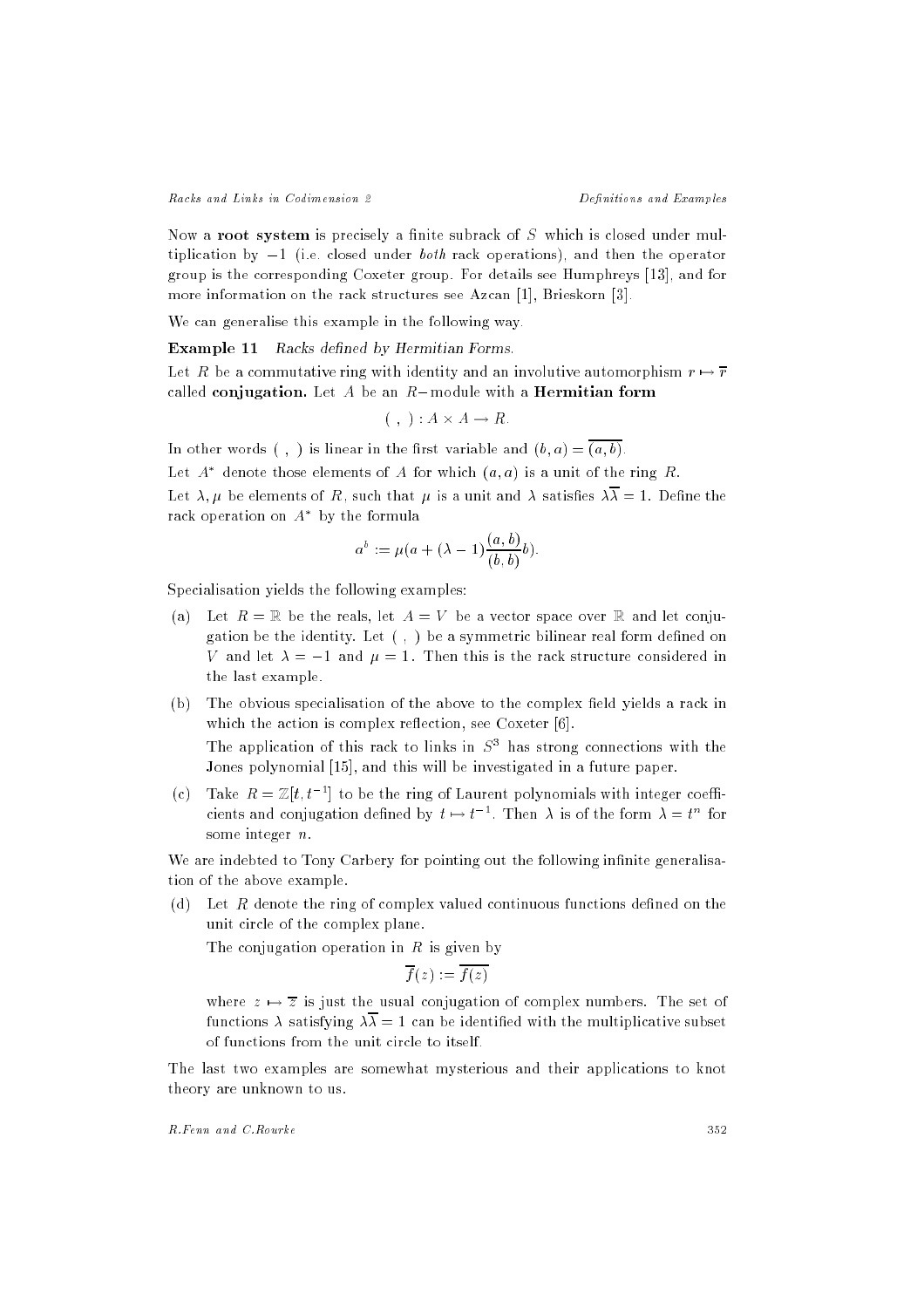## 2. Some Basic Algebra of Racks

In this section we will present some of the algebraic properties of racks needed in the rest of the paper. Further basic algebra will be given in section 4, when we consider presentations of racks and the analogue of the Tietze theorem. See also Brieskorn [3], Ryder [28].

## Homomorphisms and congruences

There are obvious notions of rack homomorphism, isomorphism and subrack.

An equivalence relation  $\sim$  on X is called a congruence if it respects the rack operation, i.e.

$$
a \sim b
$$
,  $c \sim d \implies a^c \sim b^d$ .

The equivalence classes form a rack  $X/\sim$  with operation defined by  $|a|\sim |a|$ , where  $[a]$  denotes the equivalence class of  $a$ .

A homomorphism  $f: X \to Y$  of racks defines a congruence by  $a \sim b \iff f(a) =$  $f(b)$ . Then the quotient  $X/\sim$  is isomorphic to  $f(X)$ . This is an analogue of the first isomorphism theorem for groups.

# The associated group

We have already met the operator group in the previous section. This is an invariant of racks but is not functorial. If we interpret the operation of a rack as conjugation (i.e. read  $a^-$  as  $w^-aw$  ) then we obtain a group  $As(\Lambda)$  called the  ${\rm associated}$ group. More precisely let  $As(X) = F(X)/K$  where K is the normal subgroup of  $F(X)$  generated by the words  $a^*b^{-*}a^{-*}b$  where  $a, b \in X$ . So  $As(X)$  is the biggest quotient of  $F(X)$  with the property that, when considered as a rack via conjugation, the natural map from  $F(X)$  to  $As(X)$  is a rack homomorphism.

Given a rack homomorphism  $f : X \to Y$ , then there is an induced group homomorphism f] : As(X)  $\rightarrow$  As(Y ) ; thus we have an associated group function  $\sim$ from the category of racks to the category of groups.

# 2.1 Proposition Universal Property of the Associated Group

Let X be a rack and let G be a group. Given any rack homomorphism  $f: X \to$  $G_{\text{conj}}$  there exists a unique group homomorphism  $f_1 : As(X) \to G$  which makes the following diagram commute:



where  $\eta$  is the natural map.

Moreover any group with the same universal property is isomorphic to  $As(X)$ .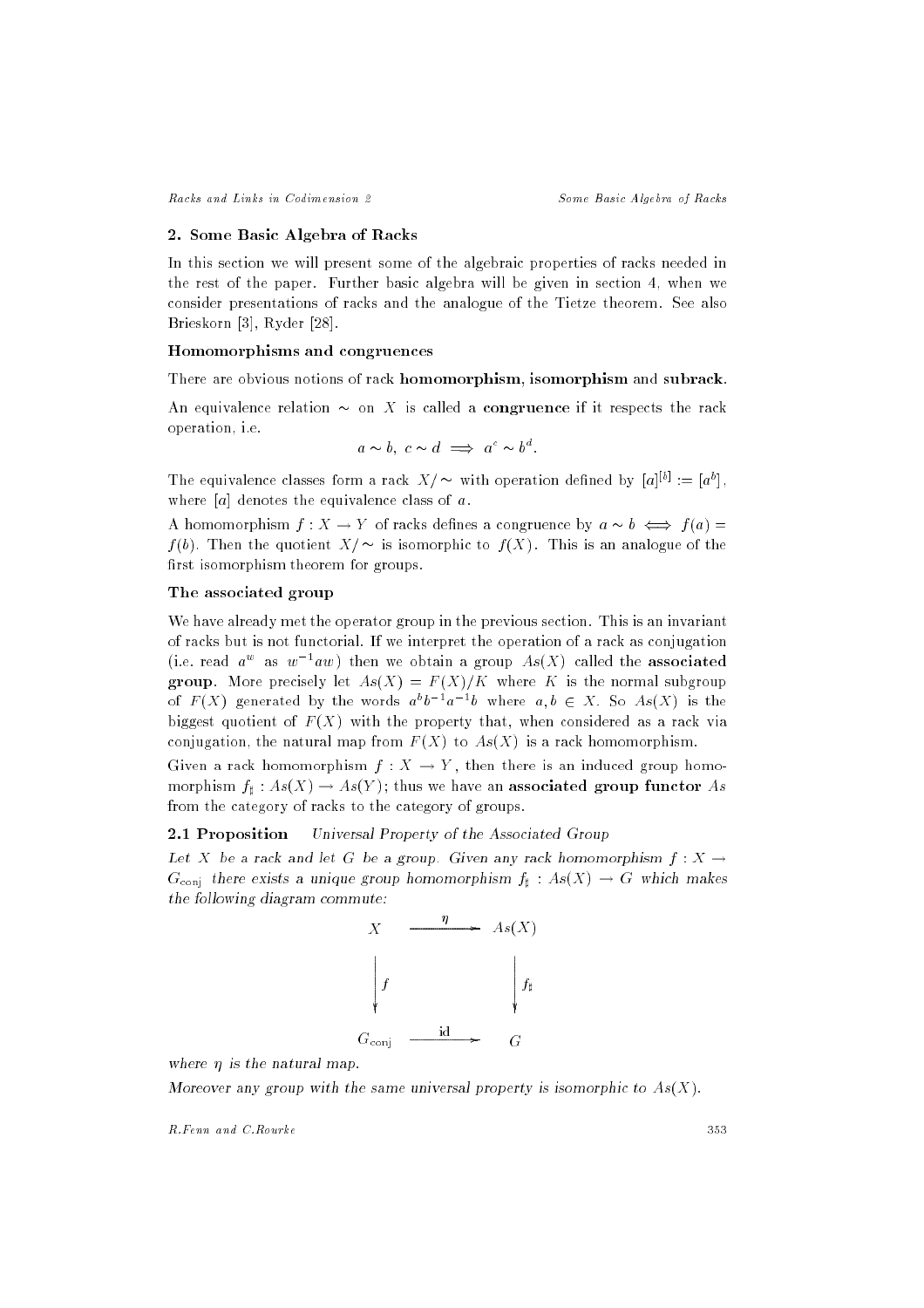**Proof** Let  $\phi$ :  $F(X) \rightarrow G$  be the homomorphism defined on the free group on  $\Lambda$  by f. Then by hypothesis  $\phi(a^*b^{-*}a^{-*}b) \equiv 1$  for all  $a,b \in \Lambda$  . It follows that factors through a unique homomorphism  $f$  : As(X) G of groups and the commutativity of the diagram is clear. Uniqueness of  $As(X)$  follows by the usual universal property argument.  $\Box$ 

The following corollary is an easy consequence:

2.2 Corollary The functor As is a left adjoint to the conjugation functor. This means there is a natural identification

$$
Hom(As(X), G) \cong Hom(X, conj(G))
$$

of group homomorphisms with rack homomorphisms.  $\square$ 

**Example** The cyclic rack  $C_n$  has operator group  $\mathbb{Z}/n$  and associated group  $\mathbb{Z}$ .

This example makes it clear that the operator group is in general a non-trivial quotient of the associated group. We will now use this fact to make the following definition.

#### **Definition** The Excess of a Rack.

Let X be a rack and let N be the subgroup of  $F(X)$  which acts trivially on X. Let  $K$  be the normal subgroup of  $F(X)$  generated by the elements  $a^+b^-a^-$  for all  $a, b \in X$ . Define the excess of the rack X to be

$$
Ex(X) = N/K = \ker\{As(X) \to Op(X)\}.
$$

In the example above the excess is a copy of the integers.

#### The associated quandle

There is a natural inclusion of the category of quandles in the category of racks and there is a function from racism to quandles  $\mathbf{r}$  ,  $\mathbf{r}$  ,  $\mathbf{r}$  is called the  $\mathbf{r}$ associated quandle defined as follows: Let  $\sim$  be the smallest congruence on X satisfying  $a^-\sim a$  for all  $a\in X$ . Then  $X_a:= X/\sim$ .

This functor is a retraction because it is clearly the identity for a rack which is already a quandle. For explicit examples, consider the Coxeter rack X (section 1 example 10):

$$
\mathbf{u}^{\mathbf{v}}:=\mathbf{u}-\frac{2(\mathbf{u},\mathbf{v})}{(\mathbf{v},\mathbf{v})}\mathbf{v},
$$

defined on the unit sphere  $S = (\mathbf{u}, \mathbf{u}) = 1$ . Then the associated quandle is the projectivisation of X, defined by quotienting S by  $\pm 1$ .

For the  $(t, s)$ -rack (section 1 example 6) the associated quandle is the Alexander rack (example 5).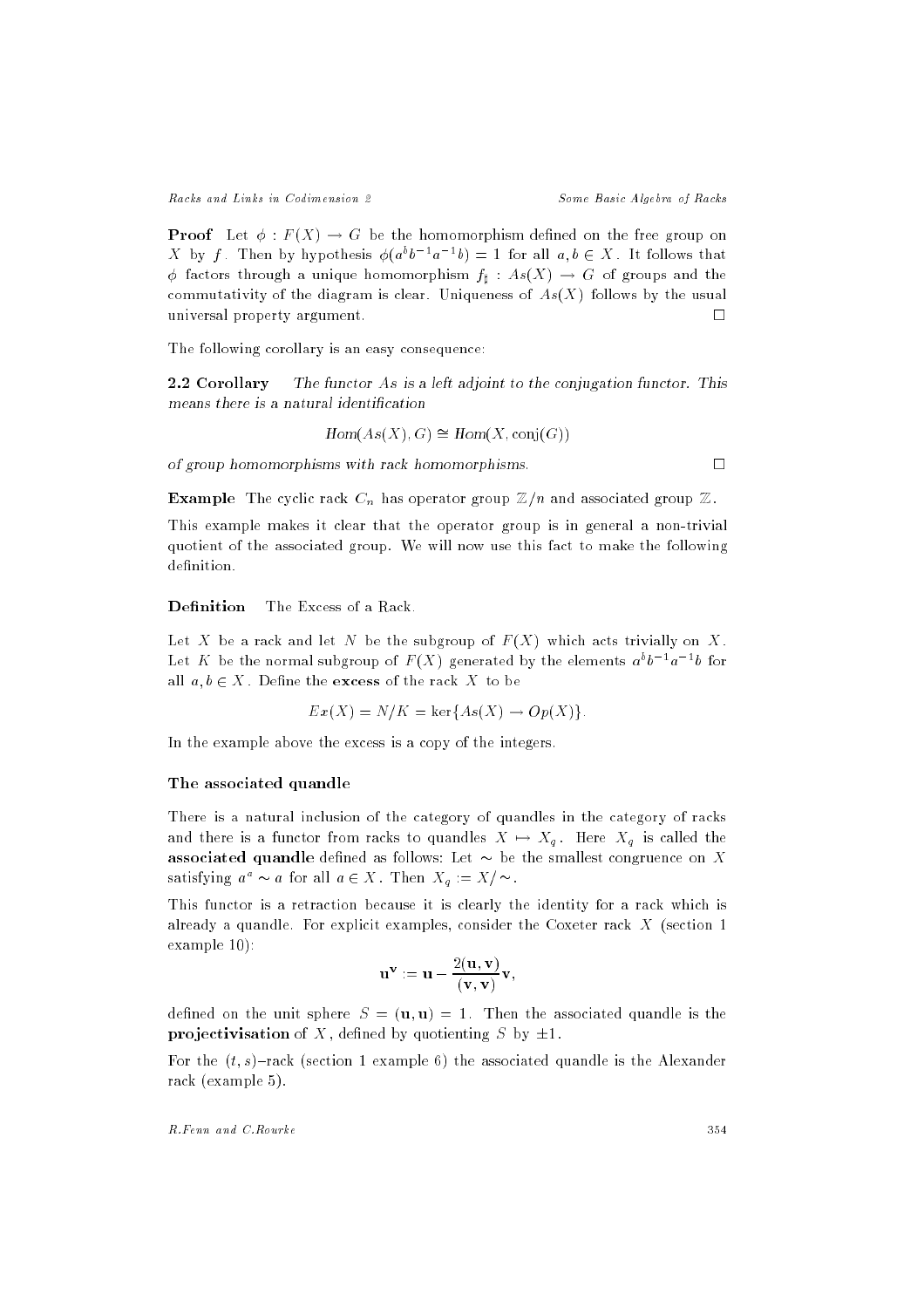## Racks with an explicit group (augmented racks)

The concept of rack can be generalised to make the group action explicit.

An augmented rack comprises a set X with an action by a group  $G$ , which we write

$$
(x,g)\mapsto x\cdot g\quad\text{where}\quad x,\ x\cdot g\in X\quad\text{and}\quad g\in G,
$$

and a function  $\partial : X \to G$  satisfying the **augmentation identity**:

$$
\partial(a \cdot g) = g^{-1}(\partial a)g \quad \text{for all} \quad a \in X, g \in G,
$$

which is precisely the same as saying that  $\theta$  is a G-map when the action of G on itself is taken to be conjugation.

We can now define an operation of  $\Lambda$  on itself by defining  $a^*$  to be  $a\cdot\sigma b$ . Then the augmentation identity implies

$$
\partial(a^b)=(\partial b)^{-1}\partial a\partial b
$$

i.e.

$$
a^b \equiv \overline{b}ab
$$

which is the third form of the usual rack identity (axiom  $2^{\prime\prime}$ ).

So an augmented rack is an ordinary rack with the extra structure of an explicit operator group.

Note that Joyce [16] used  $\epsilon$  for the augmentation map  $\delta$ . We have chosen to use  $\partial$  instead of  $\epsilon$  because of the analogy with crossed modules; see the definition of

The fundamental rack (to be defined in the next section) has a natural structure as an augmented rack with the fundamental group of the link acting as a group of operators. Here are some further examples.

# 2.3 Examples

# (1) The Lie rack

We are indebted to Hyman Bass for pointing out the following important class of augmented racks. Let G be a Lie group and G the associated Lie algebra. Let  $\theta: \mathcal{G} \to G$  be the exponential map and let G act on G via the adjoint action. Then the augmentation identity follows readily from definitions. Therefore the Lie algebra  $G$  is an augmented rack, with group the corresponding Lie group.

## (2) Gauge transformations

Let E be a principal G-bundle and f a gauge transformation of E, that is an automorphism of E as a G-bundle. Then associated to f is an augmented rack structure on  $E$  with group  $G$ .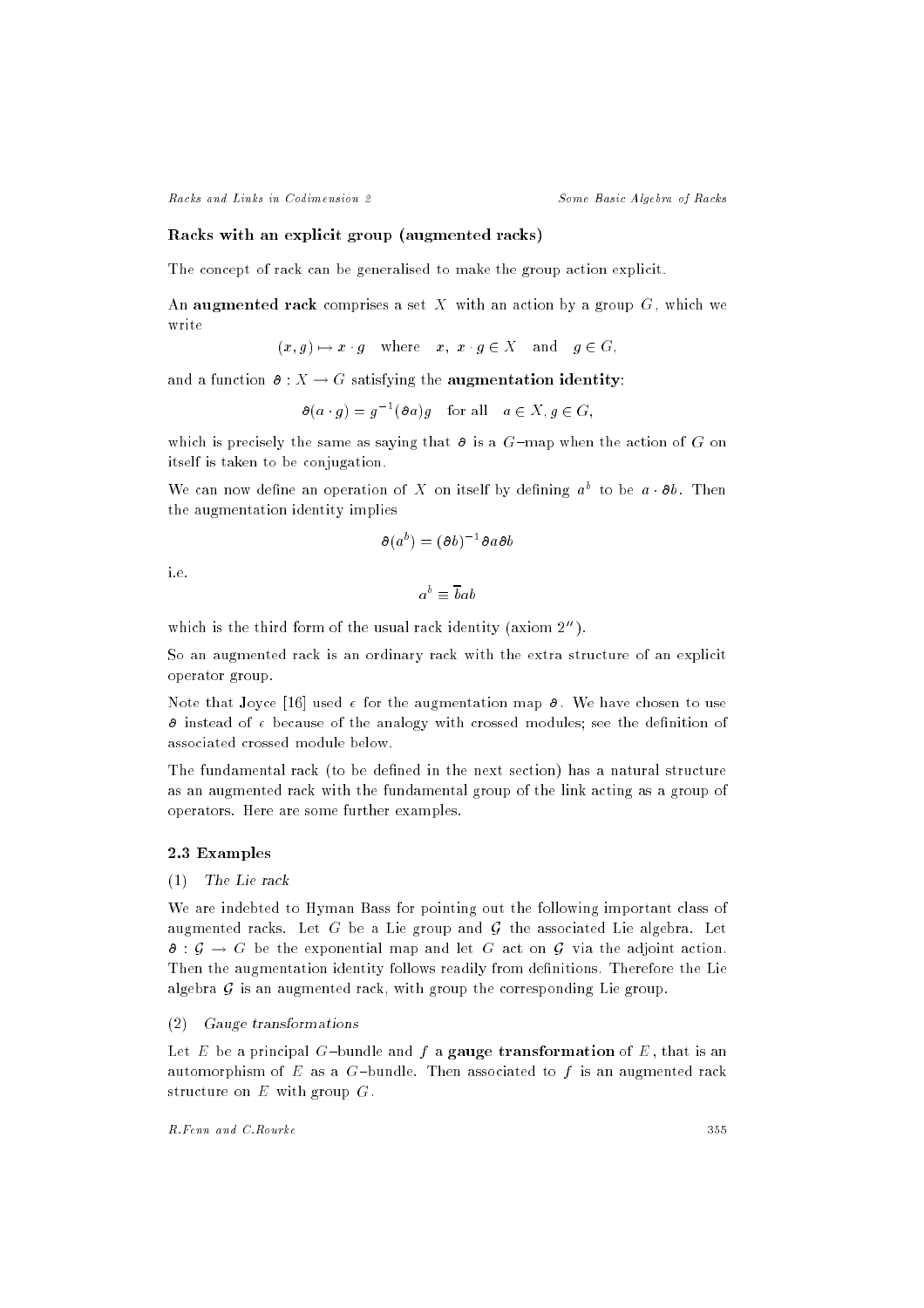Let  $p \in E$  then we can write  $f(p) = p \cdot \partial(p)$  where  $\partial(p) \in G$ . This defines the function  $\partial : E \to G$ . To check the augmentation identity note that

$$
p \cdot (g \cdot g)(p \cdot g) = (p \cdot g) \cdot \partial (p \cdot g)
$$
  
=  $f(p \cdot g)$   
=  $f(p) \cdot g$  since  $f$  is equivariant  
=  $(p \cdot \partial (p)) \cdot g$   
=  $p \cdot (\partial (p)g)$ 

which implies  $g\partial(p \cdot g) = \partial(p)g$  since G acts freely, i.e.

$$
\partial (p \cdot g) = g^{-1} \partial (p) g.
$$

An augmented rack is a plain rack if we ignore or forget about the explicit group action. Conversely, there is a natural way to regard a plain rack as an augmented rack by taking as group  $G = As(X)$  (the associated group) with  $\theta$  the natural map. Thus we can regard the category of racks as a subcategory of the category of augmented racks and then the forgetful functor is a retraction of the larger category onto the smaller.

# Crossed modules

A crossed module is an augmented rack in which

- $(1)$  X is a group
- (2)  $\theta$  is a homomorphism
- (3) and we have the crossed module identity:

$$
a \cdot \partial b = b^{-1}ab
$$
 for all  $a, b \in X$ ,

where the left-hand side is the  $G$  action and the right-hand side is multiplication in  $X$ .

Note that condition (3) implies that the rack operation in  $X$  is conjugation. Thus crossed modules correspond precisely to conjugation racks.

Crossed modules occur naturally in topology: the second homotopy group  $\pi_2(X, A)$ of a pair of topological spaces is a crossed module with group  $G = \pi_1(A)$  (see Whitehead [30]). We shall use the notation  $\hat{\pi}_2(X, A)$  for this crossed module.

## The associated crossed module

The associated group for a plain rack becomes the associated crossed module for an augmented rack. More precisely notice that if  $X$  is an augmented rack then its group G acts on  $F(X)$  in the obvious way. Moreover

$$
(ab) \cdot g = a \cdot (\partial bg) = a \cdot g(g^{-1}\partial bg)
$$
  
=  $a \cdot g \partial (b \cdot g)$  by the augmentation identity  
=  $(a \cdot g)^{b \cdot g}$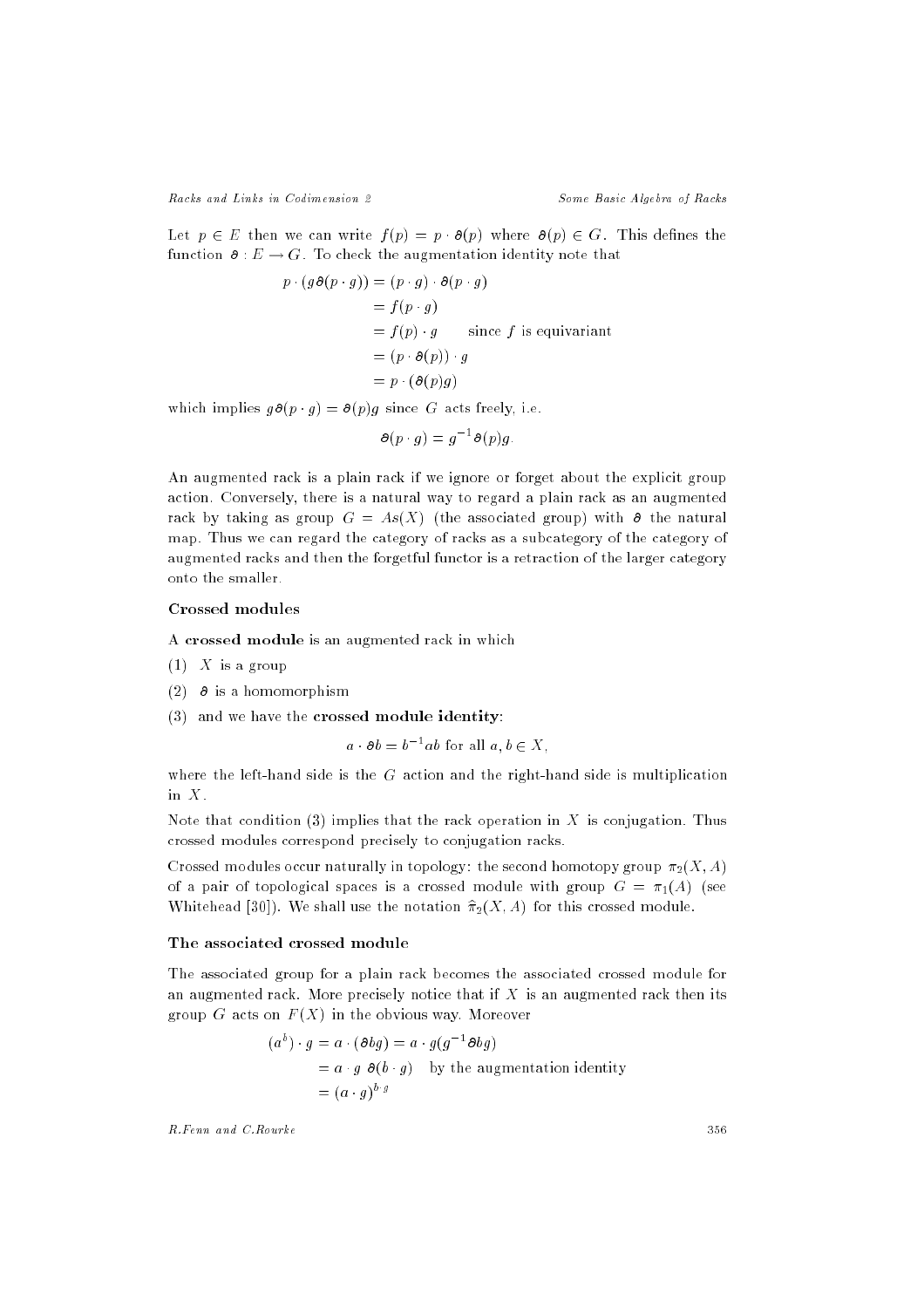Therefore in  $F(X)$ 

$$
(a^{b}b^{-1}a^{-1}b) \cdot g = (a \cdot g)^{(b \cdot g)}(b \cdot g)^{-1}(a \cdot g)^{-1}(b \cdot g)
$$

and therefore the action of G on  $F(X)$  induces an action on  $As(X)$ .

 $T$  is a gradient  $G$  is a gradient of the induced homomorphism  $T$  . As  $(1, 1, 1)$  is a set  $(2, 1, 1)$ G. It can be readily checked that this gives  $As(X)$  the structure of a crossed module, the associated crossed module to the augmented rack X .

# Products of Racks

There are many kinds of products which can be defined in the category of racks. We shall only need to consider in detail the following:

The free product Let  $X, Y$  be two racks. Define their free product  $X * Y$  to be the free rack on the disjoint union  $X \amalg Y$  quotiented out by the original actions of  $X$  and  $Y$ .

More precisely  $A * I$  consists of elements of the form  $x^-$  or  $y^-$  where  $x \in A$ ,  $y \in Y$  and  $w \in As(X) * As(Y)$  under the equivalence generated by the following:

$$
x^{wt} \sim u^t
$$
 where  $x \in X$ ,  $w \in As(X)$ ,  $t \in As(X) * As(Y)$  and  $x^w = u$  in X

and a similar equivalence for Y .

The rack operation on  $X * Y$  is defined by the same formula as for the free rack  $(section 1 example 9)$ . That the operation is well defined follows from the definition of the associated group. For example suppose that  $x^{\perp} = \iota$  in  $X$  then

$$
(z^u)^{x^w} := z^{u\overline{w}xw} = z^{ut} \text{ since } \overline{w}xw = t \text{ in } As(X).
$$

Notice that there are natural inclusions of X and Y in  $X*Y$  and that the associated group is the free product:

$$
As(X \ast Y) = As(X) \ast As(Y).
$$

The following lemma implies that the free product is the categorical `sum' in the category of racks:

**2.4 Lemma** Let  $f : X \to Z$ ,  $g : Y \to Z$  be rack homomorphisms. Then there is a unique extension  $f * g : X * Y \to Z$ .

**Proof** The free product  $X * Y$  is generated as a rack by the images of X and Y under the natural inclusions, and the lemma follows.  $\Box$ 

## Free product of augmented racks

The free product  $X * Y$  of augmented racks  $X, Y$  with groups  $G, H$  is defined in a similar way:

We consider pairs  $(x, g)$  where  $x \in X$  or Y and  $g \in G * H$  with equivalence generated by

$$
(x, gt) \sim (u, t)
$$
 where  $x \in X, g \in G, t \in G * H$  and  $x \cdot g = u$  in X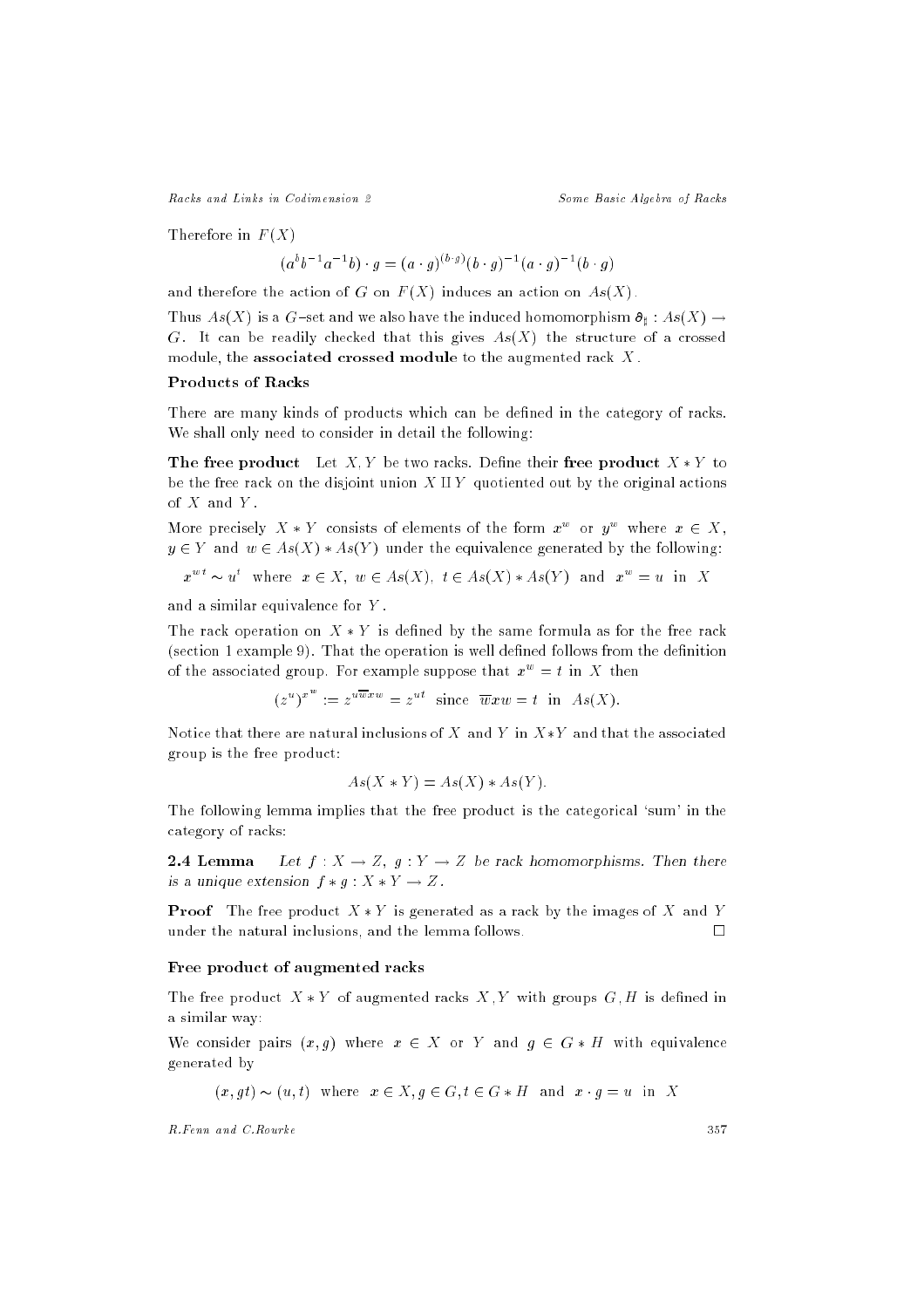and a similar equivalence for Y .

The group for  $X*Y$  is  $G*H$ ,  $\partial_{X*Y} := \partial_X * \partial_Y$  and the action of  $G*H$  on  $X*Y$ is defined by right multiplication in the second coordinate.

There is again a universal property which we leave the reader to formulate.

## Other products

The categorical `product' for racks is the cartesian product with operation

$$
(a, x)^{(b, y)} := (a^b, x^y).
$$

There are several other products, for example the disjoint union  $X \amalg Y$  where the rack operation is defined by letting  $Y$  act trivially on  $X$  and vice-versa (Breiskorn [3]). This last product can be generalised by allowing Y to act via any function  $Y \to \text{centre}(Op(X))$  and vice versa. Further products are defined by Ryder [28].

# The Inverted Rack

Given a rack  $\,X\,$  there is a (possibly) different rack  $\,X\,$  -called the **inverted rack** in which the new binary operation is  $a^+$  . Racks and their inverted cousins arise naturally in the geometric context of the fundamental rack, see the remarks near the end of section 5.

# 3. The Fundamental Rack of a Link.

This is the most important rack of all and is the *raison*  $d\text{'\`{e}tre}$  of the whole theory. A (codimension two) link is defined to be a codimension two embedding  $L : M \subset Q$ of one manifold in another. We shall assume that the embedding is proper at the boundary if necessary, that  $M$  is non-empty, that  $Q$  is connected and that  $M$  is transversely oriented in Q. In other words we assume that each normal disc to M in Q has an orientation which is locally and globally coherent.

The link is said to be **framed** if there is given a cross section (called a **framing**)  $\lambda$  :  $M\rightarrow$   $\sigma$ rv ( $M$  ) of the normal disk bundle. Denote by  $M+$  the linage of  $M$  -under  $\lambda$  , we can  $M+$  the **parallel** manifold to  $M$  .

We consider homotopy classes  $\Gamma$  of paths in  $Q_0 = \text{closure}(Q - N(M))$  from a point in  $M_{\odot}$  to a base point. During the homotopy the mial point of the path at the pase point is kept fixed and the initial point is allowed to wander at will on  $M^+$  . T

The set  $\Gamma$  has an action of the fundamental group of  $Q_0$  defined as follows: let  $\gamma$ be a loop in  $Q_0$  representing an element g of the fundamental group. If  $a \in \Gamma$  is represented by the path  $\alpha$  define  $a \cdot g$  to be the class of the composite path  $\alpha \circ \gamma$ .

y This reverses the more usual dog wagging tail convention where the initial point of <sup>a</sup> path stays xed. However the tail wagging dog convention ts in more comfortably with operations on the right.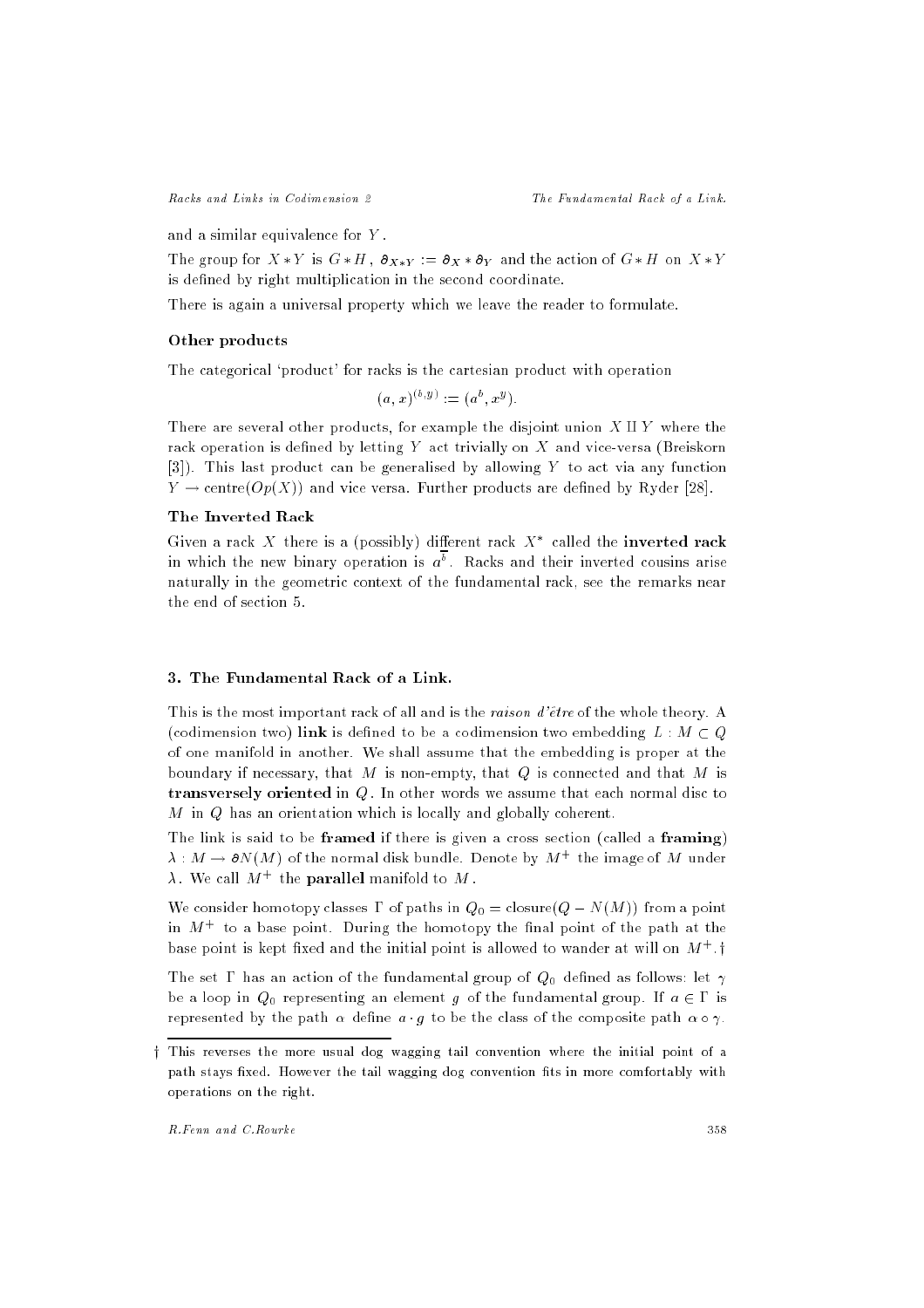We can use this action to define a rack structure on 1. Let  $p \in M^+$  be a point on the framing image. Then  $p$  lies on a unique meridian circle of the normal circle bundle. Let mp be the loop based at <sup>p</sup> which follows round the meridian in <sup>a</sup> positive direction. Let  $a, b \in \Gamma$  be represented by the paths  $\alpha, \beta$  respectively. Let  $\mathcal{L}(\cdot)$  be the element of the fundamental group determined by the loop  $\mathcal{L}(\cdot)$  ,  $\mathcal{L}(\cdot)$  $\lambda$  and abbreviation for measurement path to represent to  $\omega$  and multiplet is an abbreviation for multiplet  $\omega$ meridian at the initial point of  $\beta$ .) The **fundamental rack** of the framed link L is defined to be the set  $\Gamma = \Gamma(L)$  of homotopy classes of paths as above with operation

$$
a^b := a \cdot \partial(b) = [\alpha \circ \overline{\beta} \circ m_{\beta} \circ \beta].
$$

If  $L$  is an unframed link then we can define its **fundamental quandle**. The definition is very similar than the set of the set of the set of the set of paths from the set of paths from the s the boundary of the regular neighbourhood to the base point where the initial point is allowed to wander during the course of the homotopy over the whole boundary.  $\mathsf{u}$ 

There is a convenient halfway-house between framed and unframed links: a link L is semi-framed if some of the components of M are framed. A semi-framed link has a fundamental rack defined by allowing the initial point to wander on the whole boundary of the neighbourhoods of unframed components and on M<sup>+</sup> otherwise. This gives a common generalisation for the rack of a framed link and the quandle of an unframed link, and allows us to make economical statements of results which apply to all cases.

**3.1 Proposition** The fundamental rack of a semi-framed link satisfies the axioms of a rack.

The fundamental quandle of an unframed link satisfies the axioms of a rack together with the quandle condition.

In the semi-framed case the fundamental quandle of the corresponding unframed link (i.e. ignore framings), is the associated quandle of the fundamental rack.

Proof The axioms are easy to verify. The inverse action is determined by the class of

$$
\overline{\alpha} \circ \overline{m}_{\alpha} \circ \alpha.
$$

To check the rack identity we again use the action of the fundamental group. Using the notation above,  $\partial(a^*)$  is represented by the loop

$$
\overline{\beta} \circ \overline{m}_{\beta} \circ \beta \circ \overline{\alpha} \circ m_{\alpha} \circ \alpha \circ \overline{\beta} \circ m_{\beta} \circ \beta
$$

which is the class of

$$
\partial(b)^{-1}\partial(a)\partial(b).
$$

In the unifamed case note that the element  $a^\ast$  is represented by the path

$$
\alpha \circ \overline{\alpha} \circ m_{\alpha} \circ \alpha \quad \simeq \quad m_{\alpha} \circ \alpha.
$$

 $R.Fenn and C.Rourke$ 

359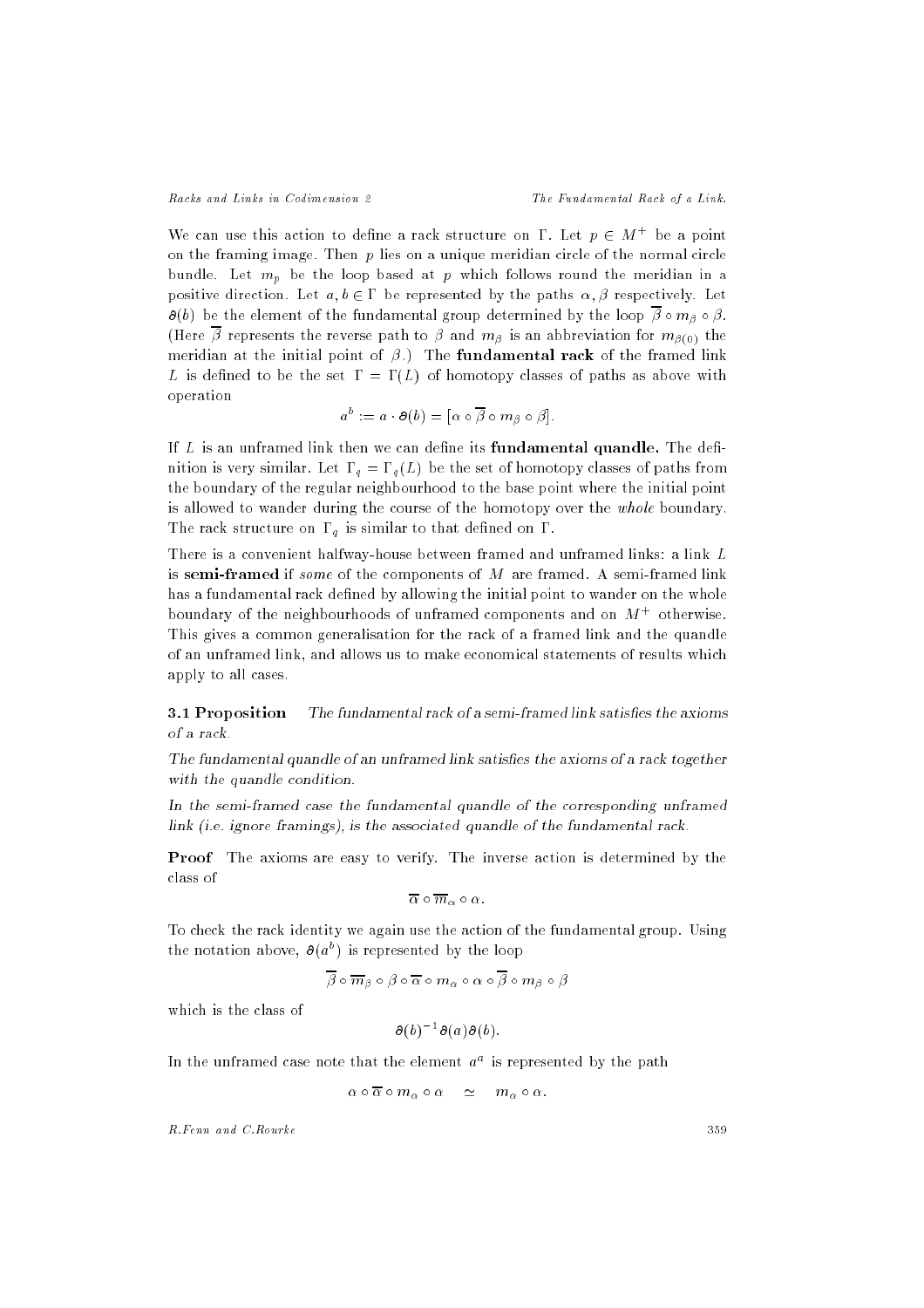Racks and Links in Codimension 2 The Fundamental Rack of a Link.

However in a homotopy in the definition of  $\bm{y}$  and initial point is allowed to move to move to move to move along the loop m and so the path is homotopic to which represents a:

The last part of the proposition is obvious.  $\Box$ 

Note that if G denotes the fundamental group  $\pi_1(Q_0)$  then the set  $\Gamma$  is in fact an augmented rack with group G. We shall use the notation  $\hat{\Gamma}$  for this augmented rack in order to distinguish it from the plain fundamental rack  $\Gamma$ . Note that  $\Gamma$  is the underlying plain rack to  $\widehat{\Gamma}$ .

We will now identify the associated group of the fundamental rack of an arbitary codimension two link and the operator group of the fundamental rack of a link of circles in an oriented 3-manifold.

Consider the following fragment of the exact homotopy sequence of the pair  $(Q, Q_0)$ :

$$
\pi_2(Q) \to \pi_2(Q, Q_0) \to \pi_1(Q_0) \to \pi_1(Q).
$$

We shall call  $\pi_1(Q_0)$  the **fundamental group** of the link and ker $\{\pi_1(Q_0) \rightarrow$  $\pi_1(Q)$  = im $\{\pi_2(Q, Q_0) \to \pi_1(Q_0)\}\$  the kernel of the link. Further we shall call the relative group  $\pi_2(Q, Q_0)$  the associated group of the link. Note that if  $\pi_2(Q) = 0$  then the associated group and the kernel of the link coincide, and if in addition  $\pi_1(Q) = 0$  as in the classical case of links in  $S^+$  then all three groups coincide.

**3.2 Proposition** The associated group of the fundamental rack  $\Gamma(L)$  of a semiframed link  $L$  can be naturally identified with the associated group of  $L$ .

Moreover the associated crossed module of the fundamental augmented rack  $\widehat{\Gamma}(L)$ can be identified with the crossed module  $\hat{\pi}_2(Q, Q_0)$  corresponding to the second relative homotopy group  $\pi_2(Q, Q_0)$ .

Proof Let a <sup>2</sup> , then a is represented by the path m which bounds an obvious 2-disc, namely the meridinal disc at the initial point of  $\alpha$ . Thus there is a map  $\Gamma \to \pi_2(Q, Q_0)$ . Under this map the rack operation corresponds to conjugacy. Therefore it induces a homomorphism  $As(\Gamma) \to \pi_2(Q,Q_0)$ . We shall show that this is an isomorphism by constructing an inverse map.

Suppose  $g \in \pi_2(Q, Q_0)$  is represented by the disc D. After a homotopy we may assume that  $D$  meets the neighbourhood  $N$  of the link transversely in a finite number of little discs  $D_1, \ldots, D_n$ . Assign to  $D_i$  the sign  $\epsilon_i$  where  $\epsilon_i = +1$  if the orientation of D agrees with the orientation of Di and 1 if not.

Pick a base point in each Di . In the case of a framed link let the base point be the intersection of  $\sigma D_i$  with  $M_+$ . Join each of these n base points to the base point  $*$  of Q by n paths  $\alpha_1, \alpha_2, \ldots, \alpha_n$  in  $D - \bigcup_i \{D_i\}$  which only meet at  $*$  and arrive at  $*$  in the order  $1, 2, \ldots, n$ .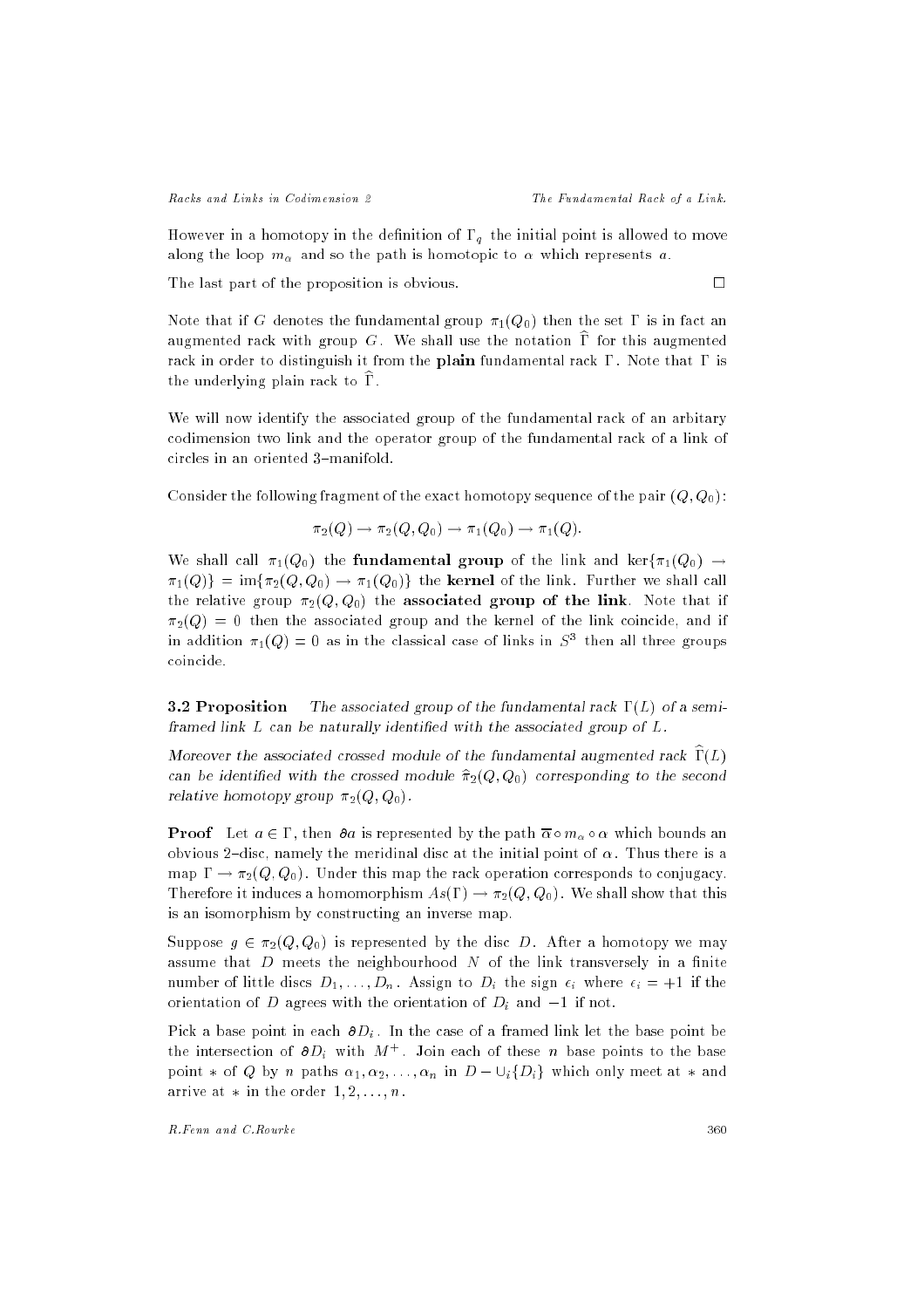Racks and Links in Codimension 2 The Fundamental Rack of a Link.



Note that this implies that the paths are uniquely determined up to isotopy and possible initial twists about the little disks. Each path i determines an element ai of 1 and this defines a word  $a_1^+a_2^+\cdots a_n^{\;n}$  in  $F(1)$  and so an element of its quotient  $As(\Gamma)$ .

In order to check that this element is well defined it is only necessary to see what happens if we change the number of initial twists or the order of the subdiscs or if we change the choice of the disc  $D$  by a homotopy.

Now an initial twist changes  $a_i$  to  $a_i^{\pm \epsilon}$  (see the end of the proof of proposition 3.1) and an interchange of two elements  $a_i$  and  $a_j$  replaces  $a_ia_i$  by  $a_ia_i^{\gamma}$ , or a similar ireplacement with different signs. None of these affects the value of the product in  $As(\Gamma)$ .

Now suppose  $D$  is a nomotopic choice of disc. By making the homotopy transverse to the link we see that the word in  $F(\Gamma)$  changes in two ways: either an interchange of order as above or an introduction or defetion of cancelling pairs  $\bar{a}a_1 = 0$ r  $\bar{a}_1 = \bar{a}_2$ . Both leave the value in the associated group unchanged. The resulting map is the required inverse.

The last part of the proposition is readily checked.

Remark The proposition shows that the fundamental augmented rack of a link is a sharpened form of the crossed module,  $\hat{\pi}_2(Q, Q_0)$ .

To see that the rack really does contain more information than the crossed module consider the example of a knot  $\kappa$  in  $S^-$  which is the sum of two knots. The elements of  $\pi_2(Q, Q_0)$  represented by meridinal discs across the two connecting arcs coincide, however in general the corresponding elements of the rack are different. Indeed it can be shown that the two elements of the rack are never the same if the two knots are both non-trivial.

3.3 Corollary The associated group of the fundamental rack of a link in a  $2$ -connected space can be identified with the fundamental group of the link. In particular the associated group and the fundamental group coincide for classical links in the  $3$ -sphere and for links in a homotopy  $3$ -sphere. П

Remark The corollary implies that for links in a homotopy 3-sphere the plain fundamental rack  $\Gamma$  and the fundamental augmented rack  $\overline{\Gamma}$  essentially coincide

R.Fenn and C.Rourke 361

 $\Box$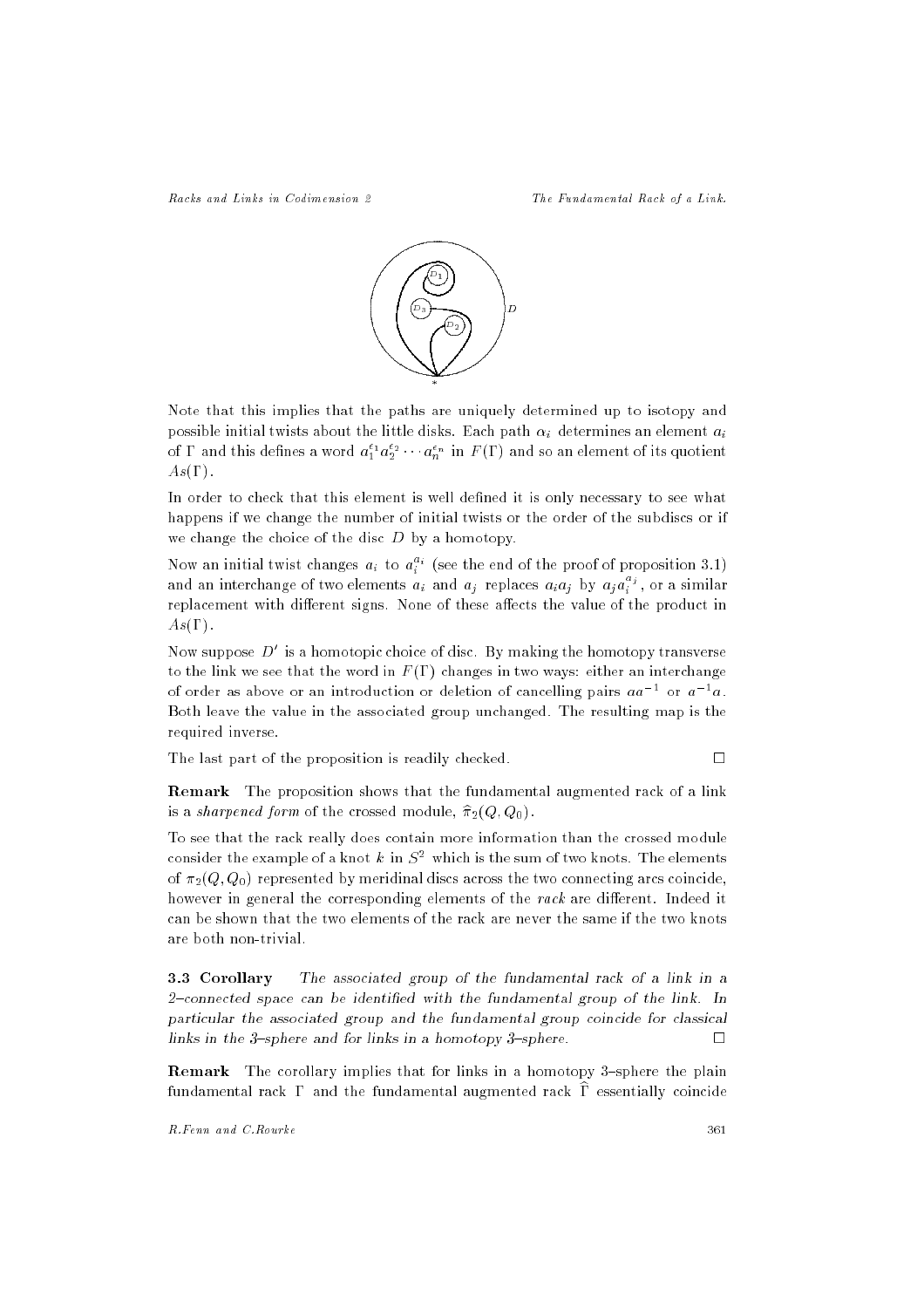(i.e. coincide under the embedding of racks in augmented racks described in the last section).

#### Orbits and stabilizers

The orbits in the fundamental augmented rack of a link are in bijective correspondence with the components of the link and the next lemma identifies the corresponding stabilizers.

An element of the fundamental group represented by a loop of the form  $\bar{\alpha} \circ \gamma \circ \alpha$ where  $\gamma$  lies in  $\partial N(M)$  and  $\alpha$  represents the element  $a \in \Gamma$  is called a-**peripheral**. The set of a-peripheral elements forms the a-**peripheral subgroup.** If  $\gamma$  lies in the subset  $M+$  then the class of  $\alpha \circ \gamma \circ \alpha$  is called  $a-$ **longitudinal** and the set of a-longitudinal elements forms the a-longitudinal subgroup. If  $\gamma$  lies in the boundary of a normal disc to M then  $\overline{\alpha} \circ \gamma \circ \alpha$  is called a-meridinal. The set of  $a$ -meridinal elements forms the  $a$ -meridinal subgroup. (The kernel of the link is generated by meridinal elements.)

**3.4 Lemma** If the element a of the fundamental rack is represented by a path  $\alpha$  from  $\partial N$  to the base point and if h is an element of the fundamental group which fixes a then h is a-peripheral. If  $\alpha$  starts on the neighbourhood of a framed component of  $M$ , then  $h$  is a-longitudinal.

**Proof** Let h be represented by a loop  $\gamma$ . During the course of the homotopy of  $\alpha \circ \gamma$  to  $\alpha$  the initial point describes a loop  $\delta$  in  $\partial N$ . This implies that  $\gamma$  is homotopic to the loop  $\overline{\alpha} \circ \delta \circ \alpha$  and the result follows.  $\Box$ 

3.5 Corollary With the notation above, the stabilizer of a in the fundamental group is the a-longitudinal subgroup or the a-peripheral subgroup, according as the component where  $\alpha$  starts is framed or unframed.  $\Box$ 

## Seifert links and the operator group

We shall finish this section by identifying the operator group for knots and links in 3-manifolds.

Let G be the group of  $\widehat{\Gamma}$  (the fundamental group of the link) and let K (the kernel of the link) be the image of  $As(\Gamma)$  in G. Define the action kernel  $J \subset G$  to comprise all elements of G which act trivially on  $\Gamma$ . Recall that the operator group  $Op(\Gamma)$  is the quotient of  $As(\Gamma)$  by the subgroup of elements which act trivially on  $\Gamma$ . Since the action of As( $\Gamma$ ) factors via the action of G,  $Op(\Gamma)$  is the quotient of K by the subgroup of K of elements which act trivially on  $\Gamma$ . In other words

$$
Op(\Gamma) = \frac{K}{J \cap K}.
$$
\n(3.6)

We shall now compute  $J$ .

We will need the following definition: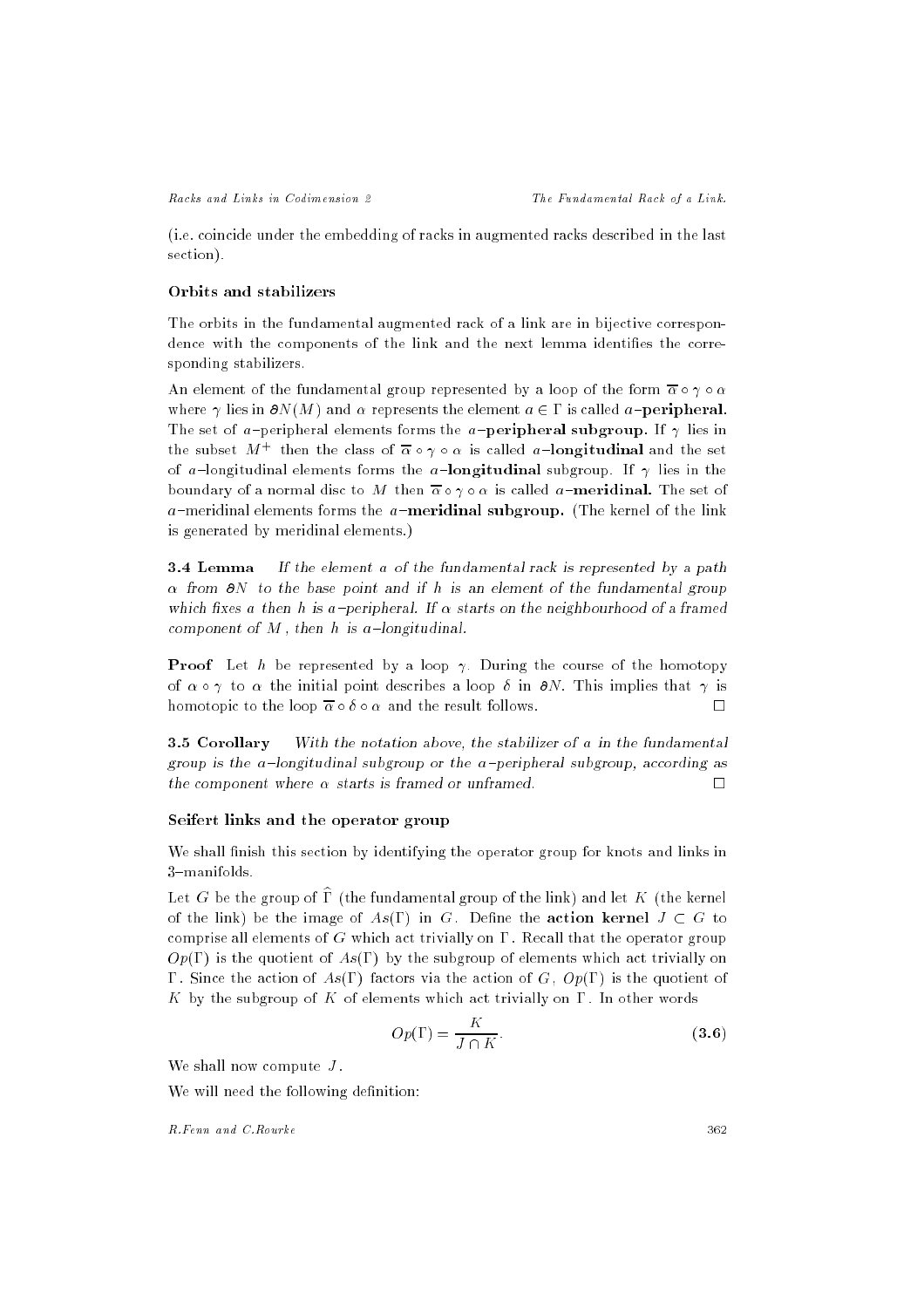## Definition Seifert Links

Consider a link in a 3-manifold whose complement has a Seifert circle fibration. An example is a torus link in  $S^{\pi}$ . We say that a component  $C$  of such a link is framable if the fibration extends to  $C$  and its neighbourhood so that  $C$  is a regular fibre. A component is said to be naturally framed if it is framable and has the framing given by neighbouring fibres. A **Seifert link** is a link in a 3-manifold whose complement has a Seifert circle fibration such that all framed components are naturally framed. Note that a Seifert link might be unframed and that some framable components might be unframed.

**3.7 Proposition** Consider a semi-framed link in a  $3$ -manifold whose complement is P <sup>-</sup> irreducible. The action kernel J of the link is non-trivial if and only if the link is a Seifert link. Moreover J can be described explicitly. There are four cases:

- (1) The link is a Seifert link with at least one framed component, in which case J is the infinite cyclic subgroup of the fundamental group defined by the regular fibres.
- $\mathcal{L} = \mathcal{L}$  to the link is understood and  $\mathcal{L} = \{0, 1, 2, \ldots, N\}$  is a torus, in which cases the set  $J \cong \mathbb{Z}^2$  is the fundamental group.
- (3) The link is unframed and Q0 is <sup>K</sup>-<sup>e</sup> I (the twisted I bundle over a Klein bottle), in which case  $J \cong \mathbb{Z}^2$  is a subgroup of index 2 in the fundamental group.
- $\mathcal{L}^{\mathcal{L}}$  the line is an uniform is neither the link and  $\mathcal{L}^{\mathcal{U}}_{\mathcal{U}}$  is neither T  $\mathcal{L}^{\mathcal{U}}$  and  $\mathcal{L}^{\mathcal{U}}$ which case  $J$  is the same as in case  $(1)$ .

Proof: It is convenient to make the following observation about groups and normal subgroups. Let  $G$  be a group which has a subgroup  $H$  containing a non trivial element  $n$  such that any conjugate  $g\,$  -  $ng$  is in  $H$  , where  $g$  lies in  $\mathbf{G}$  . Then the group generated by  $g^{-1}ng$  for all  $g \in G$  is a non-trivial normal subgroup of  $H$  and G.

Assume that  $J \neq \{1\}$  and choose  $h \in J$ ,  $h \neq 1$ . By lemma 3.4 h is a-peripheral and, for framed components, a-longitudinal for all  $a \in \Gamma$ .

For convenience take the base point  $*$  in  $\partial N(C)$  where C is a component of the link, and assume that C is framed. Consider elements  $a \in \Gamma$  defined by loops  $\alpha$ based at  $\ast$ . Such an element can be regarded (non-uniquely) as an element  $g \in G$ , the fundamental group. Now h is a longitudinal for all such a hence  $n = g^{-1} g$ in G where  $l$  is some power of the longitude at  $*$ . It follows that our observation applies where  $H$  is the infinite cyclic subgroup of powers of the longitude. The complementary manifold M therefore has fundamental group containing a normal infinite cyclic subgroup. A result of Waldhausen  $[29]$  shows that M is a Seifert manifold and that  $l$  the longitude is a fibre.

A similar argument works if C is unframed. In this case the group H is  $\mathbb{Z}^2$ . If the resulting normal subgroup is infinite cyclic we can apply the previous argument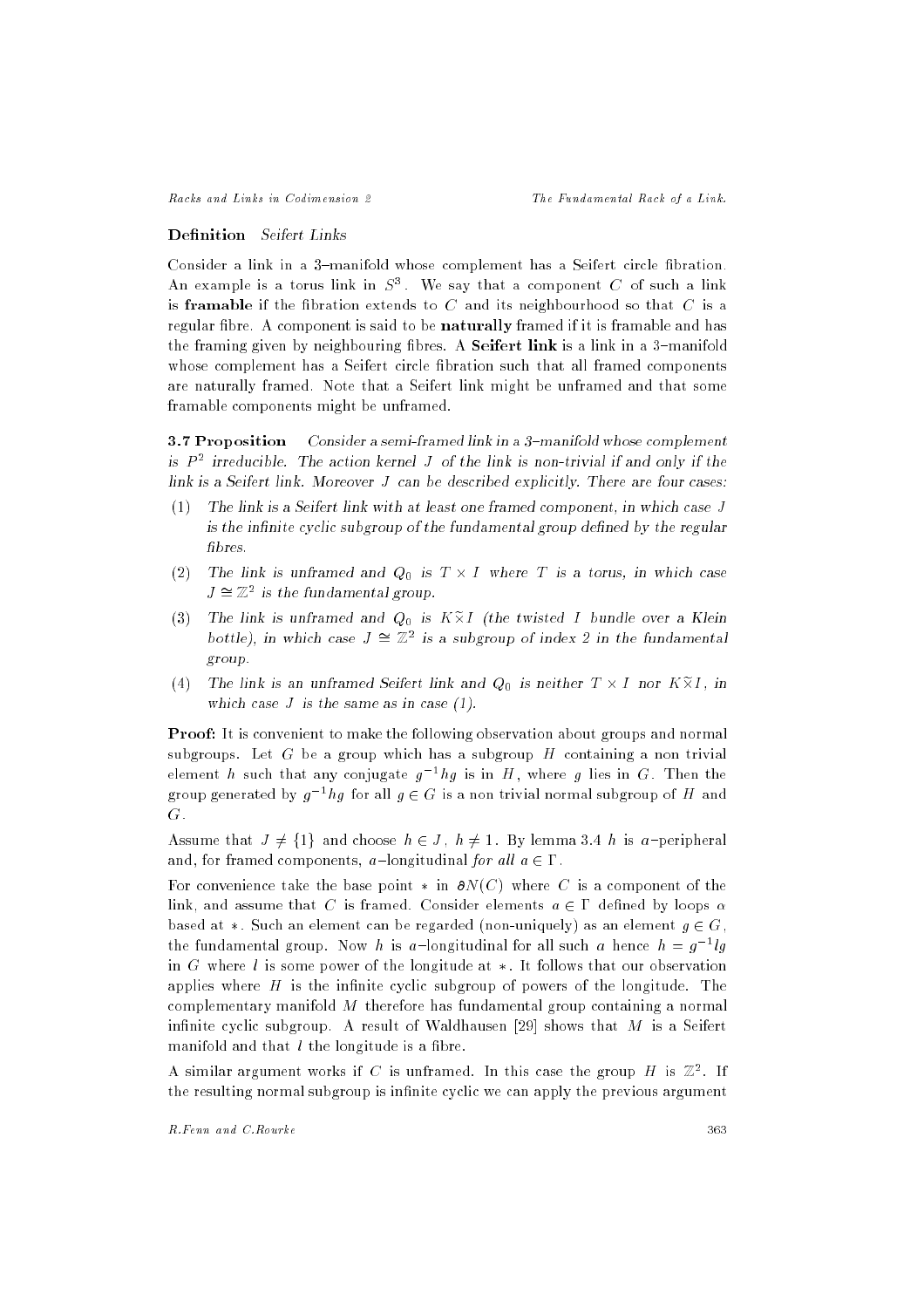and deduce that the complementary space is Seifert fibred. If the normal subgroup is  $\mathbb{Z}^2$  then we know that it is peripheral and the complementary space is therefore relevant details may be found in Hempel's book [12] as was kindly pointed out to us by A. Swarup. In either case both are Seifert bred spaces.

Conversely if the link is Seifert then it is easy to see that the infinite cyclic subgroup defined by the regular fibres acts trivially. If a larger subgroup acts trivially then, by the argument in the previous paragraph, we are in the unframed case and  $Q_0$  is T - I or K-<sup>e</sup> I . In the rst case all elements act trivially while, in the second case, a subgroup of index 2 acts trivially.  $\Box$ 

3.8 Corollary The operator group of the (plain) fundamental rack of a semiframed link in a connected orientable 3-manifold is one of: (a) the kernel of the link, (b) the kernel modulo the integers, (c)  $\mathbb{Z}/2$ , or (d) the trivial group.

In the last three cases, the link is a Seifert link with possibly some homotopy discs or spheres added by connected sum.

Proof Decompose the complement into irreducible pieces. If two or more pieces are non-simply connected then the fundamental group has no normal subgroup isomorphic to  $\mathbb Z$  or  $\mathbb Z^2$ , and hence the action kernel is trivial by the proof of the proposition.

Thus if the action kernel is non-trivial then the complement is irreducible, with possibly some homotopy discs or spheres added by connected sum. Remove these connected summands, then by the proposition the complement is a Siefert link and the action kernel is  $\mathbb Z$  or  $\mathbb Z^2$ . Hence by equation 3.6 the operator group is the link kernel modulo  $\mathbb Z$  or  $\mathbb Z^2$ . In the  $\mathbb Z^2$  case we must be in case (2) or (3) of the proposition and the quotient is either  $\mathbb{Z}/2$  or trivial.

## 4. Presentations

The main purpose of this section is to explain the natural presentation that can be given to the fundamental rack of a link in a 3-manifold. This will involve explaining several layers of rack presentations. We start with the simplest.

Throughout the section, we shall concentrate on framed links (rather than semiframed links). There are analogues for semi-framed links of most of the results in the section, which are proved in analogous ways. By and large we leave the reader to formulate these parallel results, contenting ourselves with brief comments.

## Primary Rack Presentations

A primary presentation for a rack consists of two sets  $S$  (the generating set) and R (the set of relators). A typical element of R is an ordered pair  $(x, y)$ , where  $x, y \in \text{FR}(S)$ , which we shall usually write as an equation:  $x = y$  or  $(x = y)$ .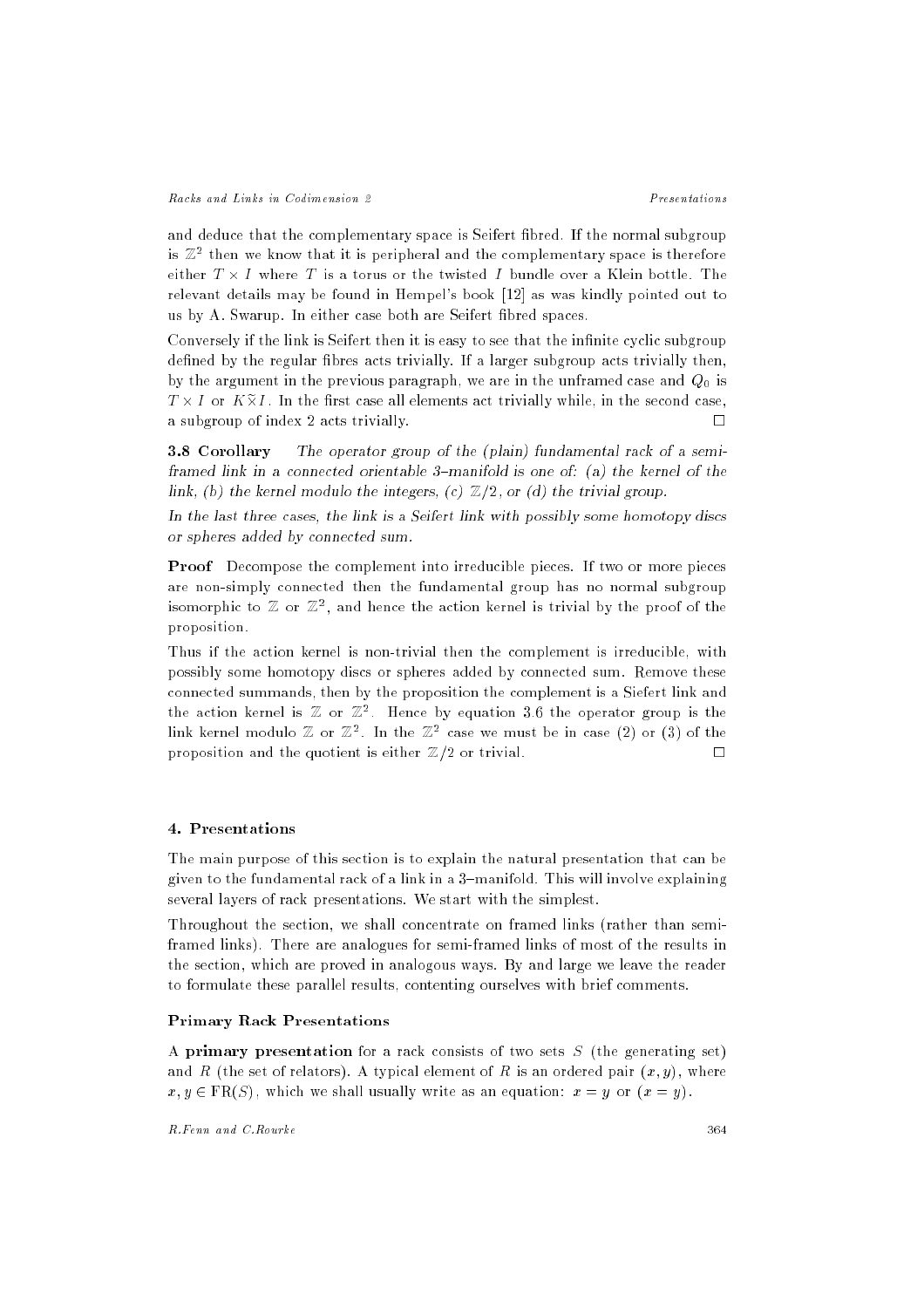The presentation defines a rack  $[S:R]$  as follows: Define the congruence  $\sim$  on  $FR(S)$  to be the smallest congruence containing R (i.e. such that  $x \sim y$  whenever  $(x = y) \in R$ . Then

$$
[S:R] = \frac{\text{FR}(S)}{\sim}.
$$

We can describe  $\sim$  more constructively as follows.

Consider the following process for generating relators. Start with the given set  $R$ of relators and enlarge  $R$  by repeating any or all of the following moves:

- (a) Add a trivial relator  $x = x$  for some  $x \in \text{FR}(S)$ .
- (b) If  $(x = y) \in R$  then add  $y = x$ .
- (c) If  $(x = y)$ ,  $(y = z) \in R$  then add  $x = z$ .
- (d) If  $(x = y) \in R$  then add  $x^* = y^*$  for some  $w \in \text{rk}(S)$ .
- (e) If  $(x = y) \in R$  then add  $t^* = t^s$  for some  $t \in R(S)$ .

Define a consequence of  $R$  to be any statement which can be generated by a finite number of these moves, and define  $\langle R \rangle$  to be the set of consequences of R.

Now a congruence is a relation which is: (1) an equivalence relation and (2) respects the rack operation. If we use  $=$  instead of  $\sim$  for the congruence, then (1) says that the congruence is closed under moves (a), (b) and (c) whilst (2) says it is closed under moves (d) and (e). It follows that the smallest congruence containing  $R$  is precisely the set of consequences,  $\langle R \rangle$ .

Remark The asociated quandle [ S : R ]q has a presentation, obtained by adding to R the relators  $a^a = a$  for all  $a \in S$ . If  $[S : R]$  is a finite presentation then so  $\cdots$   $\cdots$   $\cdots$ 

Proof Clearly the new relators hold in the associated quandle, but the new rack is a quandle because

$$
(a^w)^{a^w} = a^{wwaw} = a^{aw} = a^w
$$
 since  $a^a = a$ .

# The "Tietze" Theorem

We shall now prove an analogue for racks of the Tietze move theorem for group presentations.

The two basic moves on presentations are the following:

**Tietze move 1** Add to R a consequence (or delete from R a consequence) of the other relators.

**Tietze move 2** Introduce a new generator x and a new relator  $x = a<sup>2</sup>$  (where x does not occur in  $w$ ), or delete such a pair if x occurs nowhere else in the presentation.

There is an equivalent set of moves which are rather more constructive: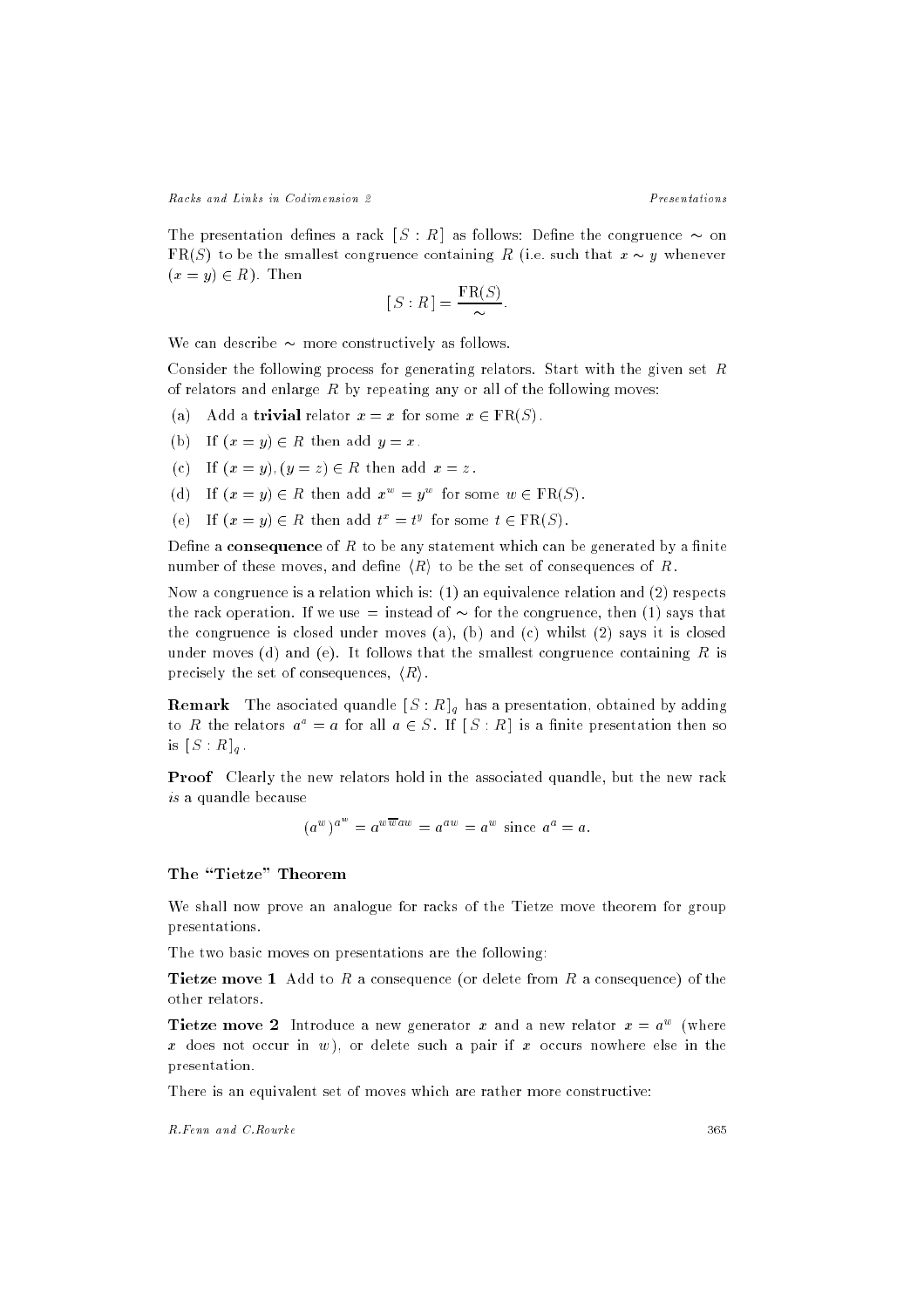4.1 Lemma Tietze moves 1 and 2 are equivalent to the following moves:

- (1) Repeat a relator (or delete a repeated relator).
- (2) Conjugate a relator, i.e. replace for example  $a^2 \equiv b^2$  by  $a^{12} \equiv b^{22}$ .
- (3) Substitute at primary level, i.e. if  $a = b^+ \in R$  then we can replace  $c^+ = a^+$ by  $c^2 = b^{-1}$  and we can replace  $a^2 = c$  by  $b^{-1} = c^{-}$ .
- (4) Substitute at operator level, i.e. if  $a = b^{\circ} \in R$  then we can replace  $c^{\circ -i} = a^{\circ}$ by  $c^{r-1} = a^r$  or  $c^r = a^{r-1}$  by  $c^r = a^{r-1}$ .
- (5) Introduce a new generator x and a new relator  $x = a^{\perp}$  (where x does not occur in  $w$ ), or delete such a pair if  $x$  occurs nowhere else in the presentation.

#### Proof

Moves (1) to (5) are all equivalent to, or special cases of, the two Tietze moves, so it suffices to show that the two Tietze moves can be achieved by moves (1) to (5). Since Tietze move 2 is move (5) we have to show that any consequence can be introduced (Tietze move 1). But by definition any consequence can be constructed by the relator moves (a) to (e) (in the definition of rack presentation). So we shall start by proving that any of these can be achieved by moves (1) to (5).

To achieve move (a) (to introduce a trivial relator) use the following trick:

Introduce a new generator t and relation  $t = a$ . Repeat the relation  $t = a$  and substitute to obtain  $a = a$ . Now delete t and the redundant copy of  $t = a$ .

To achieve move (b) (to add  $y = x$  where  $(x = y) \in R$ ) use another trick:

Repeat  $x = y$  and substitute to get  $y = y$  and then again to get  $y = x$ .

Finally moves  $(c)$ ,  $(d)$  and  $(e)$  are precisely moves  $(2)$ ,  $(3)$  and  $(4)$  in a different form.

It follows that we can use moves (1) to (5) to replace  $[S:R]$  by  $[S:R\cup T]$  where T contains the required consequence  $x = y$ . Repeat  $x = y$  and then reverse the moves used to generate T to delete it.  $\square$ 

4.2 Theorem : Tietze move analogue Suppose that we have two finite presentations  $\lceil S : R \rceil$  and  $\lceil S : R \rceil$  of isomorphic racks then the two presentations are related by a finite sequence of Tietze moves.

# Proof

 $\limsup$   $|S| \leq R$  ] with  $|S| \leq R+$  by the isomorphism. We shall start with the presentation  $[S : R]$  and move it into the other presentation.

To avoid confusion we shall use the letters  $a_1, a_2, \ldots$  for elements of S and  $b_1, b_2, \ldots$ for elements of  $S$  . We shall also use  $w_1, w_2, \ldots$  for words in the  $a_i$  and  $z_1, z_2, \ldots$ for words in the big  $\alpha$  .

 $\mathbf{Step 1}$  Since the elements of S are in the rack, each can be expressed in terms of the generators  $S$ , i.e.

$$
b_1 = a_{(1)}^{w_{(1)}}, \ b_2 = a_{(2)}^{w_{(2)}}, \dots \tag{(*)}
$$

R.Fenn and C.Rourke

366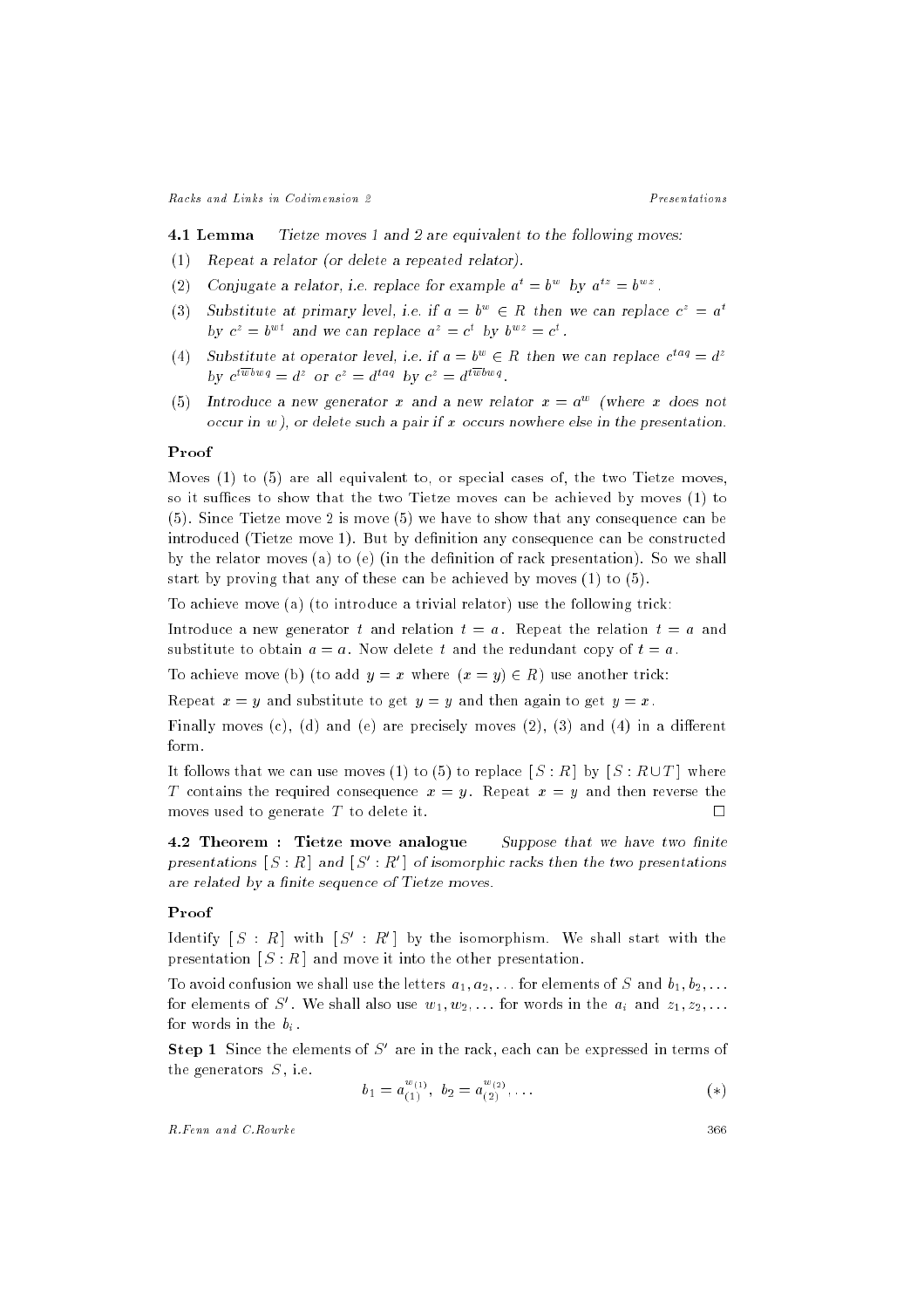where  $a_{(i)} = a_j$  some j. Let Q be the set of statements (\*). Use Tietze move 2 to introduce the "new" generators  $b_1, b_2, \ldots$  together with the set Q of new relators.

Step  $\boldsymbol{z}$  Since each statement in  $R$  is true in the rack it is a consequence of  $R$  and hence can be introduced by Tietze move 1. Thus we can enlarge the set of relators  $\mathfrak{so}\;R\cup Q\cup R$  .

 $\mathbf{Step 3}$  since  $\mathcal{S}$  generates the rack, we can express each element of  $\mathcal{S}$  in terms of  $\mathcal{S}$  :

$$
a_1 = b_{(1)}^{z_{(1)}}, \ a_2 = b_{(2)}^{z_{(2)}}, \ldots
$$

(forming a set of statements  $Q_0$  -qual to  $Q_0$  ). Since each of the statements in  $Q_0$  is true in the rack, it can be introduced as a new relator using move 1 again.

At this point we have reached a symmetrical situation. We have  $\mathcal{S} \cup \mathcal{S}$  as generating set and  $R \cup R \cup Q \cup Q$  as relators. We now reverse steps 1 to 3 to delete hrst  $Q$ then R and finally S together with  $Q'$ .  $\Box$ 

## Presentations and the Associated Group

Using the proof of the Tietze theorem we can prove that the associated group of a finitely presented rack  $[S:R]$  has a finite presentation as a group — in fact it has the obvious presentation:

Given a rack presentation  $[S : R]$  then we obtain a group presentation by interpreting the elements of  $R$  as group equations (i.e. read  $a^-$  as  $w^-aw$  ) yielding the group  $\langle S : R \rangle$ . It follows from the Tietze theorem that  $\langle S : R \rangle$  is independent of the presentation of the rack, since each of moves (1) to (5) leaves the group  $\langle S : R \rangle$  unchanged. This also follows from the following result:

**4.3 Lemma**  $\langle S : R \rangle$  is the associated group  $As[S : R]$ .

**Proof** We shall prove that  $\langle S : R \rangle$  has the universal property of the associated group. First of all there is a rack homomorphism

$$
\phi : [S : R] \to \langle S : R \rangle_{\text{conj}}
$$

because the congruence which defines  $[S:R]$  comprises all (rack) consequences of R. But examining moves (1) to (5) we see that each rack consequence is a group consequence of R (as group relators) and therefore the identity on  $S$  extends to a rack homomorphism  $\phi$ .

Now suppose we are given a rack homomorphism  $\psi : [S : R] \to G_{\text{conj}}$  where G is any group. Consider a typical relator  $a^+ \equiv b^+$  in in  $R$  then  $\psi(a^+) \equiv \psi(b^+)$  in  $G_{\text{coni}}$ , but since  $\psi$  is a rack homomorphism this implies

$$
\psi(\overline{w})\psi(a)\psi(w)\psi(\overline{z})\psi(\overline{b})\psi(z) = 1 \text{ in } G.
$$

But this says that  $\psi(R)$  as a group relation is true in G, and therefore  $\psi$  factors via  $\phi$ . Uniqueness of this factoring is clear since both  $[S:R]$  and  $\langle S:R\rangle$  have the same generating set.  $\Box$ 

R.Fenn and C.Rourke

367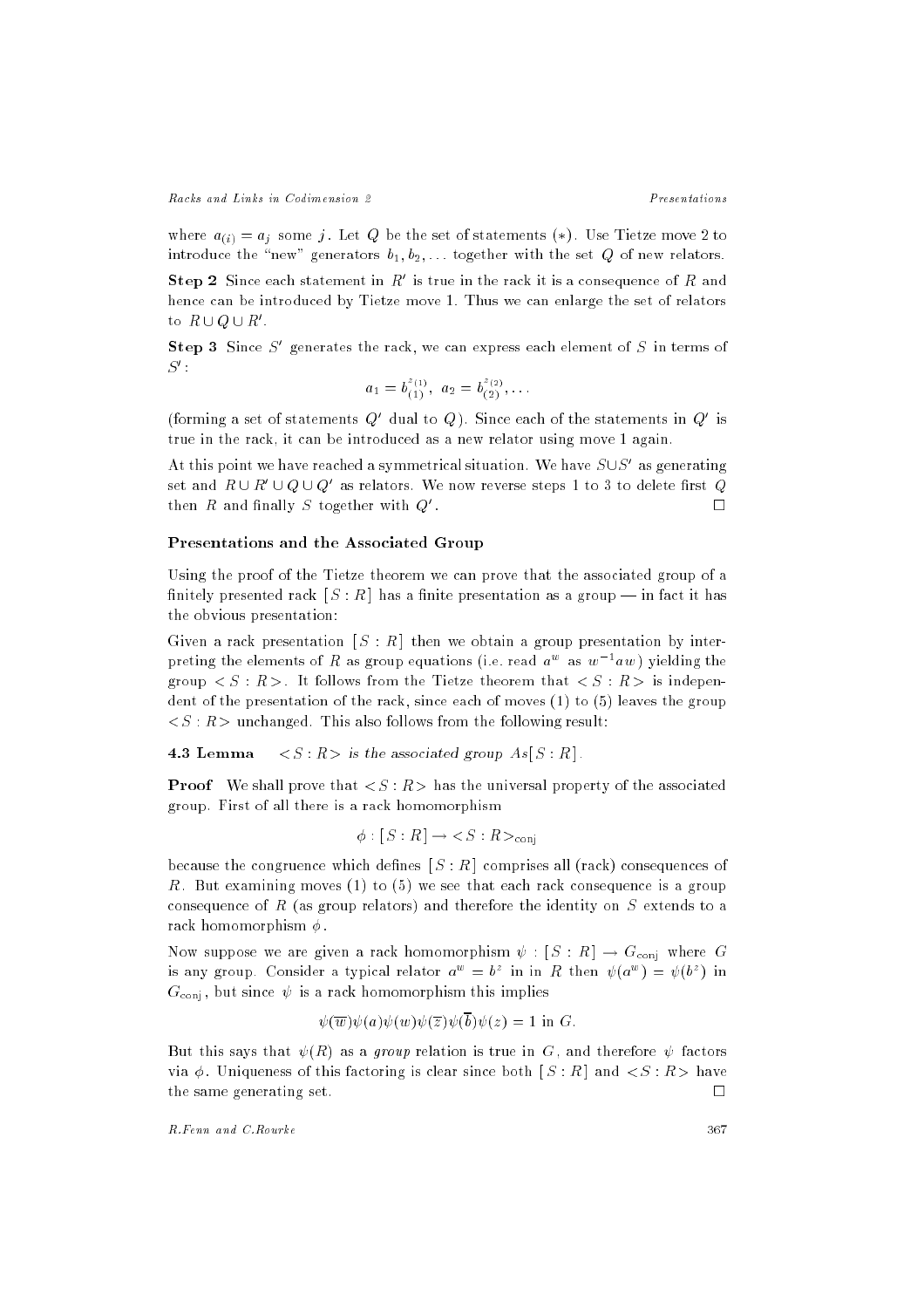Racks and Links in Codimension 2

#### 4.4 Remark Racks and group presentations

The Tietze theorem gives a way of regarding racks as group theoretic objects, namely equivalence classes of group presentations of conjugacy type (presentations with relators all of the form  $x^w = y^z$  under our moves (1) to (5) of lemma 4.1, moves which all preserve this class.

## Links in  $S^3$

We consider links  $L : M \subset S^3$ . Since M is a codimension two submanifold of  $S^3$ . it is the image of a finite disjoint collection of smooth embeddings of  $S^1$  in  $S^3$ . In this case, a framing on a component of  $M$  can be 'measured' because the isotopy class of the framing can be regarded, either as (the isotopy class of) a parallel curve (as in  $\S$ 1) or as an integer (the linking number of the component with its parallel curve), cf.  $[9]$ .

If we project the link in general position onto a plane  $\mathbb{R}^3 = S^3$  – pt we obtain a diagram: a finite collection of arcs and circles, the arcs terminating at crossings, as exemplified in the following figure.



The chosen orientation on each component of the link is indicated by the arrows in the diagram.

Now a link diagram has a **natural** framing: each component in the diagram has a canonical parallel curve obtained by drawing a curve in the diagram adjacent to the component (indicated as the broken curves in the following figure).



The following lemma implies that we may suppose that the natural framing and the given framing of  $L$  coincide.

Given a framed link L in  $S^3$  there is a diagram for L whose natural 4.5 Lemma framing coincides with the given one.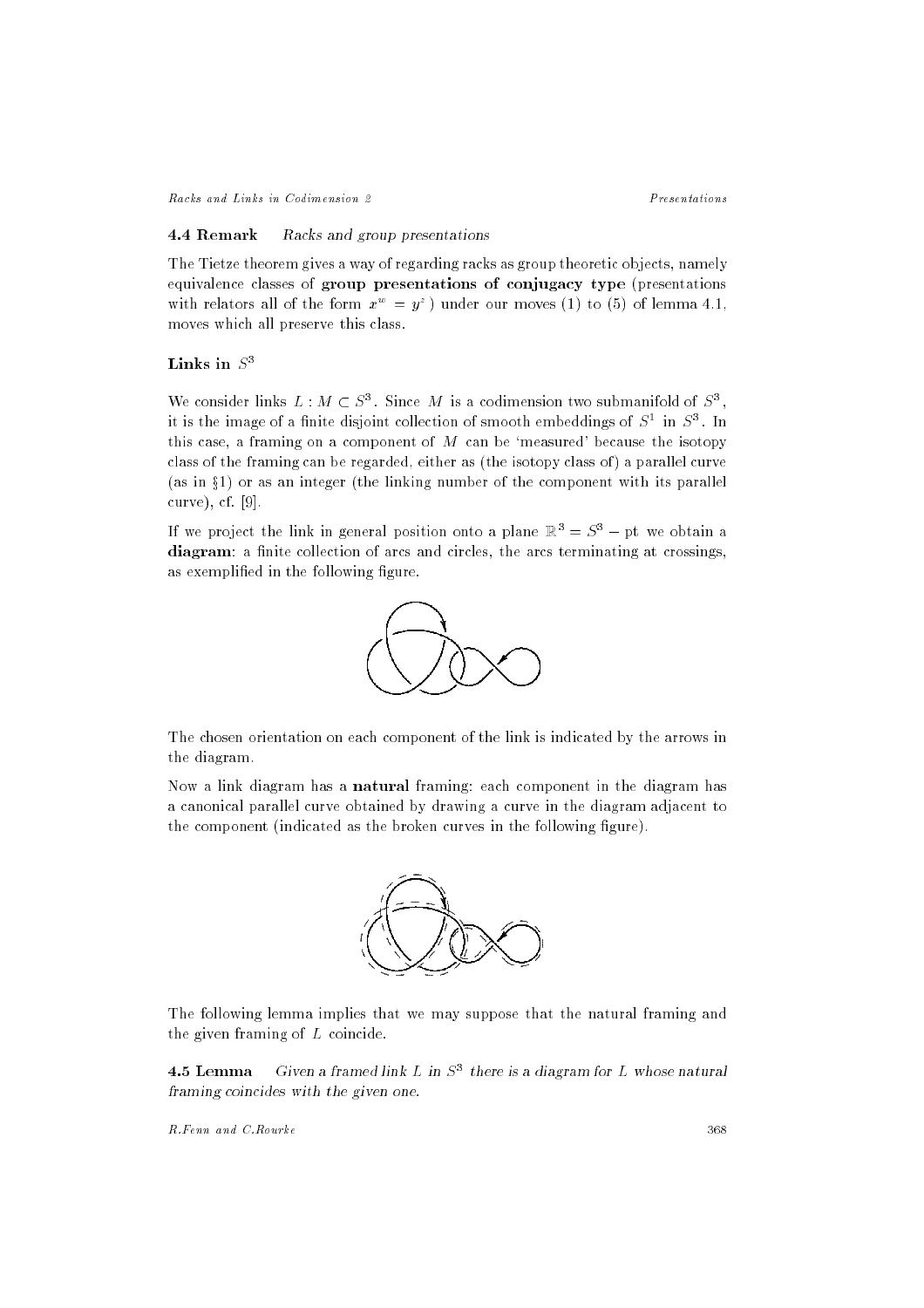Racks and Links in Codimension 2

**Proof** The  $\Omega_1$  moves



change the natural framing by  $\pm 1$ . Hence the diagram can be altered by  $\Omega_1$  moves to make the two coincide.  $\Box$ 

## The rack presentation given by a diagram

A link diagram determines a primary rack presentation by:

- (1) Label all arcs (or circles) in the diagram by generators  $a, b, c, \ldots$  forming the generating set  $S$ .
- (2) At each crossing write down a relator by the following rule.



Note that b crosses a from the right as a passes under to become  $a^b$ . Note also that the orientation of the under-arc is not used in the rule.

The set of relators gives the **relator set**  $R$ .

**Extended remark** We shall prove shortly that  $[S:R]$  is  $\Gamma(L)$  (the fundamental rack of L in  $S^3$ ) which implies that  $[S:R]$  is independent of the choice of diagram used to represent  $L$ . However, it is worth remarking that this can easily be proved directly, and indeed the *definition* of a rack is tailor made to prove this.

The two rack laws (1.1 axioms 1 and 2) correspond to invariance of  $[S:R]$  under the Reidemeister  $\Omega_2$  and  $\Omega_3$  moves respectively, see the following figures.



R.Fenn and C.Rourke

 $P$ resentations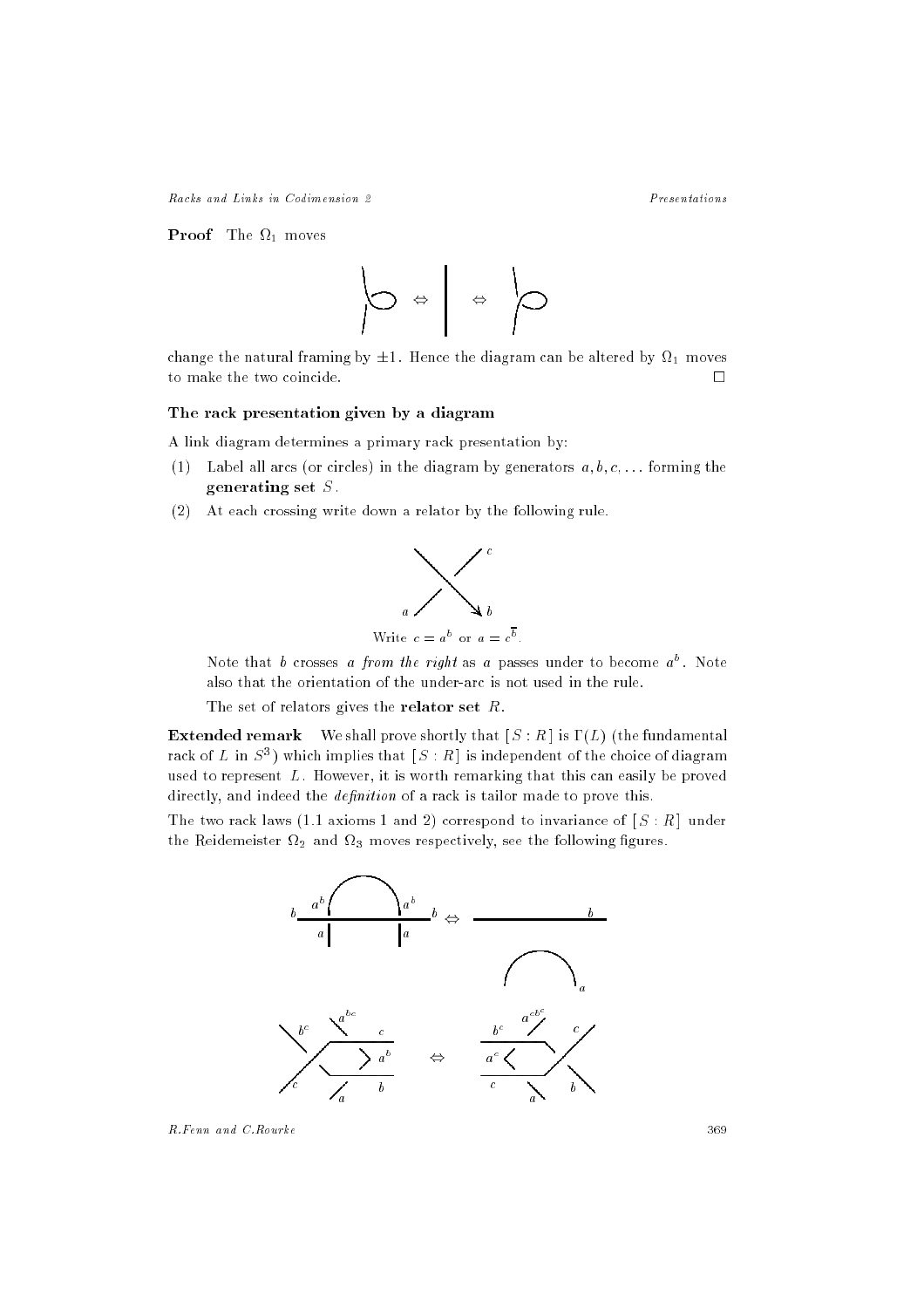Now for unframed links, the fundamental quandle is invariant under the final Reidemeister move (the  $\Omega_1$  move) by the quandle condition; see the figure.

$$
\left.\begin{matrix}a^{\overline{a}} \\ \overline{\bigcirc} & \overline{\bigcirc} & \overline{\bigcirc} & a \\ a & a & a\end{matrix}\right|^{a} \Leftrightarrow \left.\begin{matrix}a^{a} & & a \\ & \overline{\bigcirc} & a^{a} \\ a & a & a\end{matrix}\right|^{a}
$$

For framed links, we need a modified version of the Reidemeister move theorem: isotopy classes of framed links correspond to equivalence classes of diagrams under the  $\Omega_2$  and  $\Omega_3$  moves and the following "double"  $\Omega_1$  move:



This follows from the Reidemeister theorem: replace all  $\Omega_1$  insertions by double insertions and leave all  $\Omega_1$  deletions to the end. Collect all the extra twists on one arc of each component (using  $\Omega_2$  and  $\Omega_3$  moves). Then the fact that the framings are the same, means that there are (algebraically) the same number of extra twists. But excess pairs of opposite twists can be cancelled using the double  $\Omega_1$  move or the following sequence of  $\Omega_2$  and  $\Omega_3$  moves:

The figure below shows how the rack laws imply that  $[S:R]$  is independent of the double  $\Omega_1$  move. The critical observation on the right is that  $c = a^{a\overline{c}}$  implies  $c \equiv a$  and also  $a^{a\overline{c}} = a$ :

$$
\begin{cases}\nc = b^b = a^{\overline{b}b} = a \\
b = a^{\overline{b}} \quad \Leftrightarrow \\
a\n\end{cases}\n\qquad \Leftrightarrow\n\qquad\n\begin{cases}\nc = a^{a\overline{c}} = a \\
b = a^a \\
a\n\end{cases}
$$

This completes the extended remark.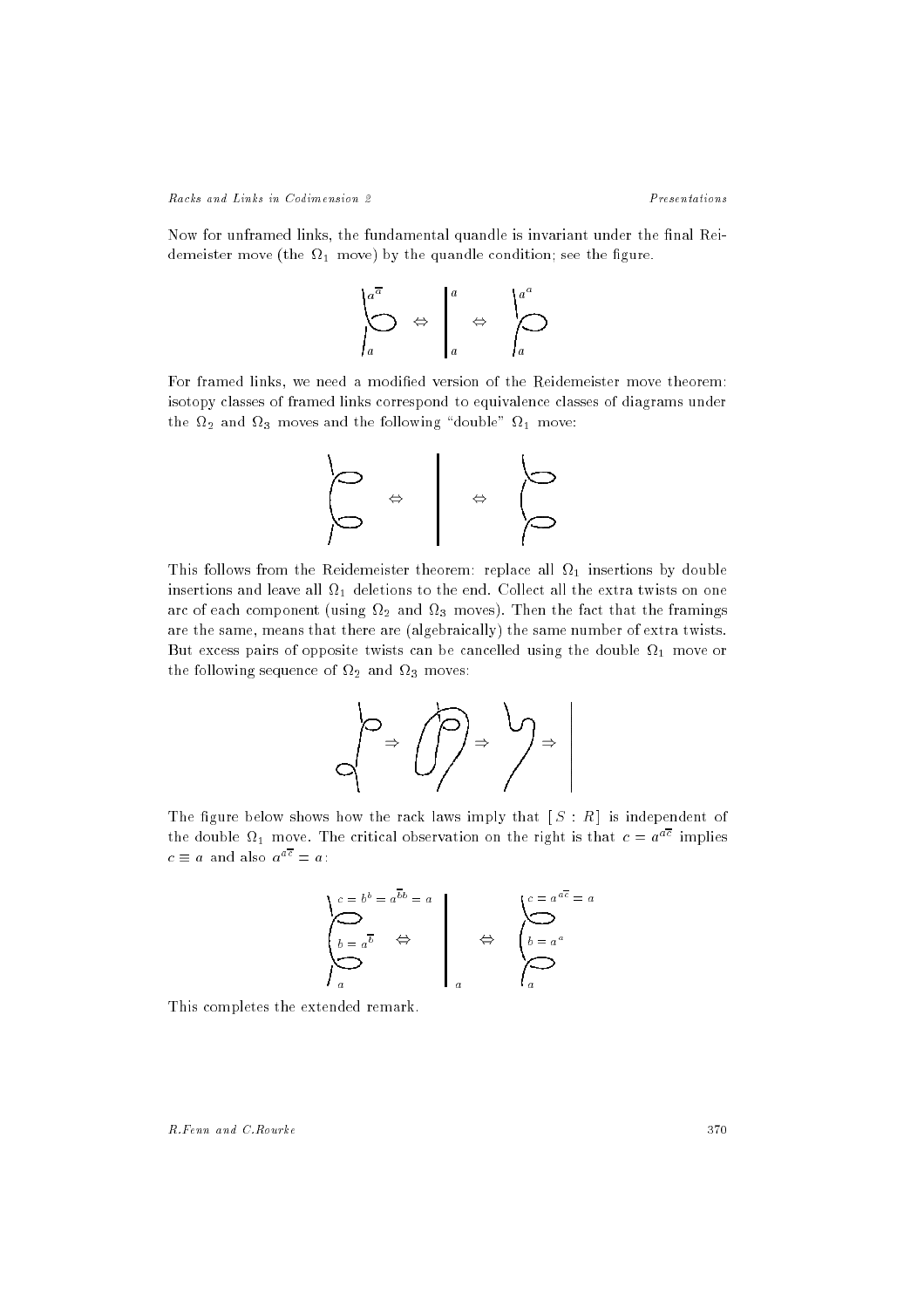Racks and Links in Codimension 2

 $P$ resentations

# 4.6 Examples

**Example 1** The unknotted circle with framing n. Shown here with  $n = 4$ .



In the diagram, we have simplified the labels, by making obvious substitutions. The presentation gives the rack

$$
[a \; : \; a^{a^n} = a]
$$

i.e. the cyclic rack  $C_n$ . Notice that the circle with framing  $-n$  has isomorphic fundamental rack. Thus extra structure will be needed to cope with orientations (see end of section 5).

**Example 2** The Hopf link.

With both framings 0



the rack is

$$
[a, b : a^b = a, b^a = b].
$$

With framings  $n$  and  $m$  the rack becomes

$$
[a, b : a = a^{a^{n}b}, b = b^{ab^{m}}].
$$

Imposing the two quandle relations:  $a^a = a$ ,  $b^b = b$ , makes these two racks identical (the fundamental quandle of the unframed Hopf link).

**Example 3** The left hand trefoil knot (framing -3).



The fundamental rack is

$$
[a, b, c : a^b = c, c^a = b, b^c = a]
$$

R.Fenn and C.Rourke

371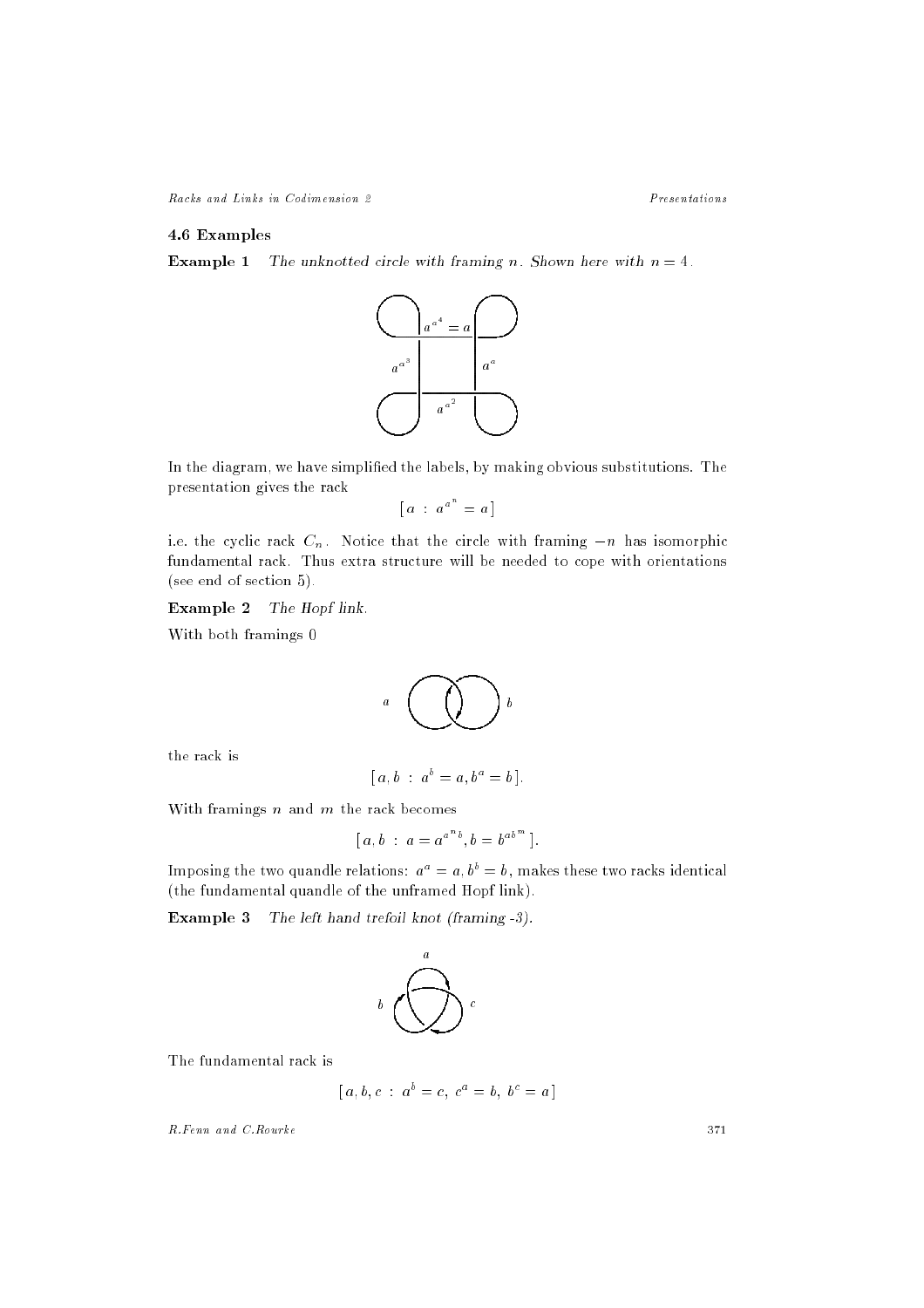Racks and Links in Codimension 2

Presentations

 $\alpha$ <sup>r</sup>

$$
[a, b \; : \; a^{ba} = b, \; b^{\overline{b}ab} = a].
$$

Remark Note that the presentation of the fundamental rack has deficiency zero in contrast to the deficiency of the fundamental group which is one.

Example 4 The Borromean rings.



The fundamental rack is

$$
[a, b, c : c^{a\overline{b}\overline{a}b} = c, a^{b\overline{c}\overline{b}c} = a, b^{c\overline{a}c} = b].
$$

**4.7 In eorem** Let D be a diagram for a framed link L in  $S^2$  and  $\Lambda \equiv \begin{bmatrix} S \end{bmatrix}$ . R ] the rack presented by D, then  $X = \Gamma(L)$ , in particular  $\Gamma(L)$  has a finite presentation.

Proof We shall define rack homomorphisms

$$
\lambda : \Gamma(L) \to X \qquad \mu : X \to \Gamma(L)
$$

such that  $\lambda \circ \mu = \mu \circ \lambda = id$ .

**Definition of**  $\lambda$  An element of  $\Gamma(L)$  is represented by a path  $\gamma$  from a point  $p \in M +$  to  $*$  . Project  $\gamma$  in general position onto the plane of the diagram  $D$  and then read from  $\gamma$  an element of FR(S) as follows. Suppose that the initial point of  $\gamma$  lies on the arc labelled by the generator a and suppose that  $\gamma$  subsequently passes under arcs labelled b, c, d ... then associate to  $\gamma$  the element  $a^{b^*c^*a^*}$  ... where  $\epsilon = +1$  if the arc labelled b crosses  $\gamma$  in the right-hand sense and  $\epsilon = -1$  otherwise. For an illustration see the following figure.



 $\text{Read } \lambda(\gamma) = a^{-1}$ .

To prove that  $\lambda$  is well defined we have to check that if we change  $\gamma$  by a homotopy then we get the same element of  $X$ .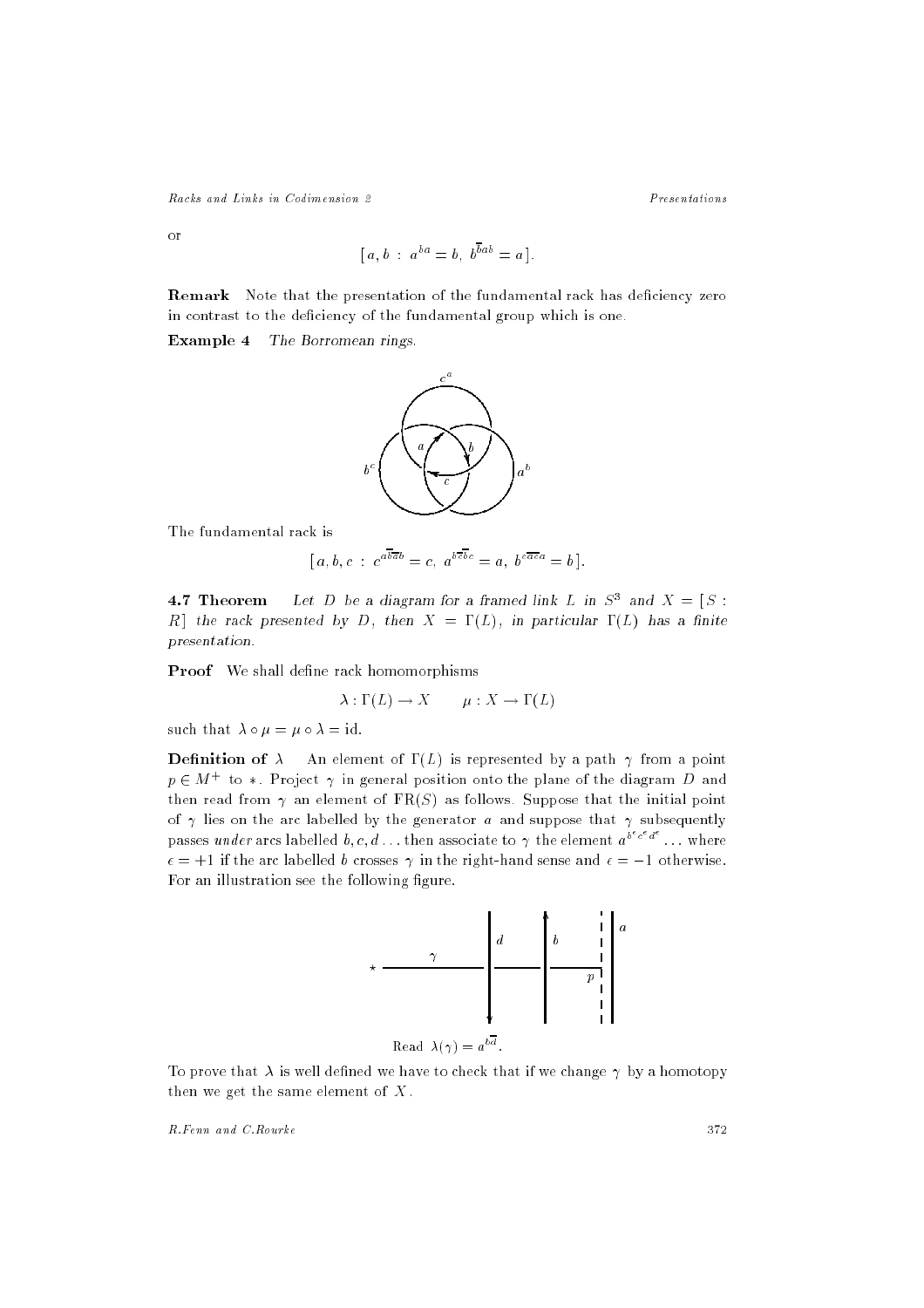Racks and Links in Codimension 2 Presentations

There are three types of critical stages during the homotopy where the expression for  $\lambda(\gamma)$  changes. These are illustrated in the following three typical pictures:



Critical stage type 1

In this picture  $c = a^+$  in  $\Lambda$  . Moving  $p$  to  $p^-$  the value of  $\Lambda$  changes to  $c^+$   $\equiv$  $a^{++} = a^{++}$  i.e. we get the same element of  $\Lambda$ .



critical states that the 2

In the left-hand picture we read  $a^{w_1 \overline{e} e w_2}$  whilst in the right-hand picture we read  $a^{+++}$  , which is the same element of  $X$  .



In the left-hand picture we read  $a^{we\overline{c}z}$  whilst in the right- hand picture we read  $a^{n+m}$  . But  $e = a^{n}$  which implies  $e \equiv cac$  i.e.  $ca \equiv ec$  . These are the same element of X.

Thus  $\lambda : \Gamma \to X$  is well defined.

**Definition of**  $\mu$ **.** We start by defining  $\mu$  on the free rack FR(S). In what follows we shall misuse notation and write  $\mu(a)$  for both the class and the path which represents it. First define  $\mu(a)$  where  $a \in S$  to be any path from the parallel curve to the arc labelled  $a$  to the base-point *over* all other arcs of the diagram. Next suppose that  $\mu(x)$  is defined; we will define  $\mu(x^*)$  and  $\mu(x^*)$  where  $c \in S$ . This is done by post-composing the path for  $x$  with a loop that starts at the basepoint, goes over the other arcs to near the arc labelled  $c$ , once around this arc in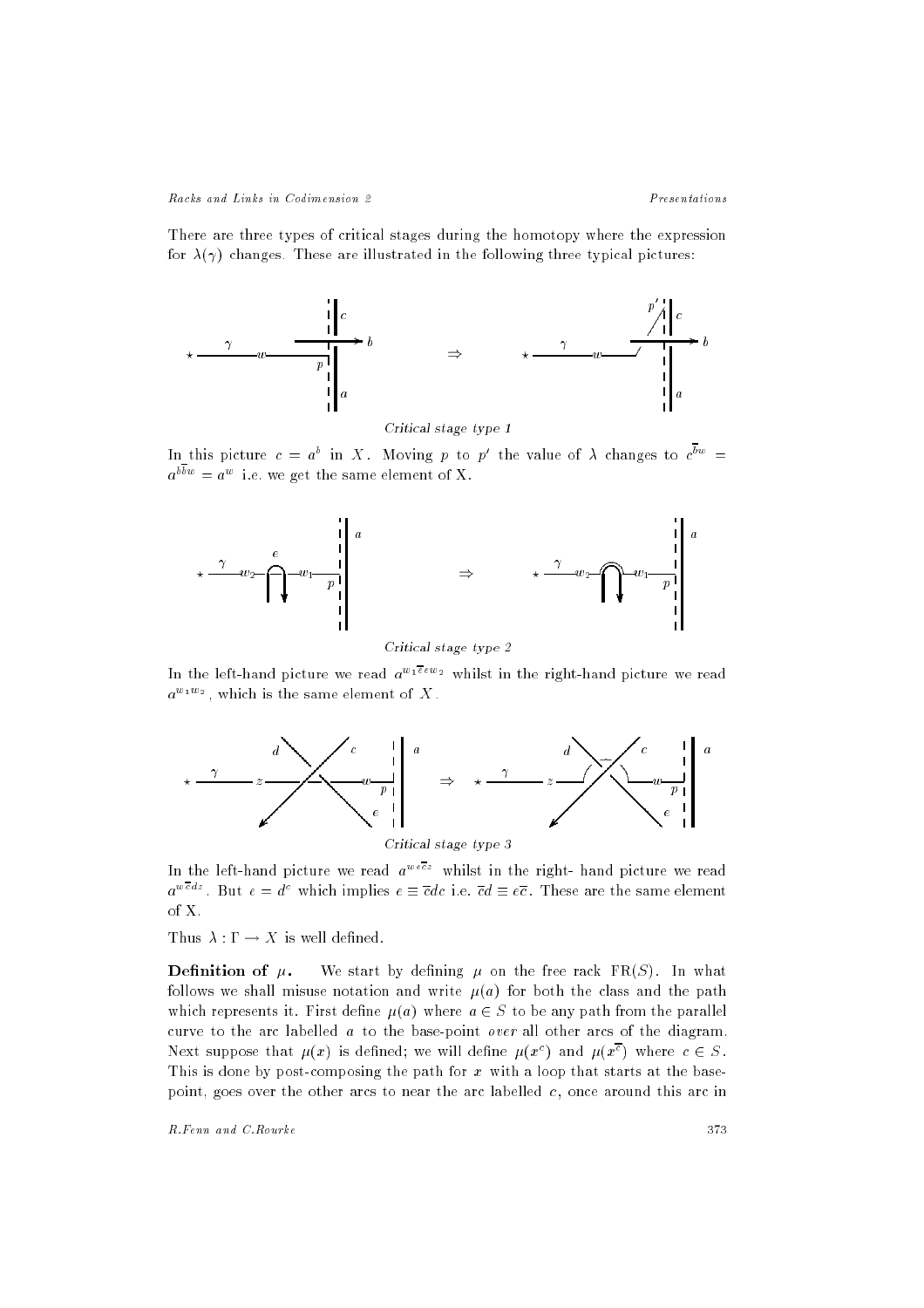Racks and Links in Codimension 2 Presentations

the positive sense for  $x^-$  and negative for  $x^-$  and back to the base-point over the other arcs:



This defines  $\mu$  on FR(S). To prove that  $\mu$  is well-defined we have to check that if  $a^{\omega} \sim v^*$  in the congruence generated by  $R$  then  $\mu(a^{\omega})$  is homotopic to  $\mu(b^*)$ .

But examining moves (1) to (5) of lemma 4.1 we see that the only non-trivial part to be checked is that if  $a^{\perp}$  is altered by either a primary or a secondary substitution using relators of  $\Lambda$  then  $\mu(a^{-})$  is aftered by a homotopy.

**Primary substitution.** Replace  $c^+$  by  $a^{++}$  where  $c = a^{+}$  is a relator.



The picture shows a typical situation, and the required homotopy can be seen. Secondary substitution. Replace  $t^{\text{new}}$  by  $t^{\text{new}}$  where  $c = a^{\text{new}}$ .



The picture again shows a typical situation, and the required homotopy can be seen. We have defined

 $\lambda: \Gamma(L) \to X \qquad \mu: X \to \Gamma(L).$ 

It is clear from the definition that  $\cdots$  is a set  $\Lambda$  whilst to see that  $\cdots$  is  $\cdots$ take an arbitrary path  $\gamma$  and deform it into  $\mu \circ \lambda(\gamma)$  by pulling "feelers" back to the base-point, as illustrated in the following figure.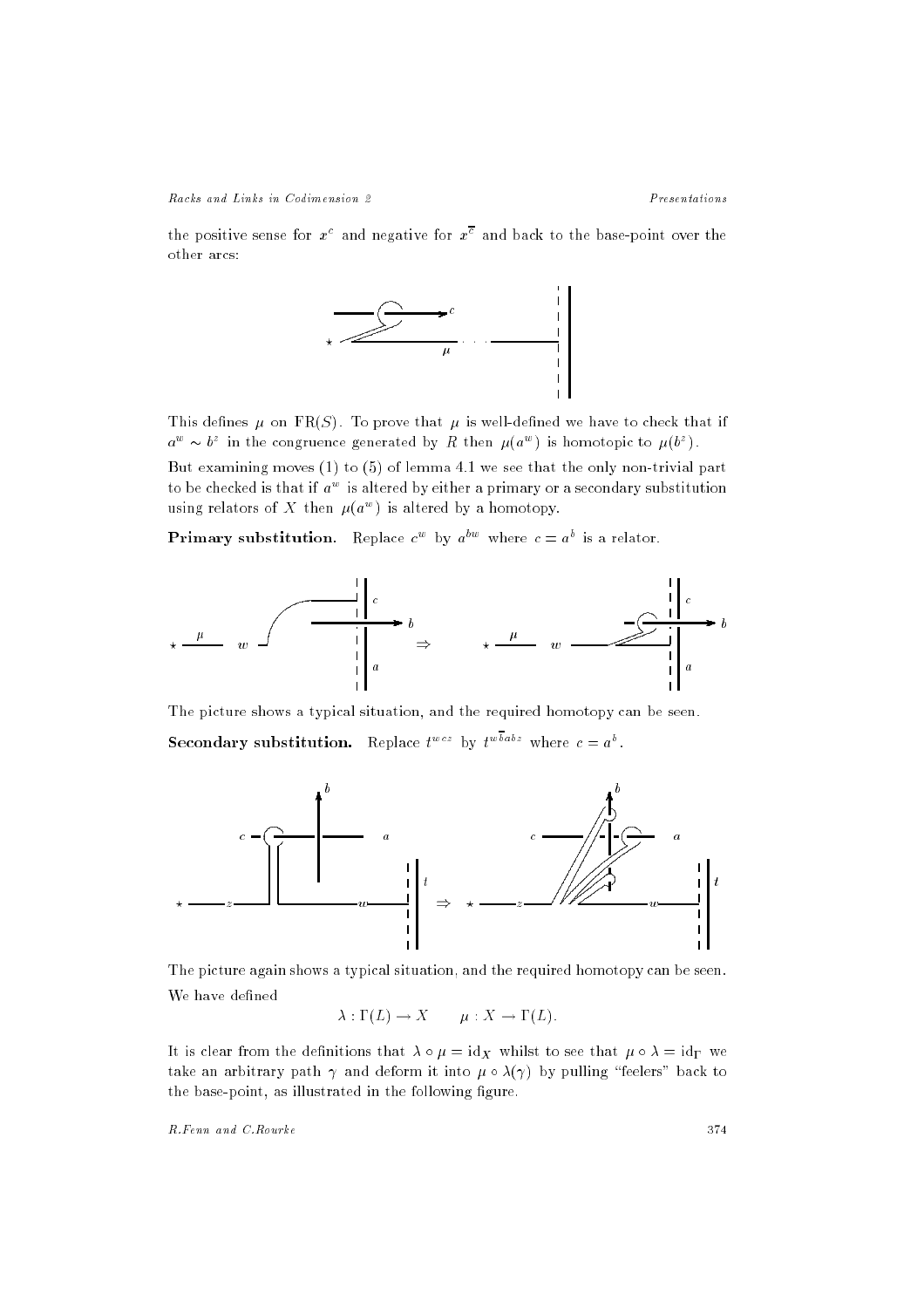

# Remarks

- (1) If we regard the relators R in the diagram presentation as group relators, then we obtain the Wirtinger presentation of the fundamental group. This verifies the fact we already know: the associated group is the fundamental group of the link, (Corollary 3.3).
- $(2)$  A similar analysis can be carried out for an embedding of  $M$  " in S  $^{\circ}$  " : we obtain a "diagram" by projecting onto  $\mathbb{R}^{n+1}$  in general position and regarding top dimensional strata ( $n$ -dimensional sheets) as "arcs" to be labelled by generators and  $(n - 1)$ -dimensional strata (simple double manifolds) as "crossings" to be labelled by relators. In general position a homotopy between paths only crosses the  $(n - 1)$  strata and a proof along the lines of the theorem can be given that this determines a finite presentation of the fundamental rack.
- $(3)$  There is a general process for obtaining a (not necessarily finite) presentation for any codimension 2 embedding by using an analogue of the edge-path presentation for the fundamental group. We leave the details to the interested reader.

We now turn to presentations of the fundamental augmented rack for links in general 3-manifolds. We shall need to enlarge the concept of presentation and this is the content of the remainder of the section.

We shall consider two stages of generalisation. The first (allowing operator relations) does not essentially change the class of racks being considered.

# Operator relations

The concept of rack presentation can be generalised by allowing relations which apply only at operator level. For example here is an alternative presentation for the cyclic rack Cn using an operator relation:

$$
[a \; : \; a^n \equiv 1].
$$

A presentation for a rack with operator relations comprises three sets: a set S of  $\Omega$  set RP of primary relations (as in the primary relation of primary relations  $\Gamma$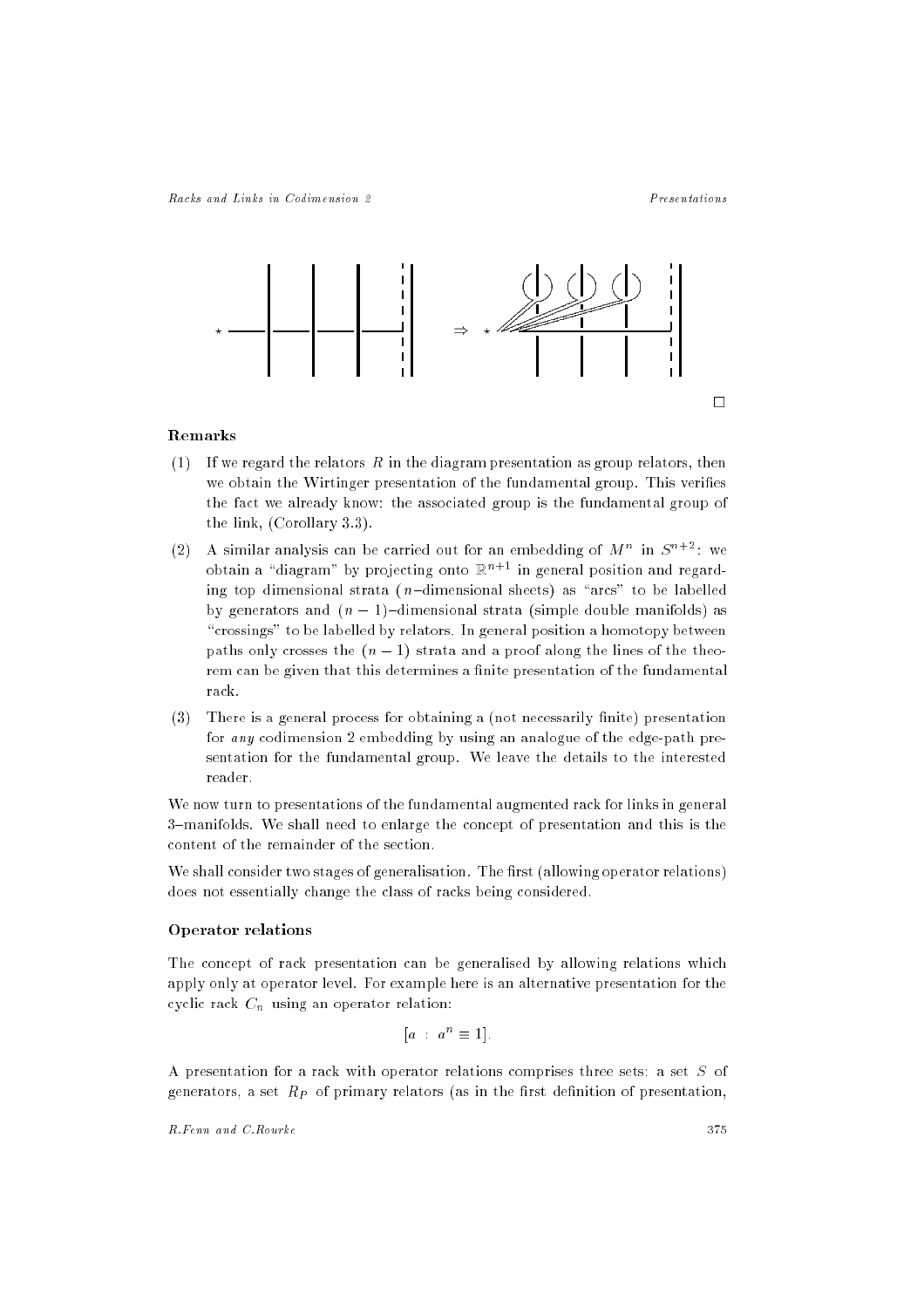Racks and Links in Codimension 2 Presentations

above) and a set RO of operator relators which are words <sup>w</sup> <sup>2</sup> <sup>F</sup> (S) , to be understood as relations at the operator level  $w \equiv 1$ .

This concept appears to be more general than the earlier one but in fact it is not:

4.8 Lemma An operator relator is equivalent to n primary relators where  $n = |S|$ .

**Proof** We shall show that the operator relator  $w \equiv 1$  is equivalent to the n primary relators

$$
a_1^w = a_1, \ a_2^w = a_2, \ \ldots, a_n^w = a_n \ \text{where} \ \ S = \{a_1, a_2, \ldots, a_n\}.
$$
 (\*)

Since  $w = 1$  implies each of the primary relators  $a_i^+ = a_i^-$  it suffices to prove the converse, i.e. that  $x^w = x$  is a consequence of  $(*)$  for each  $x \in \text{FR}(S)$ . Write  $x = a_j^-, t \in F(s)$  say and use induction on the length of  $t$ .

Suppose that  $t = t_1 a_k^*, \; \varepsilon = \pm 1$  and for definiteness suppose that  $\varepsilon = +1$ . By induction

$$
a^{t_1}_j = a^{t_1w}_j
$$

is a consequence of  $(*)$ . Then using the relator moves we have the following consequences:

$$
x = a_j^t = a_j^{t_1 a_k}
$$
  
=  $a_j^{t_1 w a_k}$  (move (d))  
=  $a_j^{t_1 w a_k^w}$  (move (e) using  $a_k^w = a_k$ )  
=  $a_j^{t_1 w \overline{w} a_k w}$  (definition)  
=  $a_j^{t_1 a_k w} = a_j^{t_1 w} = x^w$ .

The case  $\varepsilon = -1$  is similar.

 $\Box$ 

# General presentations

The final generalisation of presentations is to allow operator generators as well:

**Definitions** Given sets  $S, T$  the **extended free rack**  $FR(S, T)$  is defined by

$$
FR(S, T) := S \times F(S \cup T) = \{a^w \mid a \in S, w \in F(S \cup T)\}\
$$

with rack operation given by

$$
(a^w)^{(b^z)} = a^{wz^{-1}bz}.
$$

The proof that this is a rack is formally identical to the case of the usual free rack (1.3 example 9).

A general presentation of a rack comprises four sets: SP ; SO the primary and operator generators and RP  $\sim$  RP  $\sim$  RP  $\sim$  RP  $\sim$  RP  $\sim$  RP  $\sim$  RP  $\sim$  RP  $\sim$  RP  $\sim$  RP  $\sim$  RP  $\sim$  RP  $\sim$  RP  $\sim$  RP  $\sim$  RP  $\sim$  RP  $\sim$  RP  $\sim$  RP  $\sim$  RP  $\sim$  RP  $\sim$  RP  $\sim$  RP  $\sim$  RP  $\sim$  RP  $\sim$  RP  $\$ ments of  $\pi_P$  are statements of the form  $a^+ = b^+$  where  $a^-, b^+ \in {\bf r} \, {\bf \mathfrak{a}}_{\cal D}$ ,  $S_O$ ), and elements of RO are words w 2 FR(SP ; SO)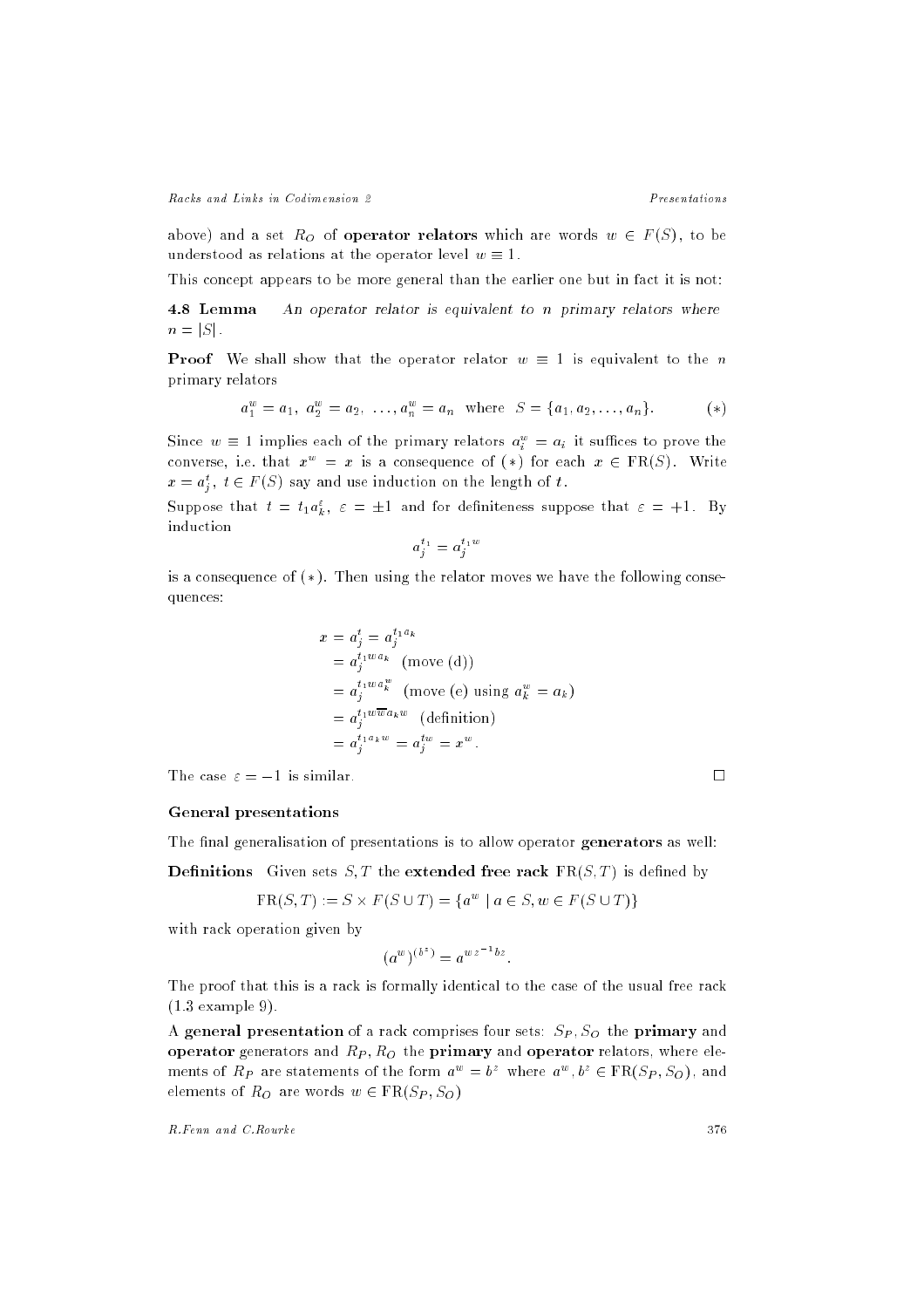Racks and Links in Codimension 2

Presentations

Now given a general presentation define the congruence  $\sim$  on FR(S, T) to be the smallest congruence containing:

- (1)  $x \sim y$  if  $(x = y) \in R_P$
- (2)  $z^* \sim z^*$  if  $(x = y) \in R$   $\Gamma$
- (3)  $z \sim z$  if  $w \in \mathfrak{a}_O$ .

Then the rack generated by the presentation is defined to be:

$$
[S_P, S_O : R_P, R_O] := \frac{\text{FR}(S, T)}{\sim}.
$$

It is worth examining a simple example in some detail because the operator generators in general introduce a non-niteness in any possible primary generating set.

**Example** 
$$
S_P = \{a\} \quad S_O = \{u\} \quad R_P = R_O = \emptyset.
$$

$$
X = [S_P, S_O : R_P, R_O] = \text{FR}(\{a\}, \{a, u\}) = \{a^w \mid w \in F(a, u)\}\
$$

the rack structure is given by

$$
(a^w)^{(a^z)} = a^{wz\overline{a}z}
$$

So as a set X can be identified with the free group  $F(a, u)$  but the rack structure is not conjugacy.

in otice that  $a^{\perp}$  is in the same orbit as  $a^{\perp}$  if and only if  $w$  and  $z$  have the same total degree in u and the set of orbits is in bijective corespondence with the set of cosets of  $Ker(F(a, u) \to F(u))$  in  $F(a, u)$ . Therefore X has infinitely many orbits and hence cannot have a finite primary presentation.

#### Presentations of augmented racks

The example makes it clear that a general presentation has operator structure not implied by the rack structure, thus a general presentation fits naturally with the idea of augmented racks.

Let X = [ SP ; SO : RP ; RO ] be <sup>a</sup> general presentation and let <sup>G</sup> be the group presented by < SP [ SO; RP [ RO >. Then there is a natural map : <sup>X</sup> ! <sup>G</sup> and  $G$  acts on  $X$  by the formula for the rack operation. Therefore  $X$  is an augmented rack, which we denote

$$
\widehat{X} = [S_P, S_O : R_P, R_O]_G
$$

the augmented rack presented by [ SP ; SO : RP ; RO ] .

Note: Do not confuse G with the associated group  $As(X)$ . In the simpler case without operator generators, we can see from lemma 4.8 that G and  $As(X)$ are in general different (in this simpler case G is a quotient of  $As(X)$ : the operator relations do not become trivial in  $As(X)$ , but *central*, see the first line of the proof of the lemma).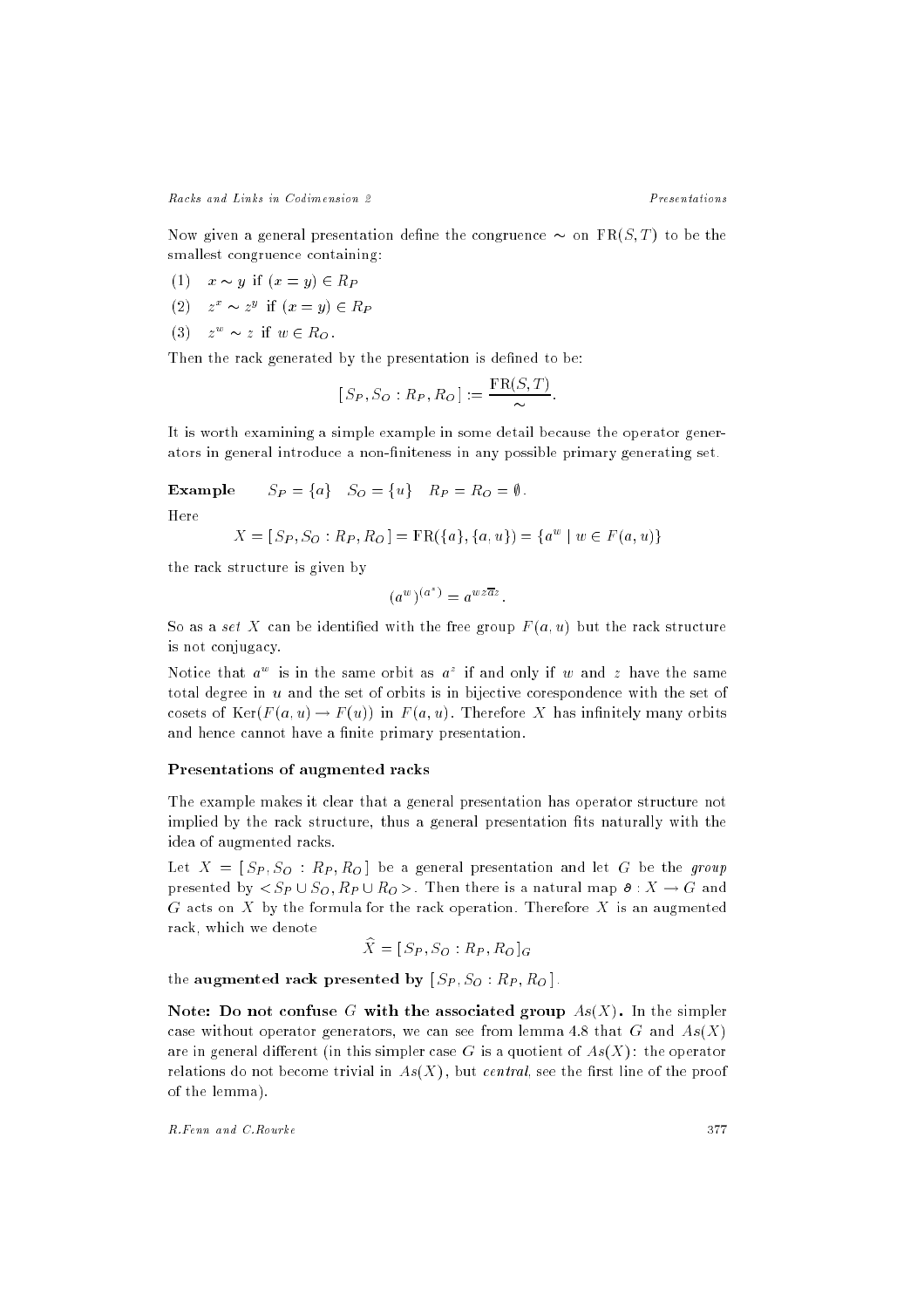Presentations

In the general case, even if the presentation of X is finite,  $As(X)$  does not necessarily have a linite presentation: it is generated by  $\Im P$  and all conjugates  $w$  -aw where a 2 SP and w 2 F (SO) with relations RP and commutators  $\alpha$  generators by elements of RO . However there is an important special case in which the rack (and hence the associated group) does have a finite primary presenation, given in the lemma below.

Note that since  $\mathfrak{d}: X \to G$  is a rack homomorphism from X to  $G_{\text{conj}}$ , lemma 2.1 gives a momorphism  $\mathbf{r}_1$  : As( $\mathbf{r}_2$ ) . G. :

are accounting to the that the presentation of the matrix when the set  $\mathbf{y}$ then  $X$  has a finite primary presentation.

**Proof** We shall show how to replace one operator generator by a finite number of primary generators; the result then follows from lemma 4.8.

Let t 2 SO . Since  $\mathbb{L}_\mathbb{R}$  is one can write to as an element of As(X) as a product of elements of  $X$ , i.e.

$$
t = a_1^{w_1} a_2^{w_2} \dots a_n^{w_n} \quad \text{in} \quad As(X).
$$

Since the operator group is a quotient of the associated group, this implies that

$$
t \equiv a_1^{w_1} a_2^{w_2} \dots a_n^{w_n}.
$$

Introduce n new primary generators,  $b_1, b_2, \ldots, b_n$  together with n primary relators  $\delta_i = a_i$  for  $i = 1, 2, \ldots, n$  . Then we can substitute  $\delta_1 \delta_2 \ldots \delta_n$  for t at operator level and the operator generator t is now redundant and can be deleted.

Augmented presentations There is also the useful concept of an augmented **presentation** of an augmented rack. This comprises an explicit group  $G$ , a set S of generators, a function  $\mathfrak{d}: S \to G$  and a set R of relators which are statements of the form  $x = y$  where  $x, y \in F(S)$ , which respect  $\partial$ , i.e. such that  $\partial x = \partial y$  in G.

The presentation denes an augmented rack [ S : R ]G by dening on FR(S; G) to be the smallest congruence containing:

- (1)  $x \sim y$  if  $(x = y) \in R$
- (2)  $z^* \sim z^*$  if  $(x = y) \in R$
- (a)  $z^{3}$   $\sim$   $z^{2}$  in  $yn = \kappa$  in G

and setting

$$
[S:R]_G = \frac{\text{FR}(S,G)}{\sim}.
$$

If  $G$  is finitely presented, then we can convert this to a general presentation, by adding the presentation of G as operator generators and relators.

Remark There are Tietze type theorems for all the more general classes of presentations, which we shall leave the reader to formulate and prove.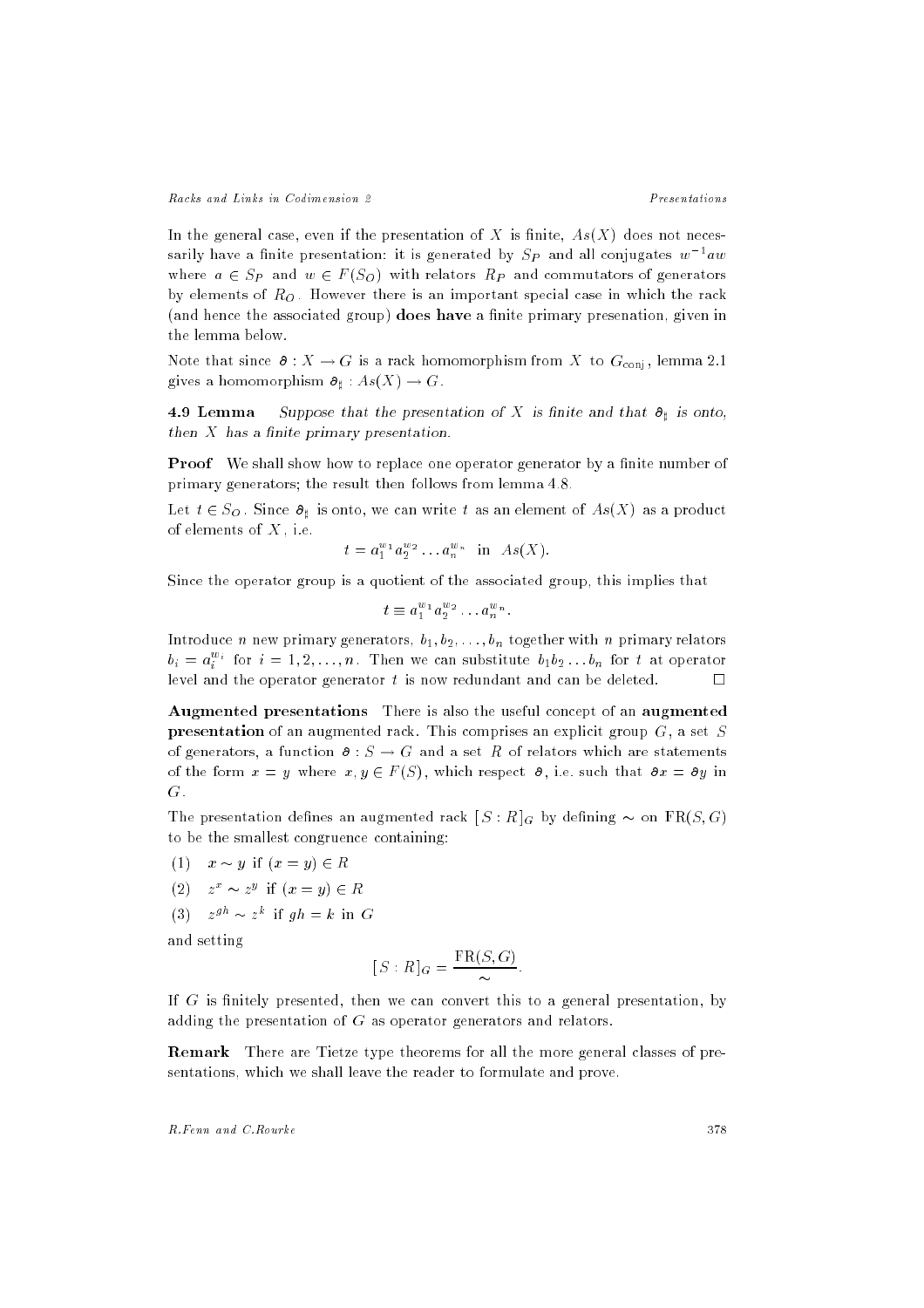#### The fundamental augmented rack of a link in a 3-manifold

We finish the section by explaining how to read a presentation of the fundamental augmented rack of a link  $L$  in a closed orientable 3-manifold from a diagram. Recall that such a manifold can be obtained by surgery on a framed link in  $S^{\pi}$  . Thus we can represent L by a diagram in which some of the curves (which we think of as `red' curves) are the surgery curves, and others (`black' curves) are the actual link components.

We label the black arcs by primary generators and the red arcs by operator generators, then at each crossing where the underarc is black we read a primary relator by the usual rule and at each crossing where the underarc is red we read an operator relator. Finally, for each red curve we read a further operator relator by reading round the curve and noting undercrossings. The whole process is illustrated by the example in the following diagram, where the `red' surgery curve has been drawn with broken lines.



:The presentation is

 $[\{x\}, \{a, b, c, d\} : \{x = x^{\overline{x}d}\}, \{b \equiv \overline{d}cd, c \equiv \overline{b}db, a \equiv \overline{c}bc, a \equiv \overline{x}dx, \overline{c}\overline{db}x \equiv 1\}]$ 

where the first four operator relations come from the crossings with 'red' underarcs and the final operator relation is obtained by reading undercrossings round the red curve.

We leave the details of the proof of the following theorem to the reader.

**4.10 Theorem** The fundamental augmented rack  $\hat{\Gamma}(L)$  is the augmented rack presented by any diagram for L.

**Sketch of proof** The group  $G$  corresponding to the presentation is the group  $\pi_1(Q_0)$  of the link. That the rack is the fundamental rack is then proved in a similar way to theorem 4.7.  $\Box$ 

4.11 Corollary The fundamental rack of a link in a homotopy 3-sphere has a finite primary presentation.

Proof This follows from lemma 4.9, and the remark below corollary 3.3.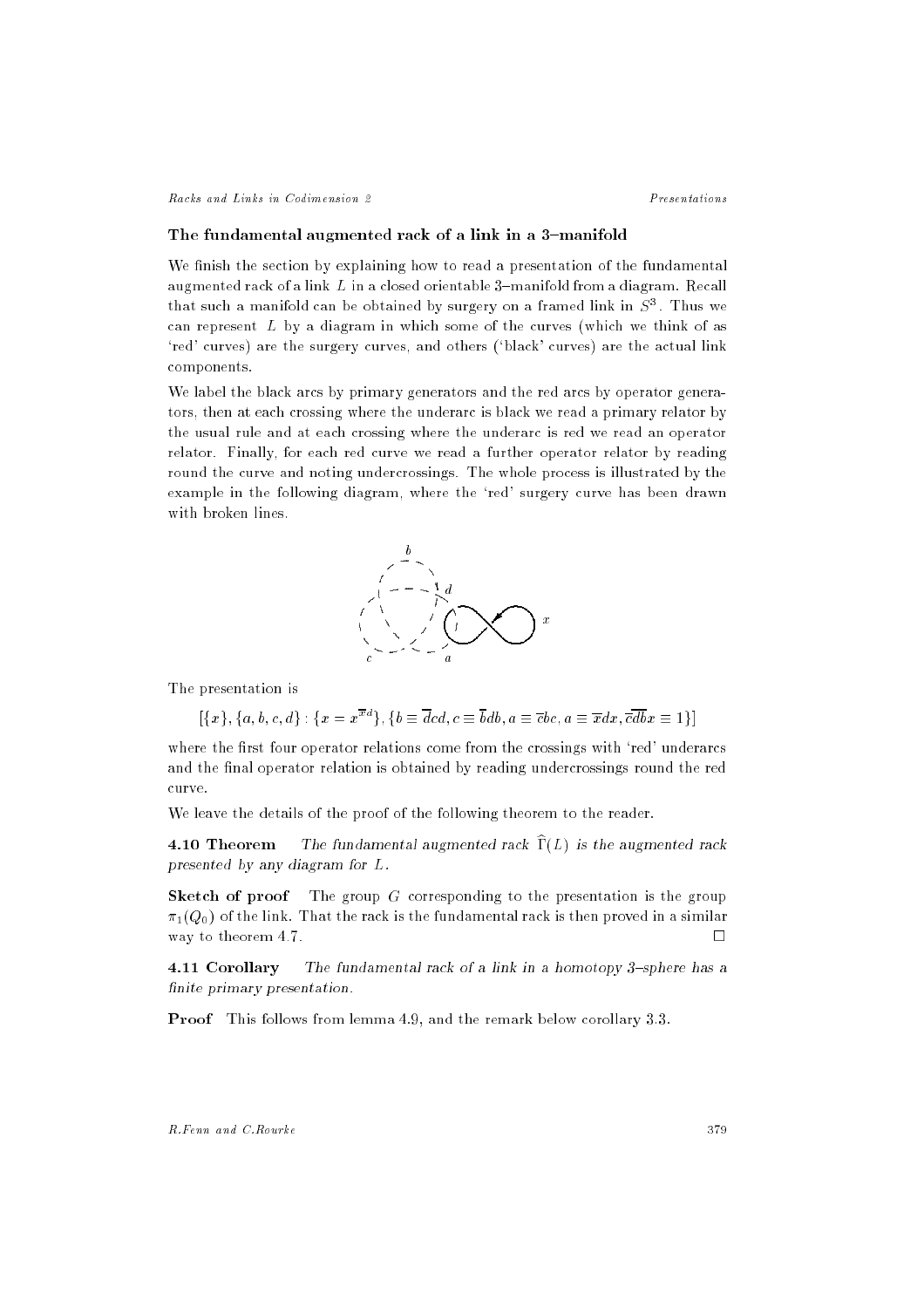## 5. The Main Classication Theorem.

The main result of this section is the classification theorem (theorem 5.1 below) which states that the fundamental augmented rack of an irreducible link in a closed connected 3-manifold is a complete invariant for both the link and the ambient 3-manifold.

Since for simply connected 3-manifolds the augmented rack and the plain rack coincide, we deduce that the plain fundamental rack is a complete invariant in this case.

There is also a classification theorem for more general links in 3-manifolds, including any link in  $S^{\pi}$ , which involves the concept of an **oriented** rack. This will be considered at the end of the section.

**Definition** A link  $L : M \subset Q^*$  is **irreducible** if Q is a closed connected  $3=$ manifold and  $Q_0 =$  closure( $Q = N(M)$ ) is P<sup>-2</sup> irreducible.

# Remarks

- (1) For a link in  $S^{\pm}$  iffequeibility is the same as being **hon-spilt**, i.e.  $L$  is not the disjoint separated union of two non-trivial sublinks.
- (2) For a general 3-manifold irreducibility is equivalent to  $Q_0$  being sufficiently large (because a 3-manifold with boundary tori is sufficiently large if and only  $\scriptstyle\rm II$  it is  $\scriptstyle P$  - irreducible). Thus other reasonable names for an irreducible link would be non-split or sufficiently large.
- (5) Thole however that  $Q^*$  *need not be irreducible*: it is well known that *any* closed connected 3-manifold contains an irreducible link, in fact an irreducible knot. For example, as Dale Rolfson remarked to us, the spine of any open book decomposition of a 3-manifold is an irreducible link.
- (4) Irreducibility can be detected algebraically from the fundamental rack. This follows from the following lemma.

**5.1 Lemma** – A semi-framed link L : M  $\subset Q^+$  in a closed connected 3-manifold which contains no homotopy  $3$ -sphere summands is reducible if and only if the fundamental augmented rack  $\Gamma(L)$  is a non-trivial free product.

 $\rm H$   $\rm Q^+$  is a homotopy sphere, then the result is also true with  $\rm 1+L$ ) replaced by the plain rack  $\Gamma(L)$ .

**Proof** If the link is reducible, then  $\widehat{\Gamma}(L)$  is  $X * Y$  where X and Y are non-trivial and are the augmented racks of the connected summands; this can easily be checked from definitions.

Conversely, if  $\widehat{\Gamma}(L)$  is a non-trivial free product, then  $G = \pi_1(Q_0)$  is a non-trivial free product. It then follows from a standard result in 3-manifolds  $[12;$  theorem 7.1] that  $Q_0$  is a connected sum, i.e. L is reducible.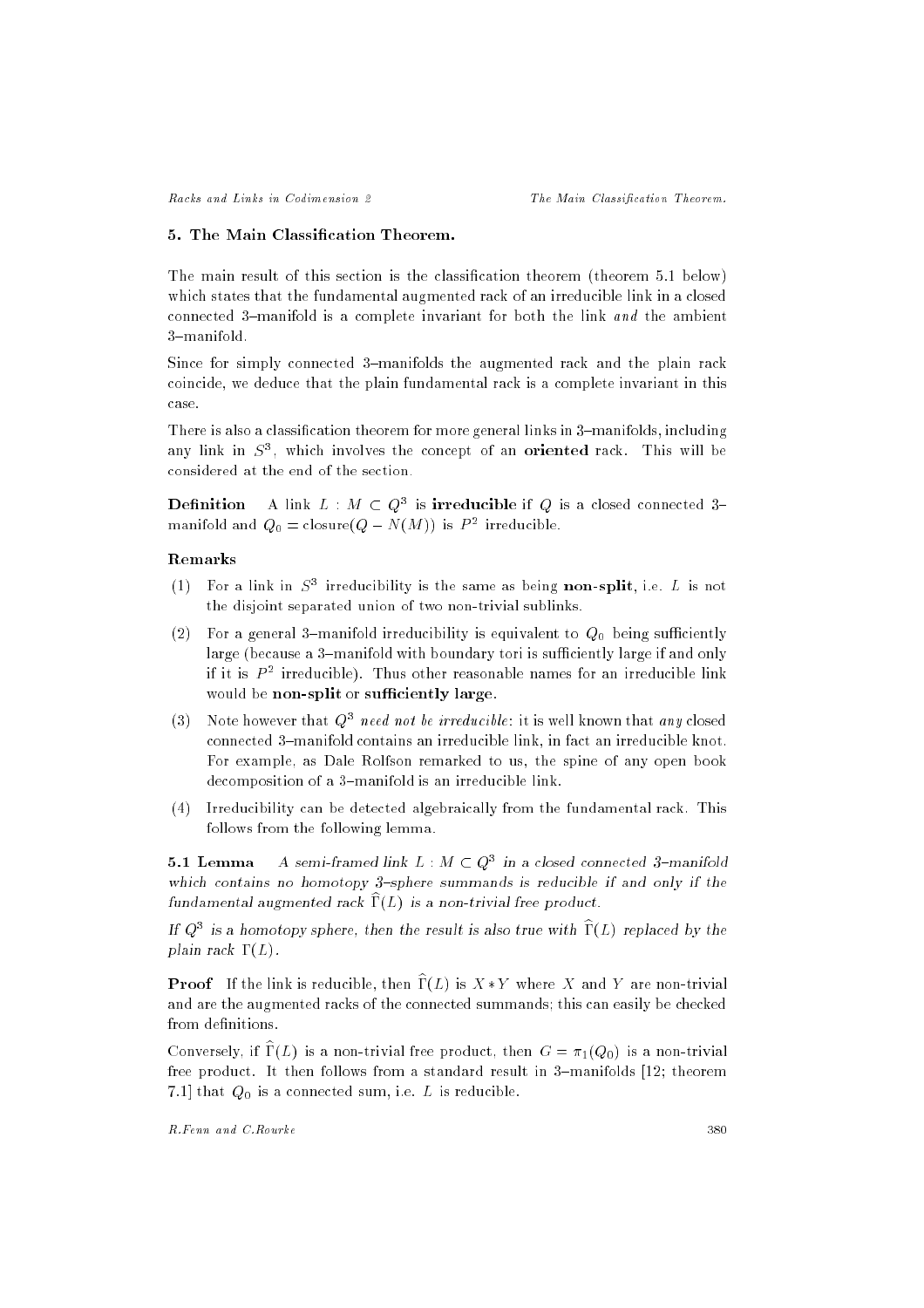If Q is a homotopy sphere then  $\pi_1(Q_0)$  is the associated group of the plain rack  $\Gamma(L)$  (corollary 3.3), and the proof is similar to the proof for the augmented rack.  $\Box$ 

We now give the main result of this section:

#### 5.2 Classication theorem

The fundamental augmented rack is a complete invariant for irreducible semi-framed links in closed, connected 3-manifolds.

More precisely suppose that  $L : M \subset Q$  and  $L : M \subset Q$  are two irreducible semiframed links in closed, connected 3{manifolds and suppose that the fundamental augmented racks are isomorphic:

$$
\widehat{\Gamma}(L) \cong \widehat{\Gamma}(L').
$$

Then there is a nomeomorphism  $Q \to Q$  carrying M to M as semi-framed submanifolds.

**Proof** We shall use Waldhausen's classification theorem for  $P^2$  irreducible, sufficiently large 3-manifolds, see Hempel  $[12;$  theorem  $13.6]$ .

We need a couple of observations.

**Observation 1** The orbits of  $\widehat{\Gamma}(L)$  are in one-one correspondence with the components of M .

**Observation 2** A choice of **base path system** — that is a base point for  $Q_0$ and one on each component of  $\partial Q_0$ , in the parallel manifold if appropriate, together with base paths from the base points on  $\partial Q_0$  to the one for  $Q_0$  — is the same as a choice of representatives  $\alpha_1, \alpha_2, \ldots, \alpha_t$  of elements of  $\widehat{\Gamma}(L)$  one from each orbit.

Thus a choice  $x_1, x_2, \ldots, x_t$  of elements of  $\widehat{\Gamma}(L)$ , one from each orbit, is equivalent to a choice of base path system, up to equivalence generated by homotopy through base path systems.

Now assume that L is framed and choose a base path system for  $Q_0$  and let  $x_1, x_2, \ldots, x_t$  be the corresponding choice of elements of  $\widehat{\Gamma}(L)$ . Then we can read off the following items of the corresponding  $\pi_1$  system:

 $\pi_1(Q_0)$  (the group for  $\widehat{\Gamma}(L)$ ).

The substantial subgroup (generation by  $x \mapsto \ell$  ) for  $i = 1; \ldots; i = 2;$ 

The xi {longitudinal subgroup, namely its stabiliser in 1(Q0) , see 3.5.

Now the isomorphism of  $1(L)$  with  $1(L)$  carries these items to corresponding rems in the  $\pi_1$  system for  $\mathcal{Q}_0$  given by the base path system determined by the images of  $x_1, x_2, \ldots, x_t$ . It follows from Waldhausen's theorem that there is a nomeomorphism  $Q_0 \to Q_0$  realising this isomorphism of  $\pi_1$  systems and the correspondence of listed items. Since meridinal subgroups go to meridinal subgroups, this homeomorphism extends to a homeomorphism  $Q \to Q$  carrying M to M,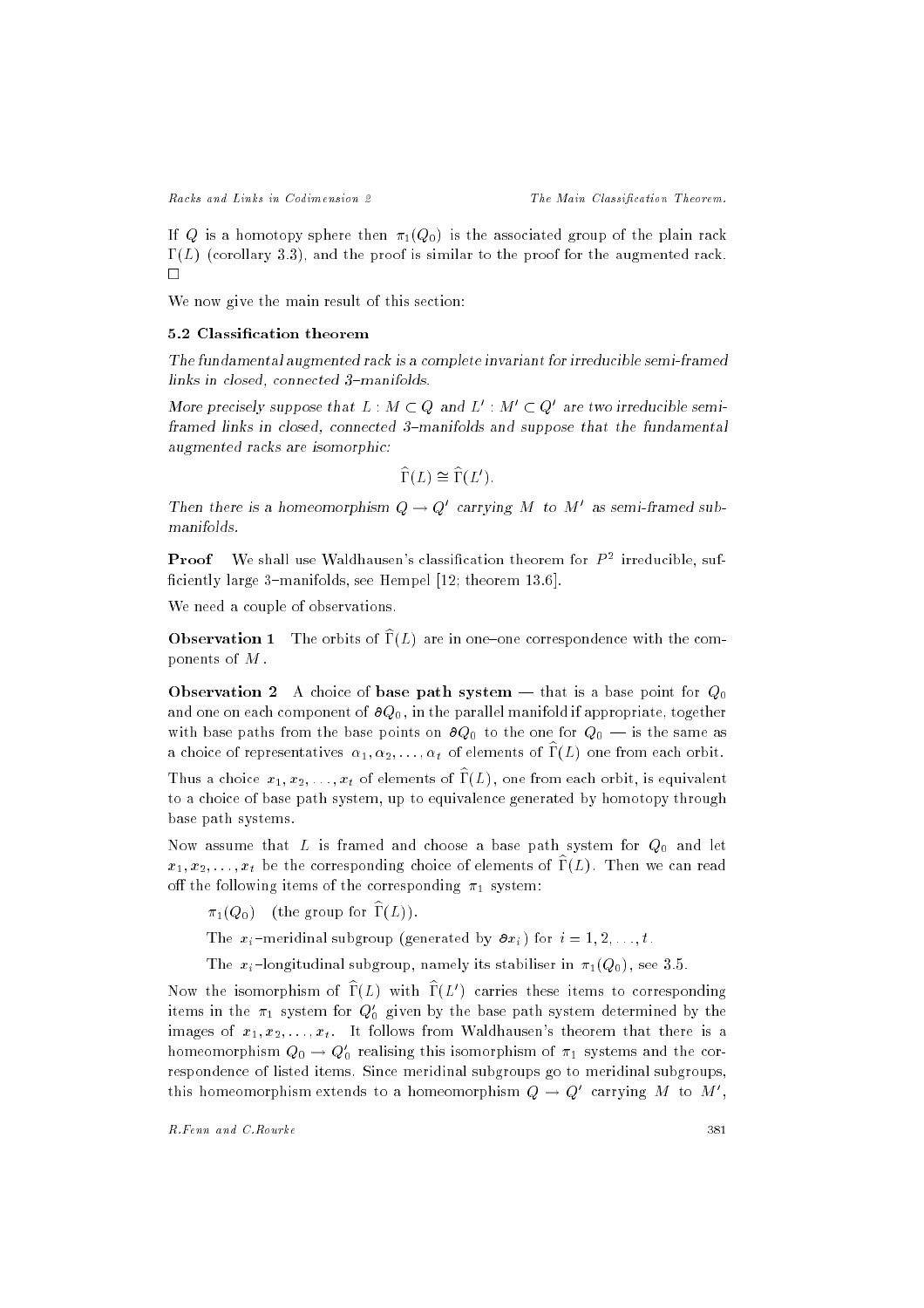and since longitudinal subgroups go to longitudinal subgroups, this carries M to *m* – as framed submanifolds.

The proof in the general (semi-framed) case is the same with the longitudinal subgroups replaced by peripheral subgroups on the unframed components.  $\Box$ 

Remark The proof of theorem 5.2 makes it clear that the fundamental augmented rack of a link is an algebraic gadget which encapsulates all the information in the fundamental group and peripheral group structure of the complement, without the need for any unnatural choice of base path system. Thus it is the precise algebraic input for Waldhausen's theorem when applied to link complements in closed 3manifolds.

5.3 Corollary For a homotopy sphere the plain fundamental rack is a complete  $\lim_{\epsilon \to 0}$  invariant. More precisely suppose that  $L$  :  $M \subset Q$  and  $L^+$  :  $M^- \subset Q^-$  are two irreducible semi-framed links where Q; Q0 are homotopy 3{spheres and suppose that the plain fundamental racks are isomorphic:

$$
\Gamma(L) \cong \Gamma(L').
$$

Then there is a nomeomorphism  $Q \to Q$  carrying M to M as semi-framed submanifolds, in particular Q and Q<sup>0</sup> are homeomorphic.

Proof This follows at once from the theorem and the remark below corollary 3.3.  $\Box$ 

# Remarks

- (1) The corollary is deceptively strong: the plain fundamental rack is a complete invariant for the homotopy spheres themselves as well as for the links in them. Thus if there is a non-trivial homotopy sphere  $H^{\pm}$ , then any irreducible link or knot in  $\,H^+$  will have a fundamental rack different from the **fundamental rack of any link in**  $S^{\pi}$ . It follows that any rack invariant which vanishes for classical links (links in  $S^3$ ) could theoretically be used to detect a counterexample to the Poincaré conjecture. We shall return to these ideas in section 7.
- (2) There is no chance whatsoever that the corollary could be extended to general 3-manifolds. Indeed we have the following observation about the plain

# 5.4 Lemma

Suppose  $L : M \subset Q$  is a semi-framed link and that  $p : Q' \to Q$  is a covering. Let  $M = p^{-1}(M)$  and  $L : M \subset Q$ . Then  $I(L) = I(L)$ .

**Proof** This follows at once from the path lifting property of covering spaces.  $\Box$ 

## Orientations for racks

The proof of theorem 5.2 fails for reducible links because the fundamental rack does not determine the orientation of the components of  $M$ . Although the longitudinal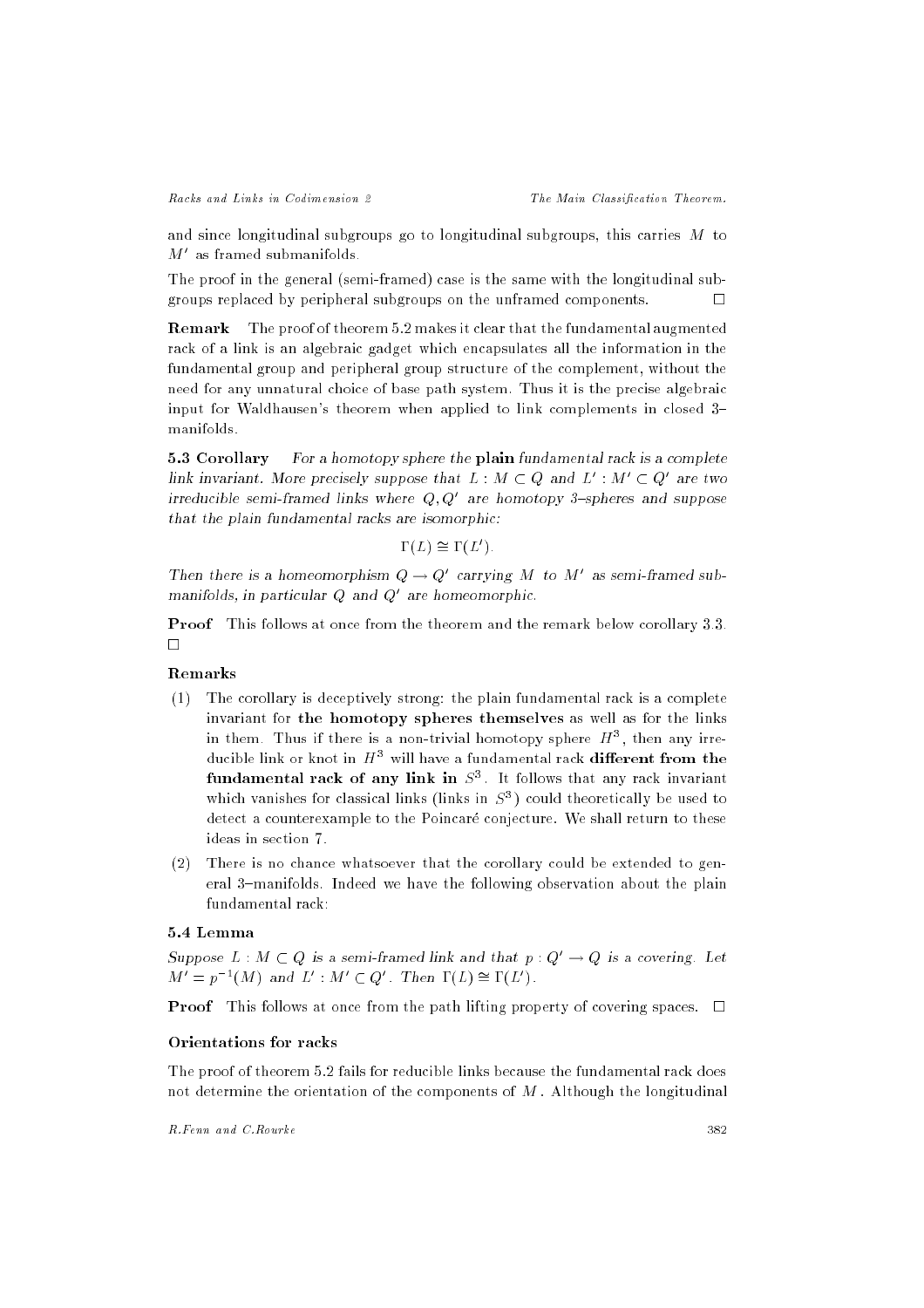subgroups are invariant under isomorphism, specific *longitudes* are not. For example consider the disjoint union of two trefoil knots  $K$  and  $K$  -in  $S^{\circ}$  . If  $K$  say is reflected (changing right-hand to left-hand trefoil or vice versa) then the link changes but the fundamental rack remains the free product of two trefoil racks.

Moreover the conclusion of theorem 5.2 only gives a homeomorphism between the links which may not respect orientations of the components of the link or the ambient space. Consider an oriented link  $L$ . Then  $L$  has an inverse  $L^*$  where the orientations of each component are reversed. In section 2 we considered inverted racks where the new pinary operation is  $a^+$ . The fundamental rack of the inverse  $\lim_{L\to\infty} L$  is the inverted rack  $\mathbf{1}(L)$  . Of the fundamental rack  $\mathbf{1}(L)$  . If the orientation of space is reversed the mirror link  $\overline{L}$  is obtained. The fundamental rack of the  $\ln$  is isomorphic to the fundamental rack of the link  $L$  under an isomorphism induced by the space reversing homeomorphism. It follows that the fundamental rack is not a complete invariant for oriented links L which are not equivalent to their inverted mirror image.

We can avoid these difficulties and extend the theorem to general framed links in S<sup>3</sup> by introducing orientations for racks:

5.5 Definition An orientation for the fundamental rack  $\Gamma$  of a framed link in  $S^{\pi}$ , is a choice, for each component (orbit of 1), of generator of the (cyclic) stabiliser.

An oriented rack carries the extra information which enables the orientation of the components to be recreated from the algebra. Using oriented racks, the main theorem extends to arbitrary framed links in 3-manifolds.

5.6 Theorem The oriented fundamental augmented rack is a complete invariant for oriented and semi-framed links in closed connected 3-manifolds which contain no homotopy 3-sphere summands.

**Proof** Decompose the fundamental rack  $\Gamma(L)$  into a free product of indecomposable racks. By lemma 5.1 this corresponds to the decomposition of  $Q_0$  into its connected summands. A similar decomposition applies to  $1/L$  ). Now apply theorem 5.2 to each piece, and then the resulting homeomorphism carries each piece of  $L$  to the corresponding piece of  $L$  , with determinate orientations. Thus the homeomorphism can be pieced together along the separating spheres to yield the required homeomorphism.

Remark The result can be extended to 3-manifolds which are not closed under the extra condition that each connected summand of  $Q_0$  meets  $\partial N(M)$ .

#### 6. Invariants of Links

We have shown that the fundamental rack is a complete invariant for irreducible  $\min$ s in  $S^*$ . It follows that, theoretically at least, all invariants of such links can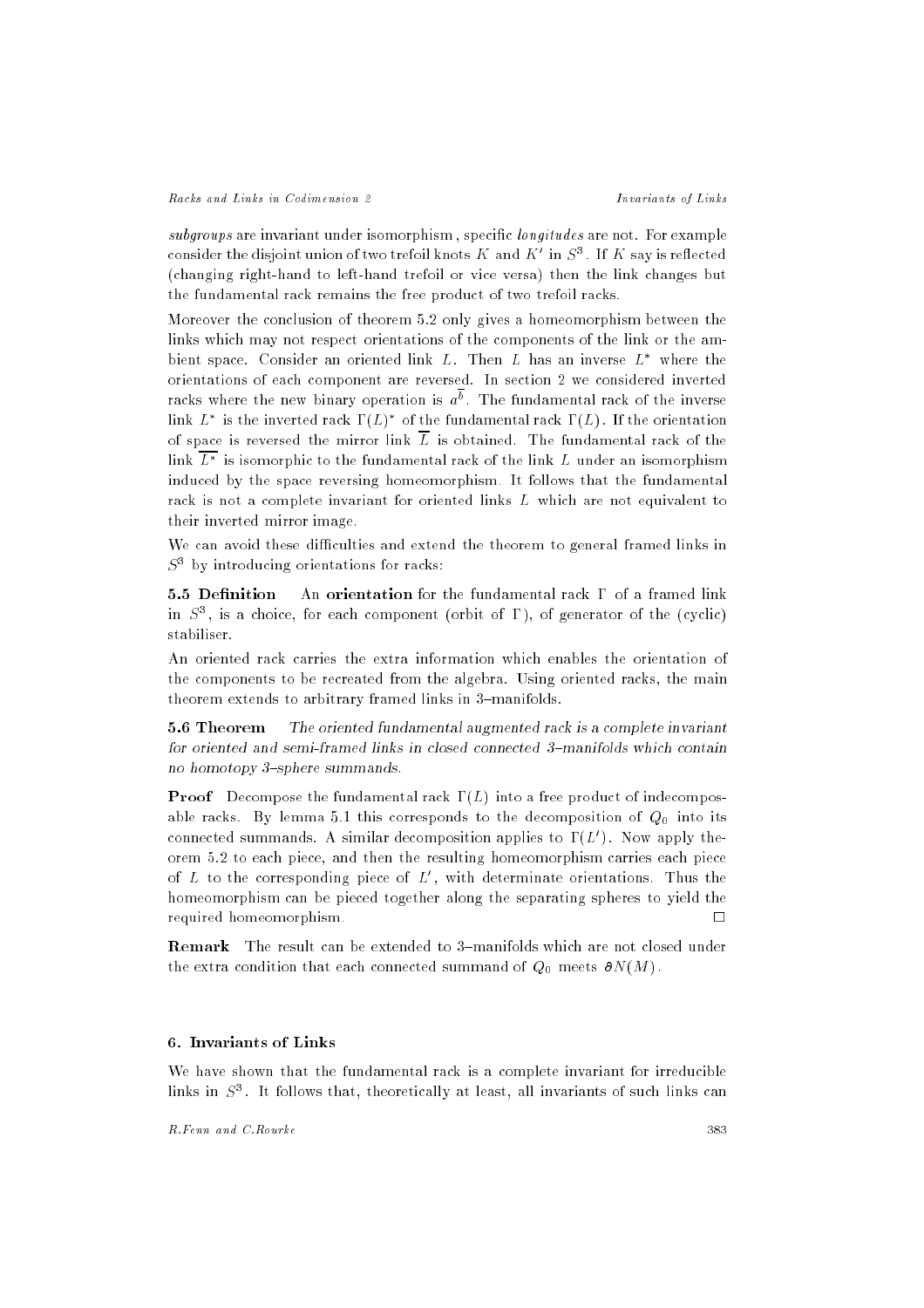be derived from the fundamental rack. In this section we shall briefly indicate how some old and new invariants are defined in terms of the fundamental rack.

The subject of rack invariants is enormous. Because a rack is such a simple algebraic object (as simple as a group), there are an enormous number of "naturally occurring" racks, some of which we have mentioned in previous sections. Each such rack gives rise to link invariants, and it follows that it is absurdly easy to define new (or apparently new) invariants in this way. In the brief time that we have been studying racks, we have found far more examples of \new" invariants than we have had time to investigate, or even to decide whether they are really new. So this section is just a bare introduction to the subject and we intend to return to study it in the depth that it deserves in future papers.

We shall here consider two ways to define invariants:

## (1) Representation invariants

## (2) Functorial invariants

Representation invariants are defined by considering rack homomorphisms (representations) to 'known' racks, and functorial invariants are defined by transforming the fundamental rack (by a functor) into a one of a class of racks with more easily computable invariants.

A third method of defining invariants is given by the rack space of the fundamental rack. Any topological invariant of this space is a *fortiori* a link invariant. These invariants are strongly connected with the concepts of cobordism of links and the rack space, see [10,11], investigated in our future paper on the rack space.

Throughout the section, L will denote a semi-framed link and  $\Gamma$  its fundamental rack.

## Representation invariants

Let X be any xed rack. Then the set = Hom(; X) of representations (i.e. rack homomorphisms) of  $\Gamma$  in X is a link invariant. If X has any extra structure then this set inherits similar extra structure. For example if  $X$  is a topological rack (i.e.  $X$  is a topological space, the rack operation is continuous in both variables, and  $a \mapsto a^+$  is a nomeomorphism for each  $b \in X$  ) then  $\overline{\Omega}$  is also a topological space the representation space of  $\Gamma$  in  $X$ .

Now suppose that  $L$  is a classical link (i.e. a link in  $S^{\pm}$ ) and suppose that  $D$  is a any process compared in the continuum compared in the case of the compared in terms of the diagram  $D$  as a labelling of  $D$ . In other words each arc of  $D$  is labelled by an element of  $\Lambda$  so that at each crossing the labels satisfy the rule  $c=a^+$  where  $a, b, c$  are indicated in the following diagram:

$$
\sum_{a}^{c} \tag{6.1}
$$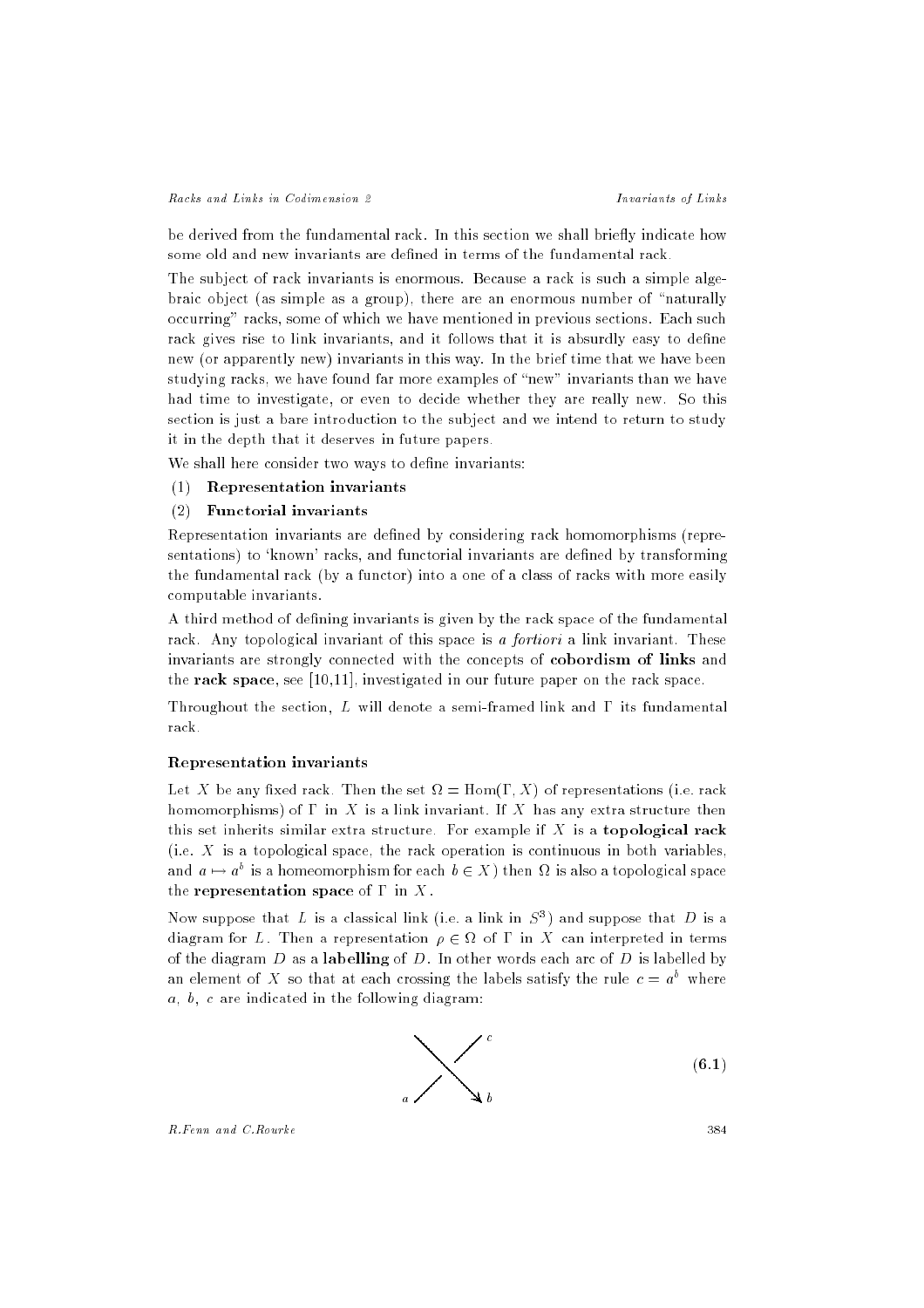Any extra structure on has the obvious interpretation in terms of labels.

If  $X$  is a nite rack, then the set  $\mathbb{R}^n$  is a set of representations can be enumerated in a between  $\mathbb{R}^n$ systematic manner by enumerating all labellings satisfying the above rule. We conjecture that there exists a countable sequence  $\{X_i\}$  of finite racks such that the sequence  $\{Hom(\Gamma, X_i)\}\$  distinguishes all irreducible classical links.

Now if X is a quandle then there is always the **trivial** representation which is obtained by labelling each arc by the same element. Therefore the crudest invariant with a quandle  $X$  is the existence or otherwise of a non-trivial representation. If X is not a quandle there may be no representation at all and the crudest invariant is the existence or otherwise of any representation.

## 6.2 Examples

### Example 1 Conjugation racks

Let X be a conjugation rack (i.e. a union of conjugacy classes in a group  $G$ ) then, by corollary 2.2, representations of  $\Gamma$  in X are in bijective correspondence with representations (homomorphisms) of the associated group in  $G$ . In the case when L is a classical link, the associated group is the fundamental group and this case has been extensively studied in the literature, see for example the book of Burde and Zieschang [4]. The next example gives a specific case.

#### Example 2 The Dihedral Rack.

Let L be a classical link and let X be the dihedral rack Rn . Representations in  $R = 10$  may be described as follows: let the arcs of any diagram of  $\Omega$ the n colours  $\mathbf{v}_1$  if  $\mathbf{v}_2$  if  $\mathbf{v}_3$  if  $\mathbf{v}_4$  are that at each crossing if  $\mathbf{v}_4$  and the three three three colours assigned to the arcs labelled  $a, b, c$  in figure 6.1 then the following equation holds;

$$
x_c \equiv 2x_b - x_a \mod n
$$

If  $n$  is prime it is well known that these equations have a non-constant solution if and only if n divides  $\Delta(-1)$ , the determinant of L.

If  $n = 3$  this is the well known property of being 3-colourable. For instance the determinant of the trefoil is  $3$  and of course the trefoil is  $3$ -colourable.

In general a representation into any finite rack could be interpreted as a suitable "colouring scheme" for the diagram.

# Example 3 The Alexander Rack

Let A be the ring of Laurent polynomials  $\mathbb{Z}[t, t^{-1}]$  in the variable t with integer coefficients. Any  $\Lambda-$ module has the structure of a quandle with the rule  $a^+$   $\,=\,$  $ta + (1 - t)b$ . The equations needed for a representation to this quandle are

$$
x_c = tx_a + (1-t)x_b
$$

where the unknowns x correspond as before to figure 6.1. Let  $f(t)$  be an irreducible polynomial over the integers. Then the equations above have a non-trivial solution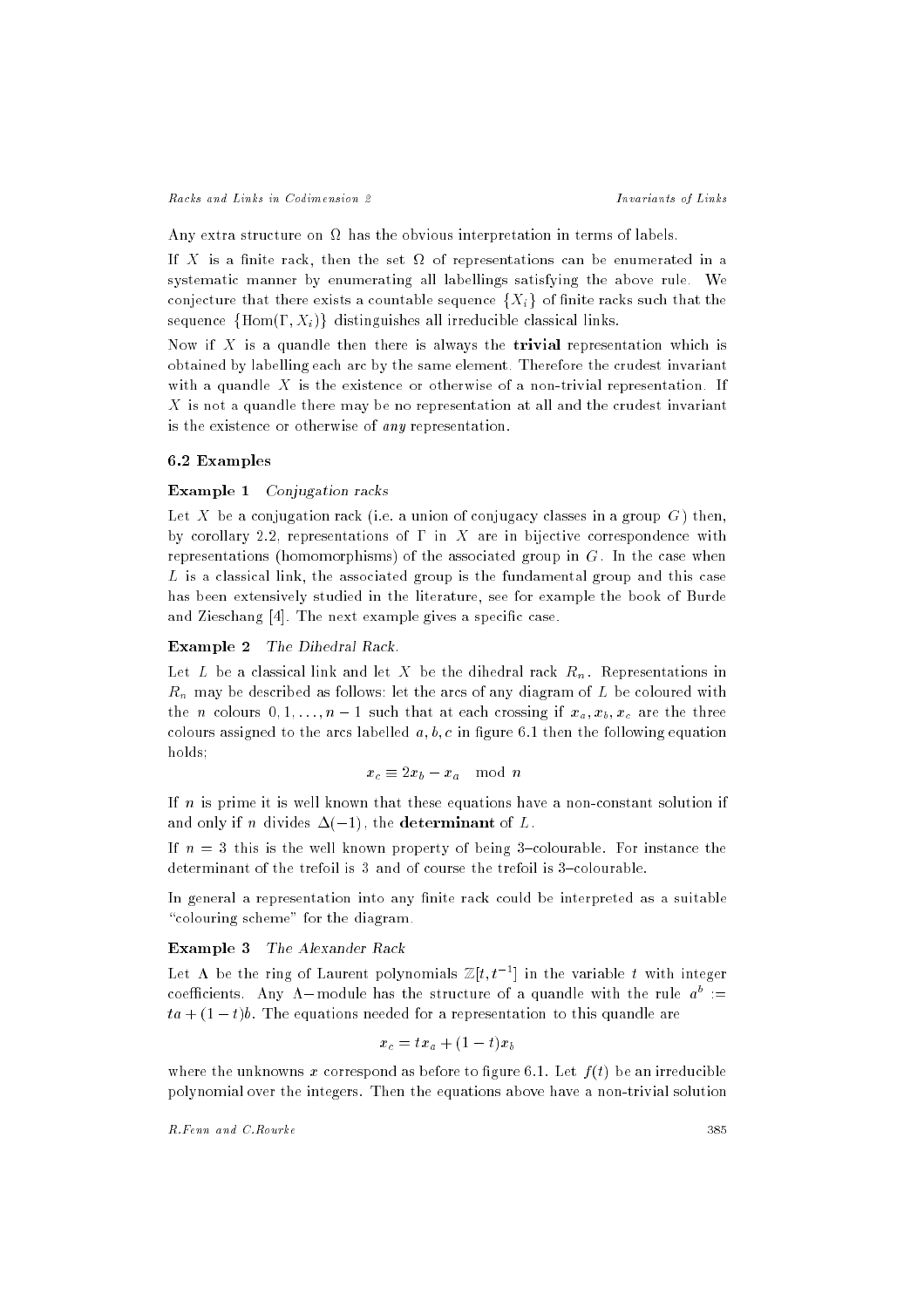with t a root of f if and only if f divides the Alexander polynomial  $\Delta(t)$ . We shall consider a more substantial Alexander invariant later in the section.

## Example 4 The Dodecahedral Rack

If  $X$  is the reflection rack whose elements are the edges of a dodecahedron, then the existence of a representation can used to distinguish knots which have determinant  $\blacksquare$  and so the source that the contribution to representation to  $\lceil \cdot \rceil$  . And the see  $\lceil \cdot \rceil$  and  $\lceil \cdot \rceil$  and  $\lceil \cdot \rceil$ [16] for details and Azcan [1] for generalisations using Coxeter groups.

All the above examples have used quandles. The remaining three examples of representation invariants use non-quandle racks.

#### Example 5 The Cyclic Rack

Consider the cyclic rack Cn of order n. Dene the total writhe of a component of a link to be the framing number of the component plus the sum of its linking numbers with the other components. It is easy to see that the link has a representation to Cn if and only if the total writhe of each component is divisible by n.

# Example 6 The  $(t, s)$ -Rack

The  $(t, s)$ -rack is a generalisation of the Alexander rack defined in 1.3 example 6. The two dimensional real plane has the structure of a structure of a structure of a s module if the structure if the structure of a structure of a structure of a structure of a structure of a structure of a structure of a as the matrices

$$
\left(\begin{array}{cc} u & 0 \\ 0 & u \end{array}\right) \quad \left(\begin{array}{cc} -u & -u \\ 1 & 1 \end{array}\right)
$$

where  $u \neq 0$ .

Let X denote this rack. If we seek a non-trivial representation of  $\Gamma$  in  $X$ , then we find a number of linear equations in  $u$  have to be satisfied. For instance if we take the standard diagram representing the trefoil and with writhe 3 then the existence of a representation depends on the solution of the equations

| $ux_1$ | $y_1$   |                                | $uz_1$         | $\frac{1}{2}$ | $uz_2$  | $=$ |  |
|--------|---------|--------------------------------|----------------|---------------|---------|-----|--|
| $ux_2$ | $y_2$   | $+$                            | z <sub>1</sub> | $+$           | $z_{2}$ | =   |  |
| $uy_1$ | $z_{1}$ | $\qquad \qquad \longleftarrow$ | $ux_1$         | $\frac{1}{2}$ | $ux_2$  | $=$ |  |
| $uy_2$ | $z_{2}$ |                                | $+x_1$         | $+$ $-$       | $x_{2}$ | $=$ |  |
| $uz_1$ | $x_1$   |                                | $uz_1$         | $\frac{1}{2}$ | $uz_2$  | $=$ |  |
| $uz_2$ | $x_2$   | $+$                            | $y_1$          | $+$           | $y_2$   | $=$ |  |

The polynomial which is the determinant of the matrix of these equations is an invariant of the framed knot.

A more general s {module structure on a 2{dimensional vector space is given by the matrices  $\overline{\phantom{a}}$  $\sim$   $\sim$  $\sim$ 

$$
\begin{pmatrix} u & 0 \ 0 & u \end{pmatrix} \quad \begin{pmatrix} -u-x & -y(u+x) \\ y^{-1}(1+x) & 1+x \end{pmatrix}
$$

where u and y are non-zero. This leads to a 3-variable polynomial invariant. We have not yet decided whether these "new" polynomials contain any really new information.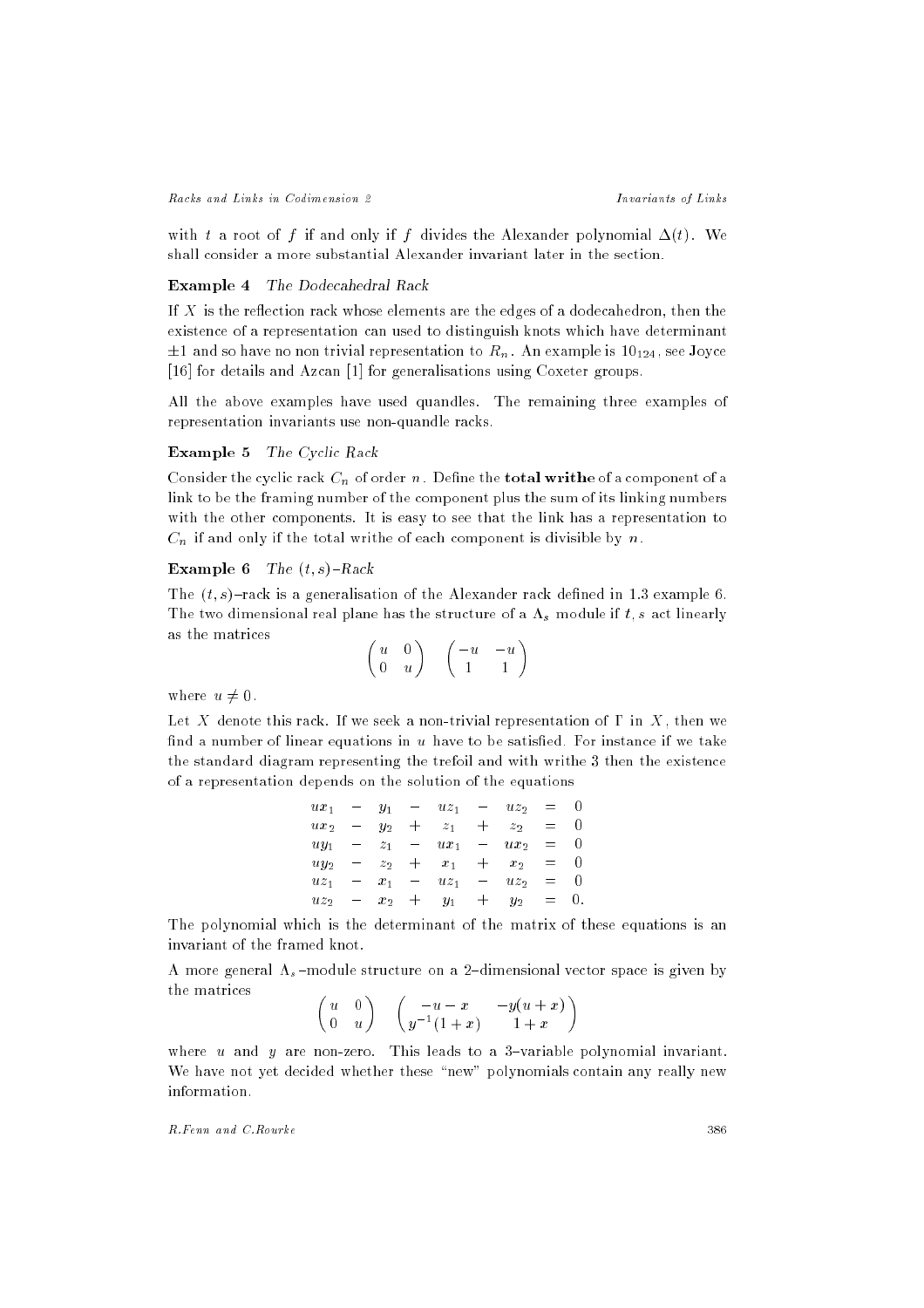These polynomials are invariants of the *framed* knot or link. However there are corresponding invariants of the unframed knot or link, see remark 6.3 below

#### Example 7 Matrix racks

There is a way of associating a rack to any matrix or affine group and this leads to whole families of new and computable polynomial invariants for knots and links.

The general construction is this: Given a set X with an action by the group  $G$ , we can dene a rack structure on G - X by the formula

$$
(g, x)^{(h, y)} := (h^{-1}gh, x \cdot h). \tag{*}
$$

If we apply this in the case when  $G$  is a matrix or affine group and  $X$  the corresponding vector space, then the formula gives a rack structure on (some subset of) a linear space.

A simple example is given by the group of dilations acting on the plane:

$$
\begin{pmatrix} x \\ y \end{pmatrix} \mapsto \begin{pmatrix} a & 0 \\ 0 & a \end{pmatrix} \begin{pmatrix} x \\ y \end{pmatrix} + \begin{pmatrix} b \\ c \end{pmatrix} \qquad a, b, c \in \mathbb{R} \quad a \neq 0
$$

then the rack structure is given by

$$
(a, b, c, x, y)^{(d, e, f, z, t)} = (a, db - ae + e, dc - af + f, dx + f, dy + e)
$$

where  $a, b, c$  represent the element of the group as in the equation above, and  $x, y$ are the coordinates of the point of the plane.

The formula can be used to define several polynomial invariants including the multivariable Alexander polynomial (in fact this polynomial comes from an even simpler example: the group of affine transformations of a 1-dimensional space, see example 3 below 7.6 and Devine [8] for details).

## 6.3 Remarks

- (1) When using a non-quandle rack, the invariants found for a classical link will depend in general on the framing of the link (i.e. the writhe of the diagram). However there is a way to define an infinite family of corresponding invariants of the unframed link: we choose arbitrarily integers corresponding to the components of the link and then we choose to frame the link with the unique framing given by setting the writhes equal to these integers. For each choice of integers, we have in this way an invariant of the unframed link.
- (2) The general construction for a rack given in  $(*)$  above can be further generalised. Let X be a set on which a rack Y acts (i.e, for each  $y \in Y$  we have a bijection  $x \mapsto x \cdot y$  of  $X$  such that  $y^*$  acts like  $zyz$  , where  $x \cdot z$  means the pre-image of x under the action of  $z$ ), then almost the same formula gives a

$$
(y,x)^{(t,u)}:=(y^t,x\cdot t).
$$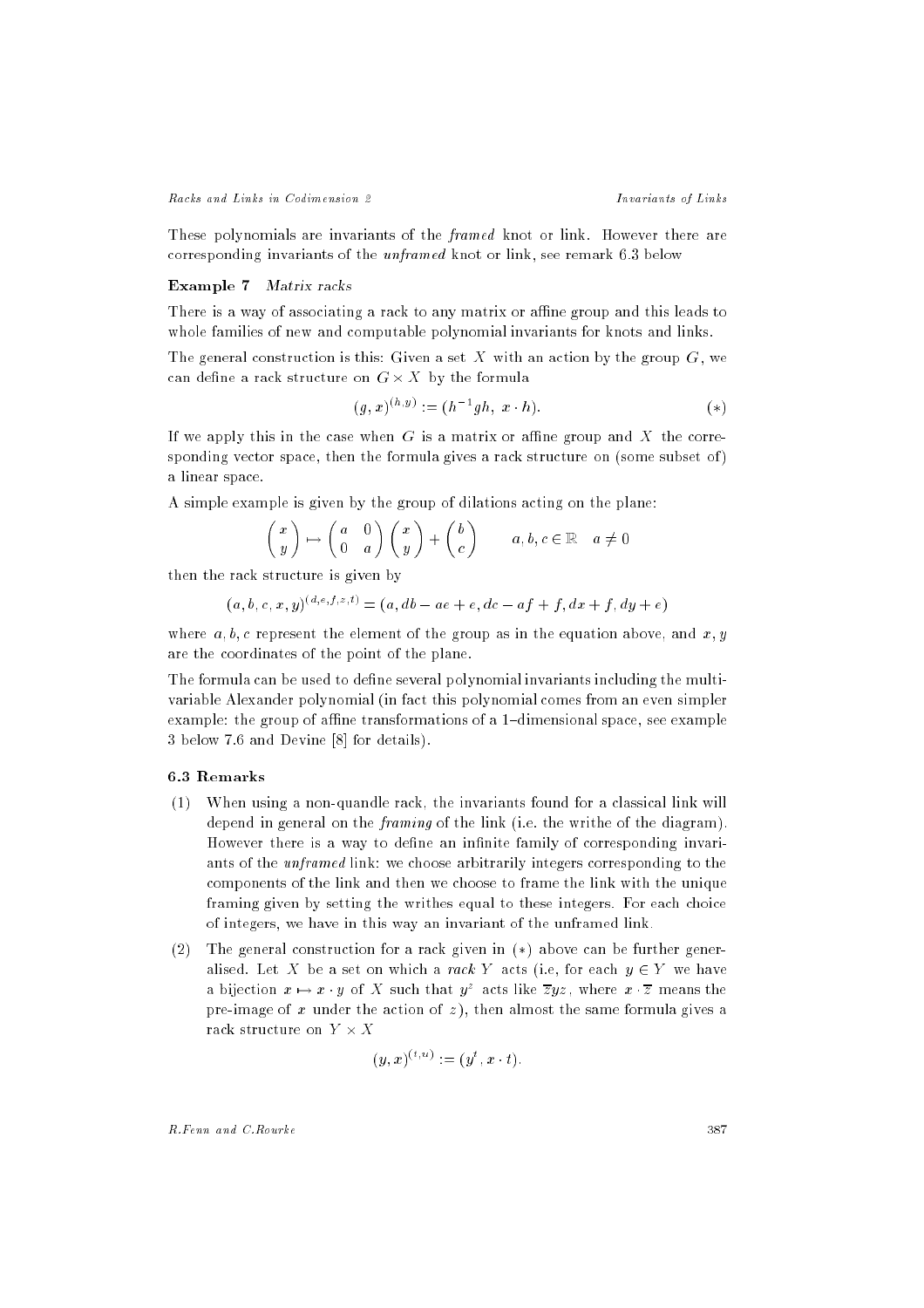Racks and Links in Codimension 2 Invariants of Links

#### Functorial Invariants

Invariants of links can be obtained by applying a functor to the fundamental rack. One advantage of this method of defining invariants is that they automatically apply to arbitrary racks and not just to classical racks.

#### 6.4 Examples

#### Example 1 The Associated Group

The associated group functor is an example. However, as we have seen in proposition 3.2, this leads to an existing topological invariant  $\pi_2(Q, Q_0)$ , the associated group of the link.

## Example 2 The Alexander module

The following is, we believe, a new invariant which generalises the definition of the Alexander polynomial of a knot or link.

Let A be the ring of Laurent polynomials  $\mathbb{Z}[t, t^{-1}]$  in the variable t with integer coefficients. As we have seen above any  $\Lambda$ -module has the structure of a quandle with the rule  $a^b := ta + (1-t)b$ . This means that MOD, the category of  $\Lambda$ -modules is a subcategory of RACKS, the category of racks. There is a functor

$$
A: \mathbb{R} \mathbb{A} \mathbb{C} \mathbb{K} \mathbb{S} \longrightarrow \mathbb{M} \mathbb{O} \mathbb{D}
$$

the Alexander functor, which is a left adjoint to the inclusion defined as follows;

If X is a rack let  $A(X)$  be the  $\Lambda$ -module with generators  $\{u_a | a \in X\}$  and relations

$$
u_{a^b} = t u_a + (1-t) u_b \qquad a, b \in X.
$$

In the case of classical links the Alexander functor takes the fundamental rack into the usual Alexander module. However our invariant is defined for an arbitrary codimension 2 link.

For the generalisation to Alexander modules with many variables see Devine [8].

#### Example 3 The  $(t, s)$ -module

The Alexander module can be generalised to give a non-quandle module by replacing by so in the last example and modifying the relations to relations the relations to relations to relations to the relations to the relations of the relations of the relations of the relations of the relations of the relati

$$
u_{a^b} = t u_a + s u_b \qquad a, b \in X.
$$

Example 4 Verbal Groups

The associated group functor can be generalised.

Let X be a rack. We consider the group with generators  ${g_x | x \in X}$  and relations

$$
g_{a^b} = w(g_a, g_b)
$$

where  $w(x, y)$  is a fixed word in two variables. In order for the group to be well defined,  $w$  has to satisfy two conditions which are the analogues of the rack laws. Examples are  $w = y^{-1}xy$  which yields the associated group and  $w = yx^{-1}y$  which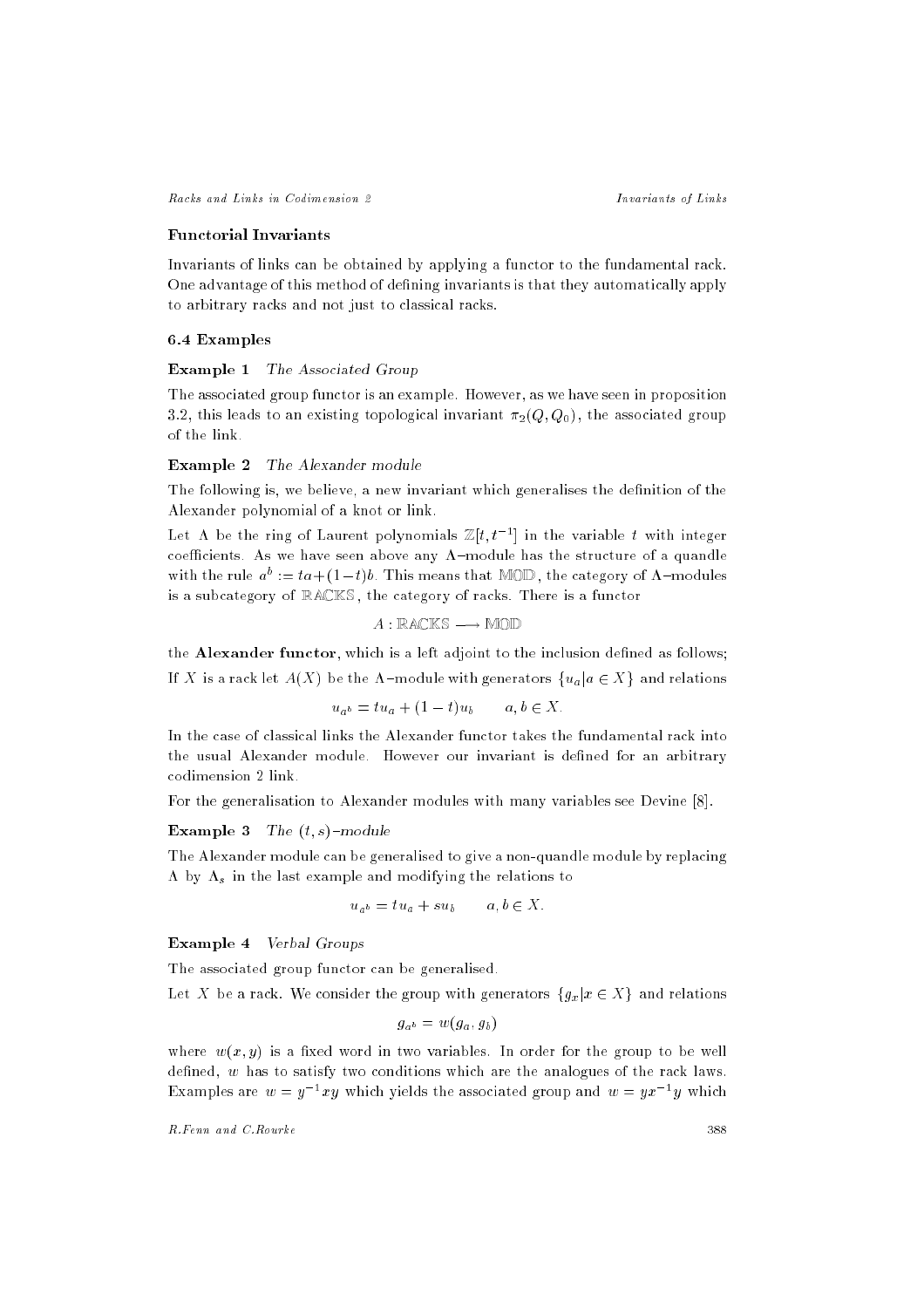yields the associated core group. Kelly [18] has proved that these are the *only* such examples. However, as Kelly shows, there is a further generalisation: replace  $\boldsymbol{g}_k$  by a set of set of say n generators and w by n words in 2n variables; there is are then many new examples. For instance in the case  $n = 2$ , Kelly found, in a computer search, more than 500 new examples including several infinite families.

There is much work to be done to categorise and to calculate these new invariants.

# 7. Racks and Braids

In this section we shall explore the relationship between racks and braids. We shall show that there is a faithful representation of the braid group  $\Theta$  on n strings in the braid group Bn on  $\Theta$ automorphism group  $Aut(\mathbb{F}_{n})$  of the free rack on n elements. This representation can be used to define and to calculate link invariants. Moreover a classical result of Artin can be adapted to characterise the image of the represention, and we shall apply this result to give a characterisation of the fundamental rack of a link in a 3-manifold.

We call a rack classical if it is the fundamental rack of a link in  $S^{\pi}$  . We shall give separate characterisations for classical racks and for the fundamental augmented racks of links in general oriented 3-manifolds. These results complement the main classication theorem of section 5.

Unfortunately the characterisations are far from practical. Practical versions would be very important. In particular an algorithmic version would partially solve the homeomorphism problem for  $S^{\pm}$  . We shall discuss this and the connection with the Poincaré conjecture at the end of the section.

#### The braid groups

Let  $L_n$  :  $\{F_1,\ldots,F_n\}\subset D^+$  be a fixed link comprising n points in the interior of the 2-disc. Let  $L_n^+$  be the framed version of  $L_n$ , which we can think of as comprising  $n$  standard fittle discs which are reduced copies of  $D^2$ .

A praid on n strings is an equivalence class of links  $\rho : A \subset D^+ \times I$  , where  $A$ comprises  $\bar{n}$  arcs each of which meets every level  $D^+ \times \{t\}$  in a single point, and such that  $\rho \cap (D^* \times \{i\}) = L_n$  for  $i = 0, 1$ . The equivalence is isotopy through similar links. Similarly a framed braid is an equivalence class of framed links of the same type, such that  $\rho \cap (D^* \times \{i\}) = L_n^+$  for  $i = 0, 1$ .

It is well known that braids on the braid group that  $\alpha$  group  $\alpha$  and  $\alpha$  and  $\alpha$  , with  $\alpha$ composition defined by stacking two braids one above the other. Similarly, framed braids for m the framed braid group  $\mathbf{F}$  Bn . A braid determines  $\mathbf{F}$ a permutation <sup>2</sup> Sn of fP1; : : : ; Png by following the strings from top to bottom, and this denes surjective homomorphisms Bn ! Sn and F Bn ! Sn .

Now an unframed braid has a standard framing defined by transporting the little discs down the strings, keeping them parallel throughout. In general a framed braid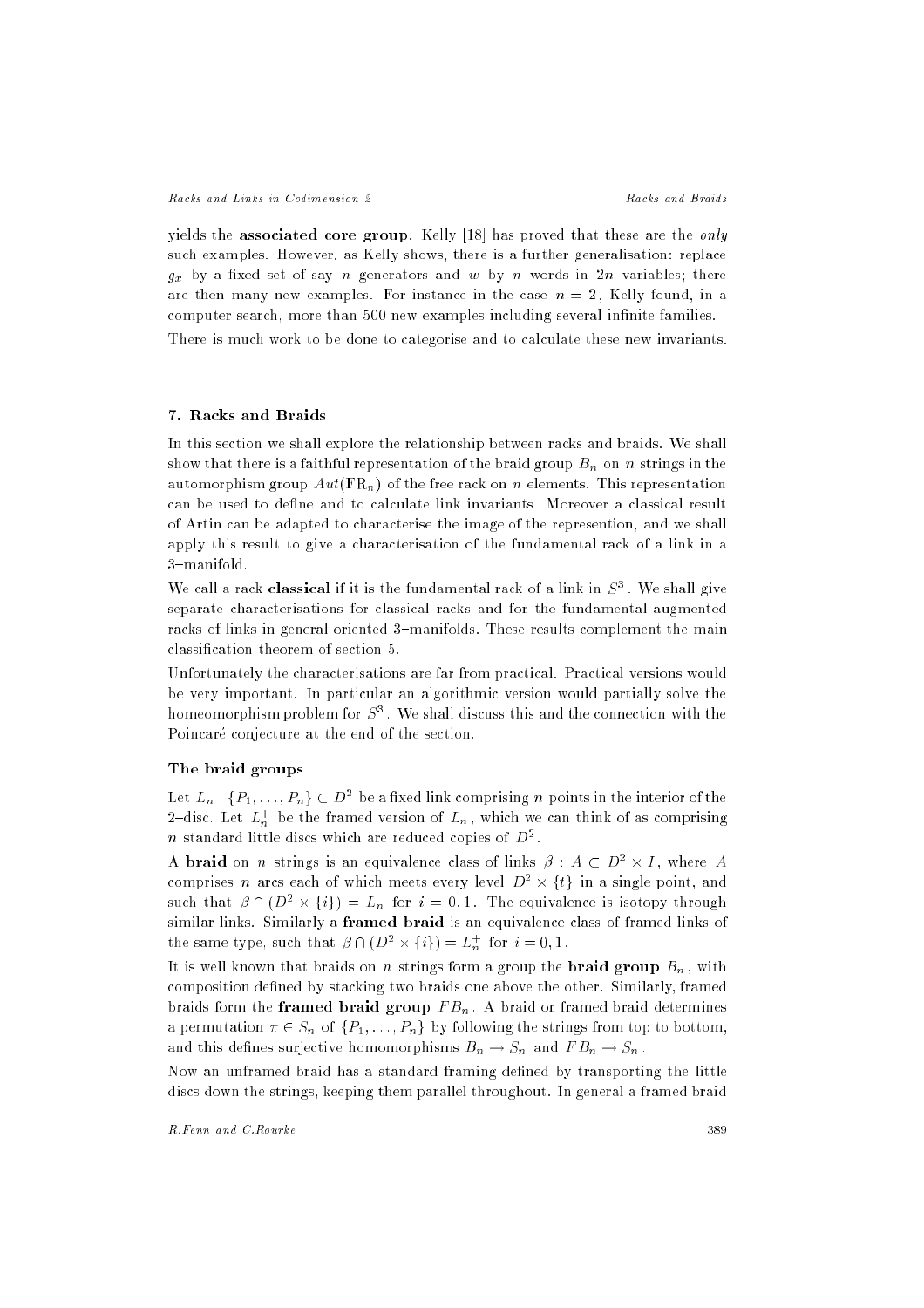can be regarded as a braid with an integer attached to each string, which counts the total rotation of the little disc as the string is traversed from top to bottom. The standard framing corresponding to zeros. In composition the integers on the two pieces of the string are added.

Thus  $FB_n$  is the wreath product  $\mathbb{Z}_{p}$  that is the semi-direct product of  $\mathbb{Z}^n$ with  $B_n$  where the action of  $B_n$  on  $\mathbb{Z}^n$  is given by permuting the factors using the homomorphism of  $B$  ,  $B$  . The  $B$ 

#### $T = T$  representations of Bn and  $B$

Let  $\rho$  be a framed braid. We shall consider the fundamental racks  $\mathbf{1}(L_n^+ )$  and  $\mathbf{1}(p)$  . Now a braid can be `unbraided' and any framing can be `untwisted' hence, as a link,  $\rho = L_n^+ \times I$  . Therefore the fundamental racks are isomorphic. Moreover the fundanmental rack  $\mathbf{1}\left( L_{n}^{+}\right)$  can be identified with the free rack  $\mathbf{r}\,\mathbf{\kappa}_{n}=\mathbf{r}\,\mathbf{\kappa}_{\{}a_{1},a_{2},\ldots,a_{n}\}$ on n generators as pictured:



Thus we have isomorphisms

$$
\mathrm{FR}_n = \Gamma(L_n^+) \xrightarrow{\iota_0} \Gamma(\beta) \xleftarrow{\iota_1} \Gamma(L_n^+) = \mathrm{FR}_n
$$

where  $i_0, i_1$  are induced by inclusions of  $L_n^+$  in  $\beta$  at  $D^- \times 0$ ,  $D^- \times 1$  respectively. The composition  $i_1$   $i_0$  is an isomorphism

$$
\beta_* : \operatorname{FR}_n \to \operatorname{FR}_n
$$

of the free rack.

It is easy to check that  $\beta \mapsto \beta_*$  is a homomorphism

$$
\lambda : FB_n \to Aut(\mathbf{FR}_n).
$$

In theorem 7.3 below we shall show that  $\lambda$  is a faithful representation of the braid groups in the automorphism group of the free rack.

## Example

Let i be the braid which is the simple interchange of the <sup>i</sup> th and (i + 1) st strings and which keeps the other strings the strings the strings  $\Omega$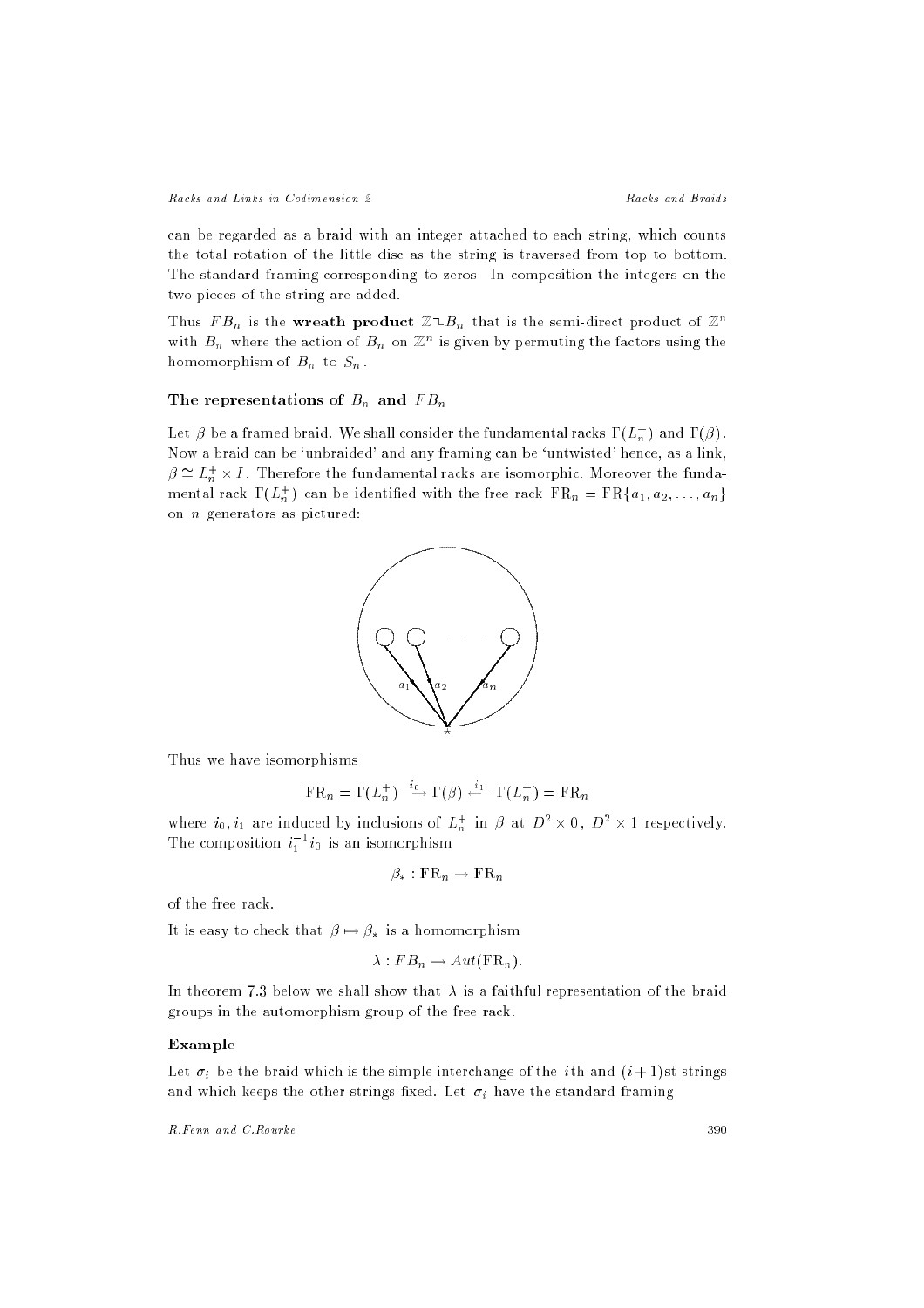|<br>|<br>|

$$
\cdots \cdots \left| \sum_{i=1}^{i} \left| \sum_{i=1}^{i} \left| \sum_{i+1}^{i+2} x_i \right| \right|
$$

 $\mathcal{L}$  is a induced the automorphism in  $\mathcal{L}$ 

$$
\begin{cases}\n a_i & \mapsto & a_{i+1}^{a_i} \\
 a_{i+1} & \mapsto & a_i \\
 a_j & \mapsto & a_j \quad j \neq i, i+1.\n\end{cases}
$$

The automorphism  $\beta_*$  for any braid  $\beta$  with standard framing can now be calculated  $\mathfrak{o}$  and in the interval behavior in the interval behavior in the interval behavior in the interval behavior.

The general form of an automorphism of  $f R_n$  is  $a_i \mapsto a_{\pi(i)}^{\pi(i)}$  where  $\pi$  is a permutation of the set f1; 2; : : : : :  $\cdots$  ;  $\cdots$  ,  $\cdots$  in the free free free free free free group  $F(a_1, \ldots, a_n)$ , which satisfy certain conditions obtained by considering the analogue of Nielsen theory for racks. This theory is given in an appendix to the paper. We shall not need to consider these conditions in detail in this section. In  $\Box$  the above formula denote the above formula density  $\Box$  is independent to its line of  $\Box$ same formula defines a monomorphism of the free group) and this is also proved in the appendix, see corollary 8.6.

**7.1 Example** Let  $\beta$  be the following illustrated braid, again with standard framing:



then  $\beta_*$  is given by

$$
\pi = (13)
$$
  $w_1 = a_2^{-1}a_1^{-1}a_2$   $w_2 = a_2^{-1}a_1a_2a_3a_2^{-1}a_1^{-1}a_2$   $w_3 = a_2$ .

For a braid with non-standard framing, we decompose the braid into interchanges and twists (the identity braid but with one string, say the *i*-th, framed  $\pm 1$ ). The automorphism for a twist on the  $i$ -th string is

$$
\left\{ \begin{array}{ccc} a_i & \mapsto & a_i^{\pm\, a_i} \\ a_j & \mapsto & a_j \end{array} \right. \quad j \neq i.
$$

Later in the section we shall show how to read the automorphism  $\beta_*$  from the diagram, without decomposing  $\beta$  into elementary interchanges and twists.

Similar considerations apply to unframed braids, and we have the representation :  $B_n$  . Fig. (FQn) where FQn is the free quantum free  $\alpha$  generators. And elements of  $Aut(\mathbf{FQ}_n)$  is again defined by a permutation  $\pi$  and n words  $w_i$  but now the words with the contraction by powers of all determined up to premultiplication by powers of all determined up to premultiplication by powers of all determined up to provide up to premultiplication by powers of all determin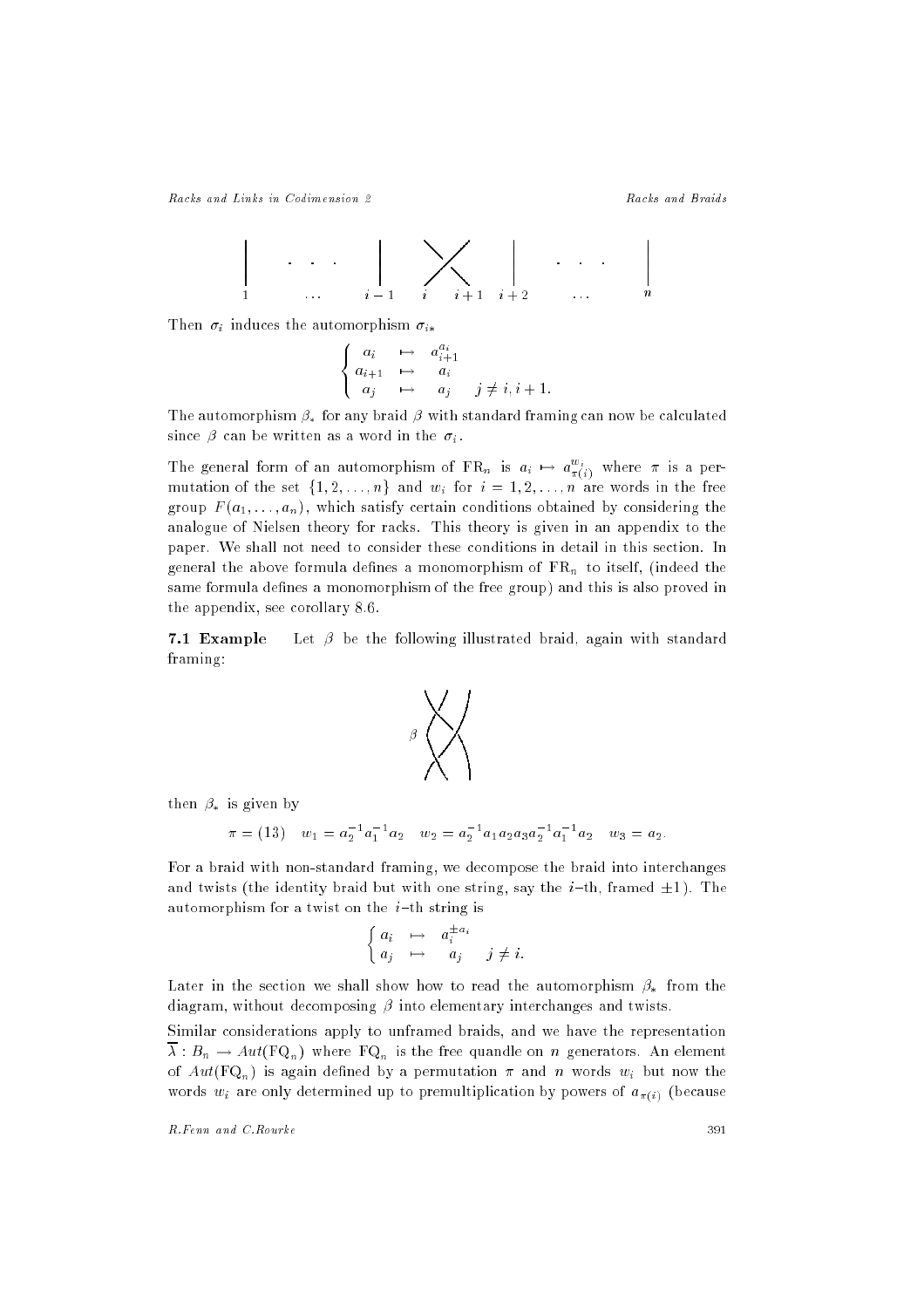$a^{\infty}_{\pi(i)} = a_{\pi(i)}$  in a quandle). Note that  ${\rm FQ}_n$  is the associated quandle to  ${\rm FR}_n$ and that the natural homomorphism  $Aut(\text{FR}_n) \to Aut(\text{FQ}_n)$  is given by using the same permuation was well with  $\frac{1}{2}$  . Further we can regard function  $\left(\frac{1}{2} \mathcal{A}_n\right)$  as a subgroup  $\sqrt{10}$  by choosing to premultiply with the unique power of a  $\mu$  and unique power of a  $\mu$ makes the total power of  $a_{\pi(i)}$  in  $w_i$  zero. A general element of  $Aut(\operatorname{FR}_n)$  is then an element of  $Aut(\mathrm{FQ}_n)$  together with an integer for each  $w_i$  giving the total degree of  $a_{\pi(i)}$ . Thus we have another wreath product

$$
Aut(\mathrm{FR}_n) = \mathbb{Z} \mathop{\uparrow} Aut(\mathrm{FQ}_n)
$$

and the momorphism is formed that  $\mu$  . Finally, the structure one was structured to the structure structure structure  $\mu$ into the other.

Finally we have connections with the free group Fn on <sup>n</sup> generators. The associated groups of both  $\mathbf{1}\left( L_{n}\right)$  and  $\mathbf{1}\left( L_{n}^{\perp}\right)$  can be identified with the fundamental group  $\pi_1(D_0^*)$  of the disc minus the n little discs, which is the free group  $F_{1k}$  , and  $F_{2k+1}$  and  $F_{2k+2}$  is the number in the number in the number is the number of  $\alpha$ 



We shall usually use the symbols  $a_1, a_2, \ldots, a_n$  for the generators of  $F_n$ , rather than the more accurate  $\partial a_1, \partial a_2, \ldots, \partial a_n$ , whenever no confusion is likely to arise. Given a possibly framed braid  $\beta$ , then  $\beta_*$  induces an automorphism  $\beta_{*j}$  of the free group  $\mathcal{F}$  as a behavior way as in the same way as same way as in the fundamental groups of  $\mathcal{F}$ and  $\mathbf{L}_h$  in place of the fundamental racks. Thus we have fundamental representations  $\overline{\phantom{a}}$  in the automorphism group  $\overline{\phantom{a}}$  in the free group  $\overline{\phantom{a}}$  in the free group. The free group  $\overline{\phantom{a}}$ 

In summary we have the following commuting diagram.

$$
B_n \xrightarrow{\overline{\lambda}} Aut(FQ_n) \longrightarrow Aut(F_n)
$$
  

$$
\mathbb{Z} \cup B_n \xrightarrow{\lambda} \mathbb{Z} \cup Aut(FQ_n)
$$
  

$$
\parallel \qquad \qquad \parallel
$$
  

$$
FB_n \longrightarrow Aut(FR_n)
$$

A commutative result of Article shows that  $\mathbb{E}\left[ \frac{1}{h} \right]$  is injective. In fact all the fact all the fact maps in the diagram are injective.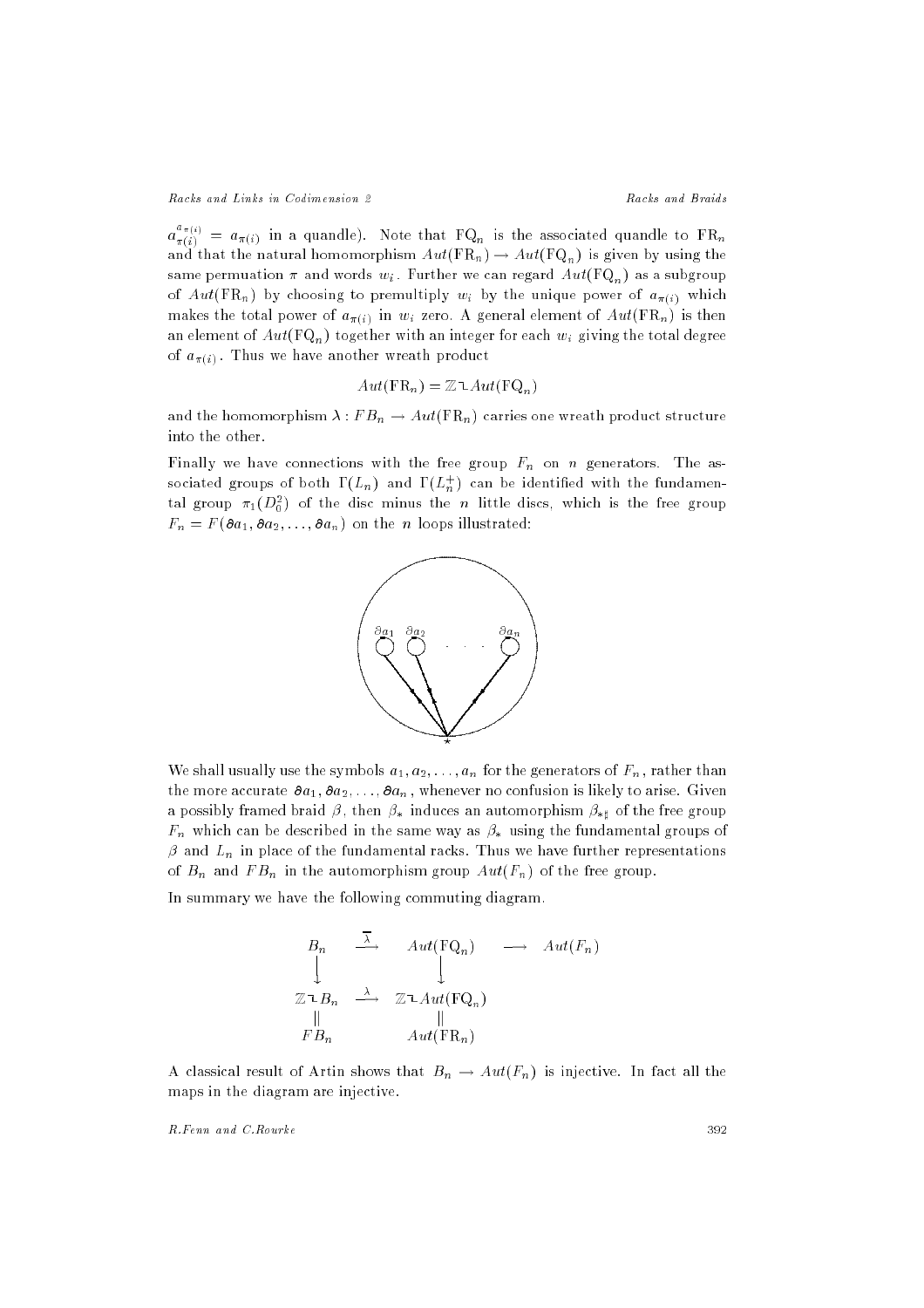**Remark** It can be readily seen that the homomorphism  $Aut(\mathbf{FQ}_n) \to Aut(F_n)$  is injective. This is because the image of the automorphism  $a_i \mapsto a_{\pi(i)}^{-1}$  in  $Aut(\Gamma_n)$  is given by  $a_i \mapsto w_i$  " $a_{\pi(i)}w_i$  and then  $a_{\pi(i)}$  and  $w_i$  are determined by this word in the free group up to premultiplication of with  $\alpha$  and  $\alpha$ 

## The Artin condition

Denition The permutation <sup>2</sup> Sn and words wi <sup>2</sup> Fn , <sup>i</sup> = 1; 2; : : :n are said to satisfy the Artin condition if the identity

$$
\prod_{i=1}^{n} a_i = \prod_{i=1}^{n} w_i^{-1} a_{\pi(i)} w_i
$$

holds in the free group. In this case, we say that the homomorphism g : FRn  $\beta$  : FR  $\alpha$ defined by  $a_i \mapsto a_{\pi(i)}^{-}$  is Artin. In theorem 7.3 below, we shall show that Artin homomorphisms are in fact automorphisms.

For example in 7.1 above

$$
\prod_{i=1}^{n} w_i^{-1} a_{\pi(i)} w_i
$$
\n
$$
= (a_2^{-1} a_1 a_2 a_3 a_2^{-1} a_1^{-1} a_2) (a_2^{-1} a_1 a_2 a_3^{-1} a_2^{-1} a_1^{-1} a_2 a_2 a_2 a_2^{-1} a_1 a_2 a_3 a_2^{-1} a_1^{-1} a_2) (a_2^{-1} a_1 a_2)
$$
\n
$$
= a_1 a_2 a_3.
$$

A similar definition works for  $\mathtt{r}\cup_{n}$  since the words  $w_{i}$  <sup>-</sup>  $a_{\pi(i)}w_{i}$  are well defined by the automorphism.

7.2 Lemma An automorphism  $g \in Aut(FR_n)$  or  $Aut(FQ_n)$  determined by a braid or framed braid is Artin.

**Proof** The element  $\partial a_1 \partial a_2 \cdots \partial a_n$  of the free group regarded as an element of  $\pi_1(D_0^+)$  is represented by the boundary  $\sigma D^*$  of the disc. But, from the definition of the induced automorphism of the free group, this element maps to itself, since  $\sigma_{D}$  - can be homotoped down  $\sigma_{D}$  -  $\times$  1 outside the braid, from top to bottom.

But the right hand side of the Artin condition is precisely the image of this element under the induced automorphism.

7.3 Theorem An Artin homomorphism is an automorphism. Moreover the homomorphism is for  $\mu$  . From  $\left\{ \tau = \eta \right\}$  defines a contract in the image of the image of  $\lambda$  consists precisely of Artin automorphisms.

Remark By the commuting diagram given earlier, the theorem is equivalent to the classical result of Artin, see Birman [2; theorem 1.9], where a combinatorial proof can be found. However, the rephrasing of the result in terms of racks has an advantage because it leads to a simple geometric proof along the lines of the main result of section 5.

**Proof** To prove the theorem we need to show that if  $g$  is an Artin homomorphism  $\mathbb{R}$  to its a unique braid braid braid braid braid braid braid braid braid braid braid braid braid braid braid braid braid braid braid braid braid braid braid braid braid braid braid braid braid braid braid braid brai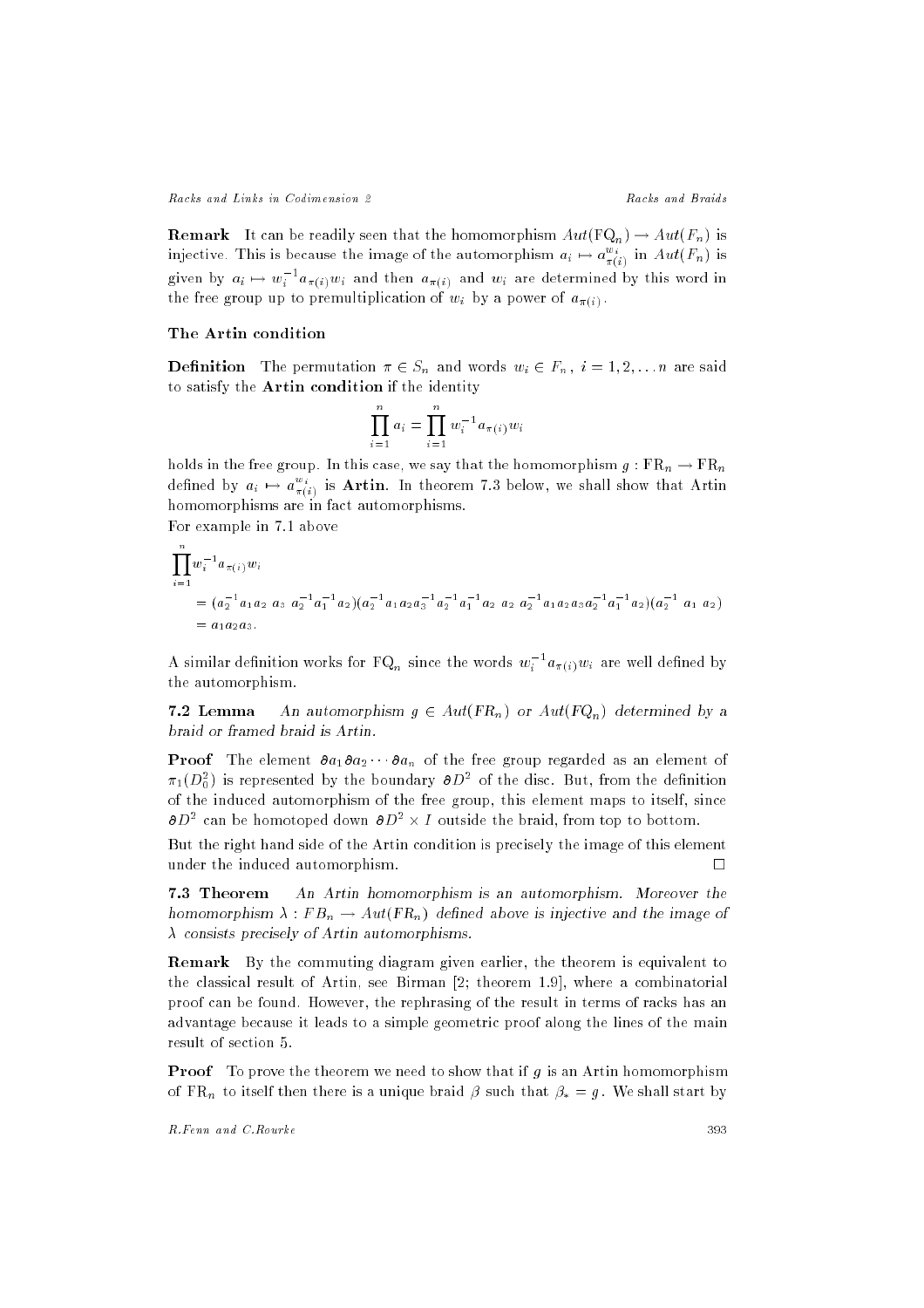proving the there is a homeomorphism  $n$  of  $D_0^+$  (i.e.  $D^-$  with  $n$  fittle discs around  $P_1, P_2, \ldots, P_n$  removed) such that  $h | \partial D^2 = id$  and  $h_* = g$ . Moreover h is unique up to isotopy.

To prove this we shall use the 2-dimensional version of Waldhausen's theorem  $[12;$ theorem 15.1]. A nomeomorphism  $n$  of  $D_0^+$  is determined up to isotopy by its effect on  $\pi_1(D_0^-) = r_n$  and the peripheral structure. But the elements  $a_1, a_2, \ldots, a_n \in \Gamma$ define a base path system for  $D_0^+$  (see the proof of theorem 5.2) and their images  $g(a_1), g(a_2), \ldots, g(a_n)$  another base path system. Moreover by corollary 8.6 g induces a monomorphism  $g_{\sharp}$  of  $\pi_1(D_0^{\ast})$  to itself and we have the peripheral structure given by the inner loops  $a_1, a_2, \ldots, a_n$  and the outside loop  $a_1, a_2 \cdots a_n$ which is the image in  $As(\Gamma)$  of  $a_1a_2\cdots a_n$ . Thus the n inner loops are mapped by  $g_{\perp}$  to corresponding inner loops in the other system and the Article condition says says precisely that the outer loop maps to itself. Thus by the `Waldhausen' theorem quoted there is a homeomorphism h, unique up to isotopy, such that  $h|\partial D^2 = id$ and  $h_* = g$ .

The connection with braids is well known. We extend  $h$  to a homeomorphism  $D^-\to D^-$  by inserting the little discs (which are permuted by parallel translations). Then there is an isotopy relative to the boundary of the identity to  $h$  and this isotopy restricted to the little discs gives a braid  $\beta$  such that  $\beta_* = q$ . This sets up an isomorphism between the braid group and the group of isotopy classes of nomeomorphisms of  $D^*$  which satisfy the same conditions as  $n$ , therefore  $\rho$  is unique. Il se construction de la construction de la construction de la construction de la construction de la c

#### Reading the automorphism from the braid

We now give the promised recipe for reading the automorphism  $\beta_*$  from the braid  $\beta$ . Assume that we have a diagram for the braid and assume first that the framing is standard. Orient the strings of the braid downward and label the fixed points at the top of the braid  $P_1^+, P_2^+,\ldots,P_n^+$  . In a similar fashion label the fixed points at the bottom of the braid  $P_1^-, P_2^-, \ldots, P_n^-,$ 

Starting at the bottom of the braid label the arc starting at  $P_j$  (by  $a_j, j \equiv$  $1, 2, \ldots, n$ . Now continue up the braid and label arcs which start at a crossing points using the rules for labelling arcs given in section 4. The labels are all elements of the free rack  $FR(a_1, a_2, \ldots, a_n)$ .

Suppose now that the top arc of the string which started at  $P_j^-$  finishes at  $P_i^+$ with label  $a_j^{\omega}$  . Then put  $w_i=w$  and  $\pi(i)=j$  . In other words the label on  $P_i^+$  is  $a_{\pi(i)}^{-1}$  , and the automorphism can be read from the top labels, as we see from the following example.

Example We shall check the rule for the braid of example 7.1: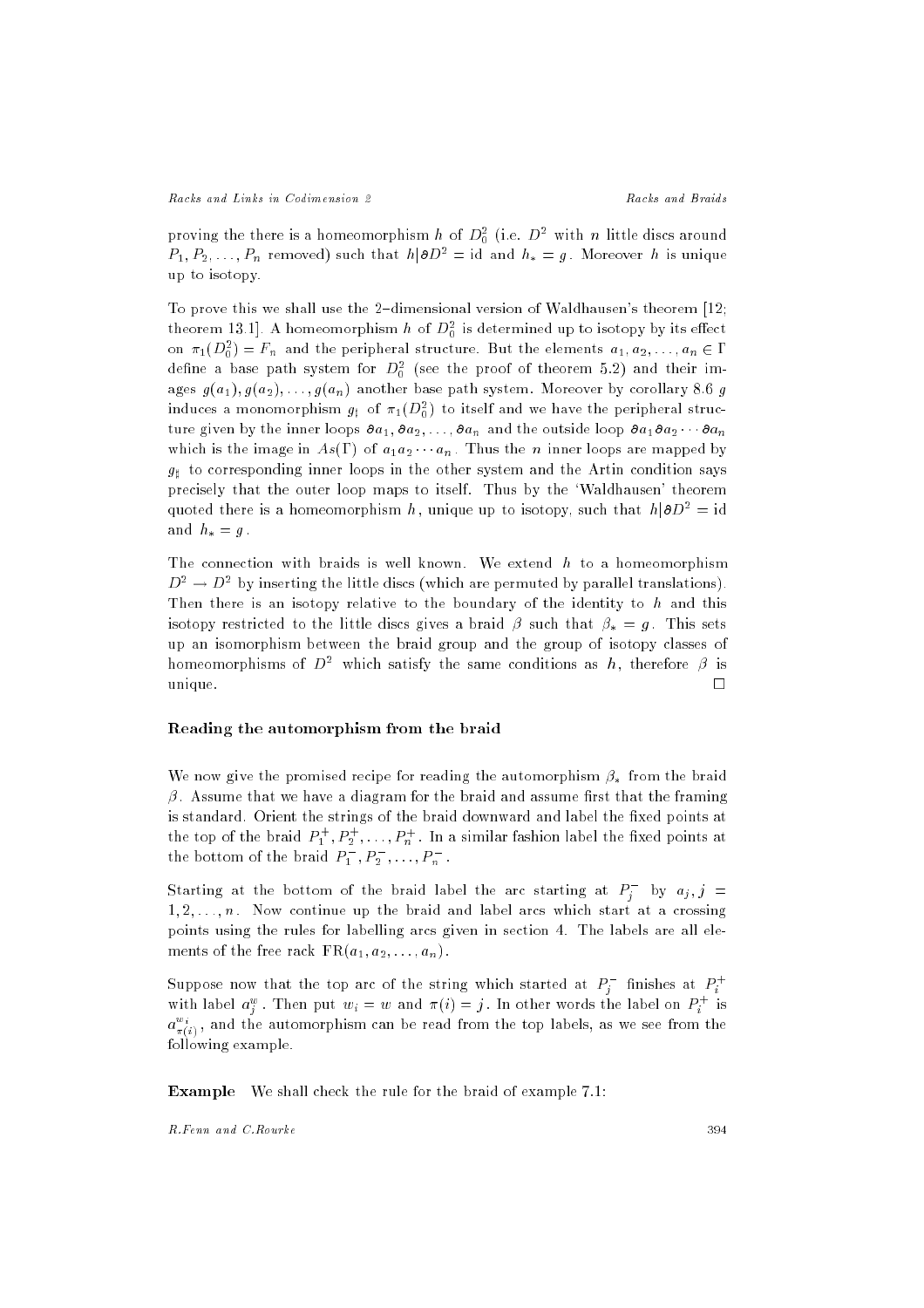$$
\beta * \left\{ \begin{array}{ccc} a_1 & a_2 & a_3 \\ \downarrow & \downarrow & \downarrow \\ a & b & c \\ & & \searrow \\ \beta \end{array} \right\}
$$
\n
$$
\beta = a_2^{\frac{a_1}{a_1^{\frac{a_2}{2}}} = a_3^{\frac{a_2 a_1 a_2}{2} a_1 a_2}
$$
\n
$$
b = a_2^{\frac{a_2}{2} a_1 a_2 a_3 \frac{a_2 a_1 a_2}{2}}
$$
\n
$$
c = a_1^{a_2}
$$

For general framings, we correct the framing of the diagram by inserting little twists (see lemma 4.5), and use the same method. By the results of section 4 (see in particular figures 3 to 6) it makes no difference where the little twists are inserted, or how the braid is respresented as a diagram.

To prove that the method gives the correct result, we make the following observations:

- (1) It gives the correct result for a braid which is a simple interchange (ii ) or a simple interchange (ii ) or a simple interchange (ii ) or a simple interchange (ii ) or a simple interchange (ii ) or a simple interchan single twist. This is readily checked by hand.
- $\mathcal{L} = \mathcal{L}$  The method gives a method is provided for  $\mathcal{L} = \{k \}$  . And  $\mathcal{L} = \{k \}$

To see this consider the effect of stacking the braid  $\rho$  on top of the braid  $\rho$ . If the i {th point at the bottom of  is labelled ai and at the top is labelled  $a_{\perp}^{\perp}$ , then the labels at the top of the combined braid are obtained from those for  $\beta'$  by substituting  $a_{\sigma(i)}^{w_i}$  for  $a_i$ . But this is precisely how the composition  $\beta'_* \circ \beta_*$  of the two automorphism of  $\operatorname{FR}_n$  is formed.

Since any framed braid can be decomposed into simple interchanges and twists, it now follows that  $\lambda = \mu$ , i.e. the method gives the correct result.

We can now give our characterisation of classical racks.

# 7.4 Theorem: Characterisation of classical racks

A rack is the fundamental rack of a framed link in  $S^{\pm}$  if and only if it has a primary presentation of the form

$$
[a_1, a_2,..., a_n : a_1 = a_{\pi(1)}^{w_1}, a_2 = a_{\pi(2)}^{w_2},..., a_n = a_{\pi(n)}^{w_n}]
$$

where  $\pi, w_1, w_2, \ldots, w_n$  satisfy the Artin condition.

**Proof** Let  $\rho$  be a framed braid. The **closure**  $C(\rho)$  of  $\rho$  is the link in  $S^2$  obtained by joining the top of the braid to the bottom by  $n$  arcs 'round the back' with standard framing.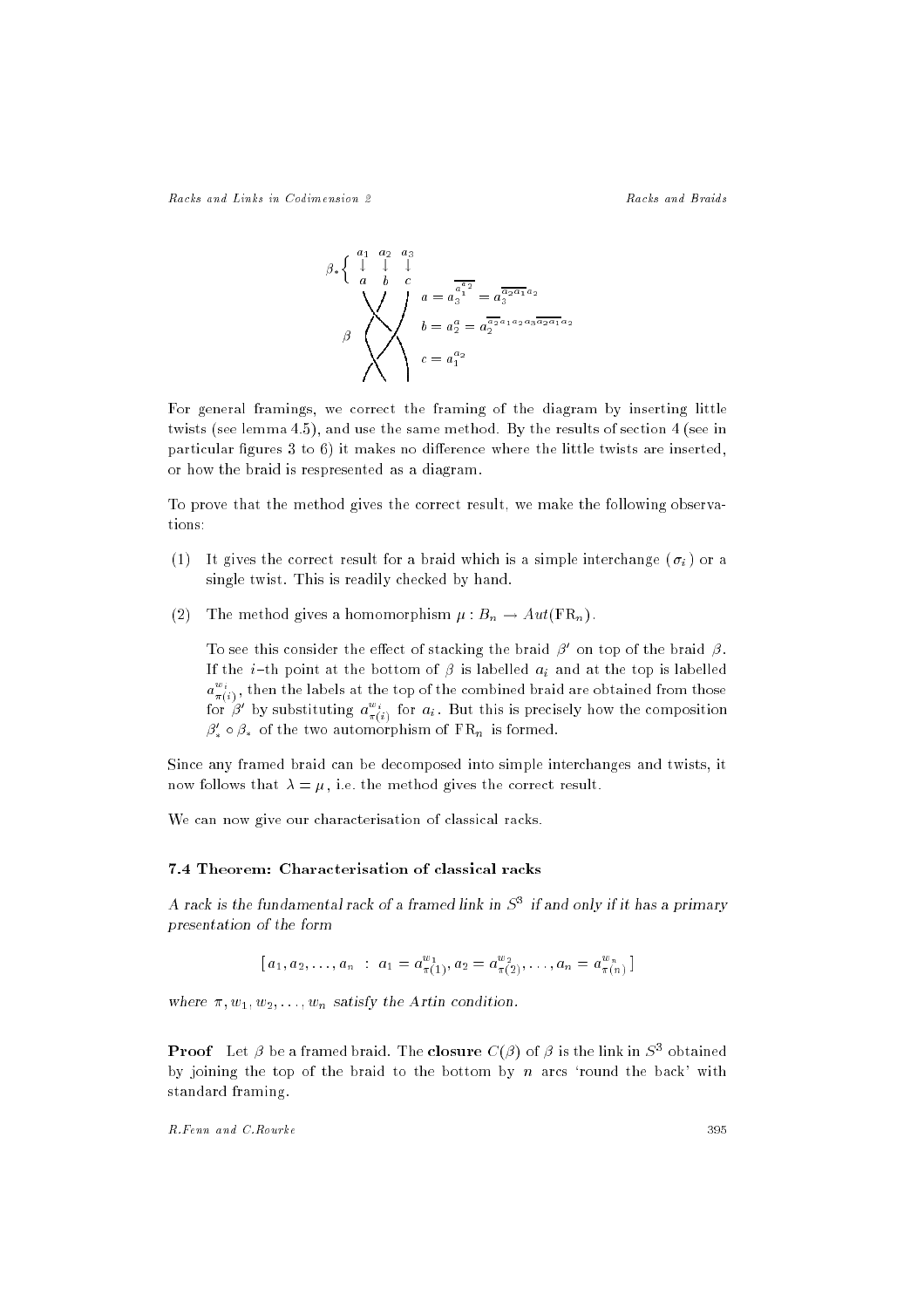

By a theorem of Alexander (see e.g. [2]) any framed link  $L$  :  $M$   $\subset$   $S^{\circ}$  can be represented as the closure  $C(\beta)$  of a braid (in fact this can be done so that the framing of L is given by the standard framing of  $\beta$  though we shall not need to use this fact).

Now we can read a presentation for the fundamental rack  $\Gamma(L)$  from the diagram for  $C(\beta)$  by the methods of section 4. Moreover, by using the same lebels as in the above discussion, we see that  $\Gamma(L)$  has the presentation  $[\,\ldots, a_i, \ldots | \, \ldots, a_i \, = \, a_{\pi(i)}^{\perp}, \ldots]$ where  $a_i \mapsto a_{\pi(i)}^{-i}$  is the atomorphism of FR<sub>n</sub> induced by  $\beta$ . Thus  $\Gamma(L)$  has a presentation of the required form by theorem 7.3.

Conversely suppose we are given a rack  $\Gamma$  with a presentation of this form then,  $\alpha$ gain by theorem 7.3, there is a brain  $\beta$  which induces the automorphism  $\alpha$  $a_{\pi(i)}^{\pi}$ . Then the closure of  $\beta$  has fundamental rack isomorphic to  $\Gamma$ .

## Remarks

- (1) The theorem has content. For example any rack whose associated group has torsion is not classical.
- (2) There is a similar characterisation of the fundamental racks of semi-framed or unifamed links in  $S^{\pi}$ . Here the presentation has the same form but with extra relations  $a_j^2 = a_j$  corresponding to the unframed components. The proof is essentially the same.
- (3) Markov's theorem (see e.g. [2]) can be combined with the theorem to give an algebraic classication of classical links. By Markov's theorem, any two braids which have isotopic closures are related by a series of moves. The resulting presentations of the fundamental rack are therefore also related by a series of moves through presentations of the same form. We leave the details to an interested reader.

#### Links in general  $3$ -manifiolds

We now adapt the last result to give an algebraic characterisation for the fundamental augmented rack of a link in any closed orientable 3-manifold. As at the end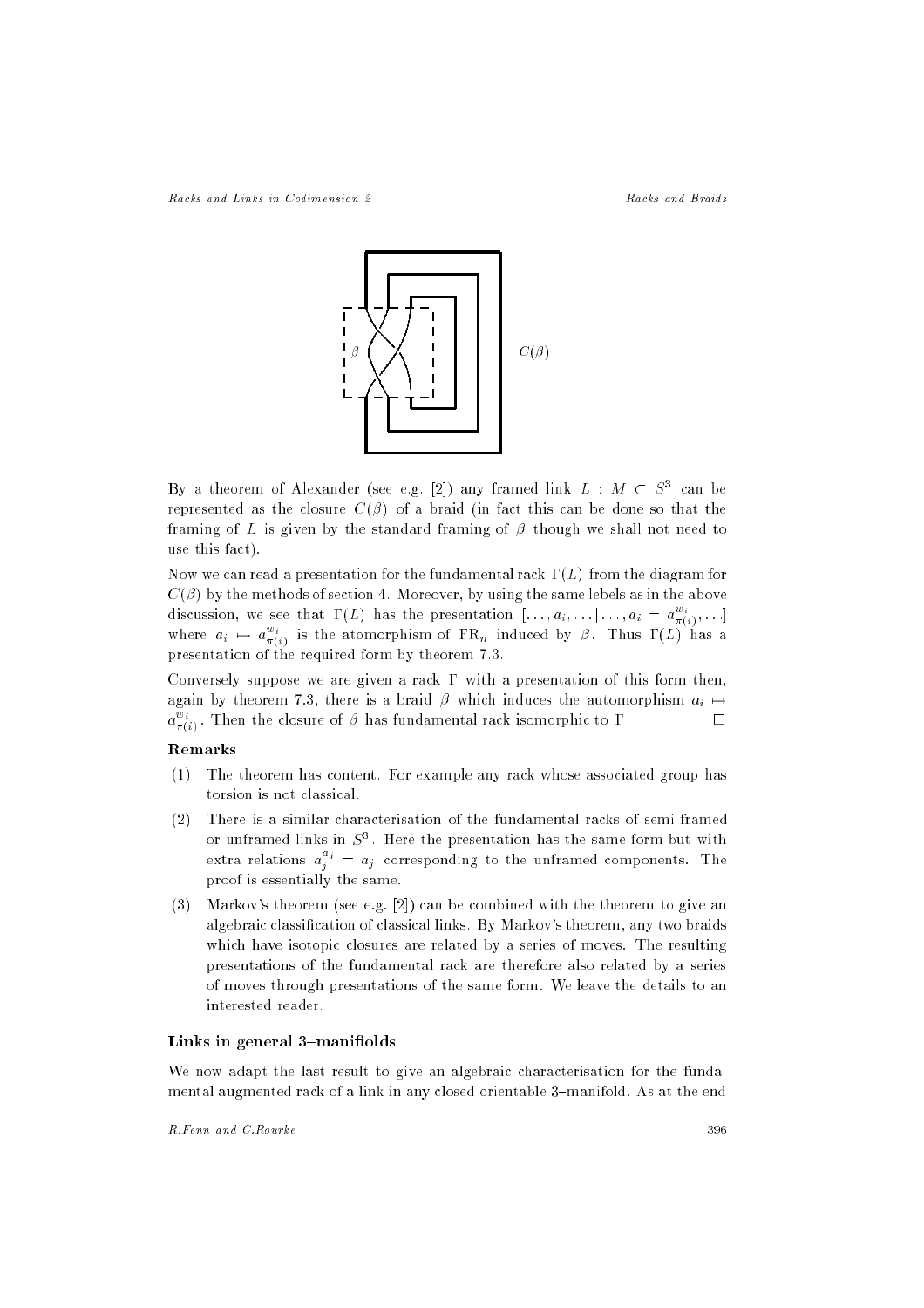of section 4, we shall regard the 3-manifold as given by surgery on a link in S<sup>3</sup> and by Alexander's theorem we can represent a diagram for the surgery curves together with the actual link as the closure of a braid  $\beta$ , with t 'red' strings and n 'black' strings, where the closures of the `red' strings represent the surgery curves and the `black' the link curves. By a suitable conjugacy of the braid, we may suppose that the  $t$  'red' strings start (and finish) at the  $t$  right-most positions.

Let  $x \in \mathcal{S}_n$  be the permutation given by the black strings and  $x \in \mathcal{S}_n$  the permutation given by the red strings. Denote by  $\pi | \sigma$  the permutation in  $S_{n+t}$  of all  $n+t$ strings.

We need to decompose  $\sigma$  into its cycle decomposition. By a further conjugacy of the braid we can suppose that this decomposition is in fact of the form

$$
\sigma = (1, 2, \ldots, l_1)(l_1 + 1, l_1 + 2, \ldots, l_2) \cdots (l_{p-1} + 1, \ldots, l_p).
$$

Suppose that  $\beta$  induces the automorphism

$$
a_i \mapsto a_{\pi(i)}^{w_i} \quad i = 1, 2, \dots, n
$$

$$
b_i \mapsto b_{\sigma(i)}^{z_i} \quad i = 1, 2, \dots, t
$$

of the free rack  $FR_{n+t}$ , where we have used  $b_1, b_2, \ldots, b_n$  for the last t generators in order to distinguish the surgery strings from the genuine link strings. Note that wi and zi are words in Fn+t <sup>=</sup> <sup>F</sup> (a1; : : : ; an; b1; : : : ; bt) .

We can now read off an augmented presentation of the fundamental augmented rack of L using the recipe given at the end of section 4.

- SPThe primary generators  $\{a_1, a_2, \ldots, a_n\}$ .
- $S_{\Omega}$ The operator generators  $\{b_1, b_2, \ldots, b_t\}$ .
- $R_{P}$ The primary relators  $\{a_i = a_{\pi(i)}, i = 1, 2, \ldots, n\}$ .
- $Ro$ The operator relators  $\{b_i \equiv b_{\sigma(i)}, i = 1, 2, \ldots, t\}$ , together with the p further operator relators

 ${z_{l_1}z_{l_1-1}\cdots z_1, z_{l_2}z_{l_2+1}\cdots z_{l_1+1}, \ldots, z_{l_n}z_{l_n+1}\cdots z_{l_{n-1}+1}}.$ 

The last set of operator relators are the ones which come from reading around the surgery curves noting undercrossings.

The following theorem is proved in a similar way to the last theorem:

# 7.5 Theorem: Characterisation of fundamental augmented racks in 3manifolds

An augmented rack is the fundamental rack of a framed link in a closed oriented 3{manifold if and only is it has a presentation of the form listed above such that the permutation  $\pi | \sigma$  and the words  $w_1, w_2, \ldots, w_n, z_1, z_2, \ldots, z_t$  satisfy the Artin condition.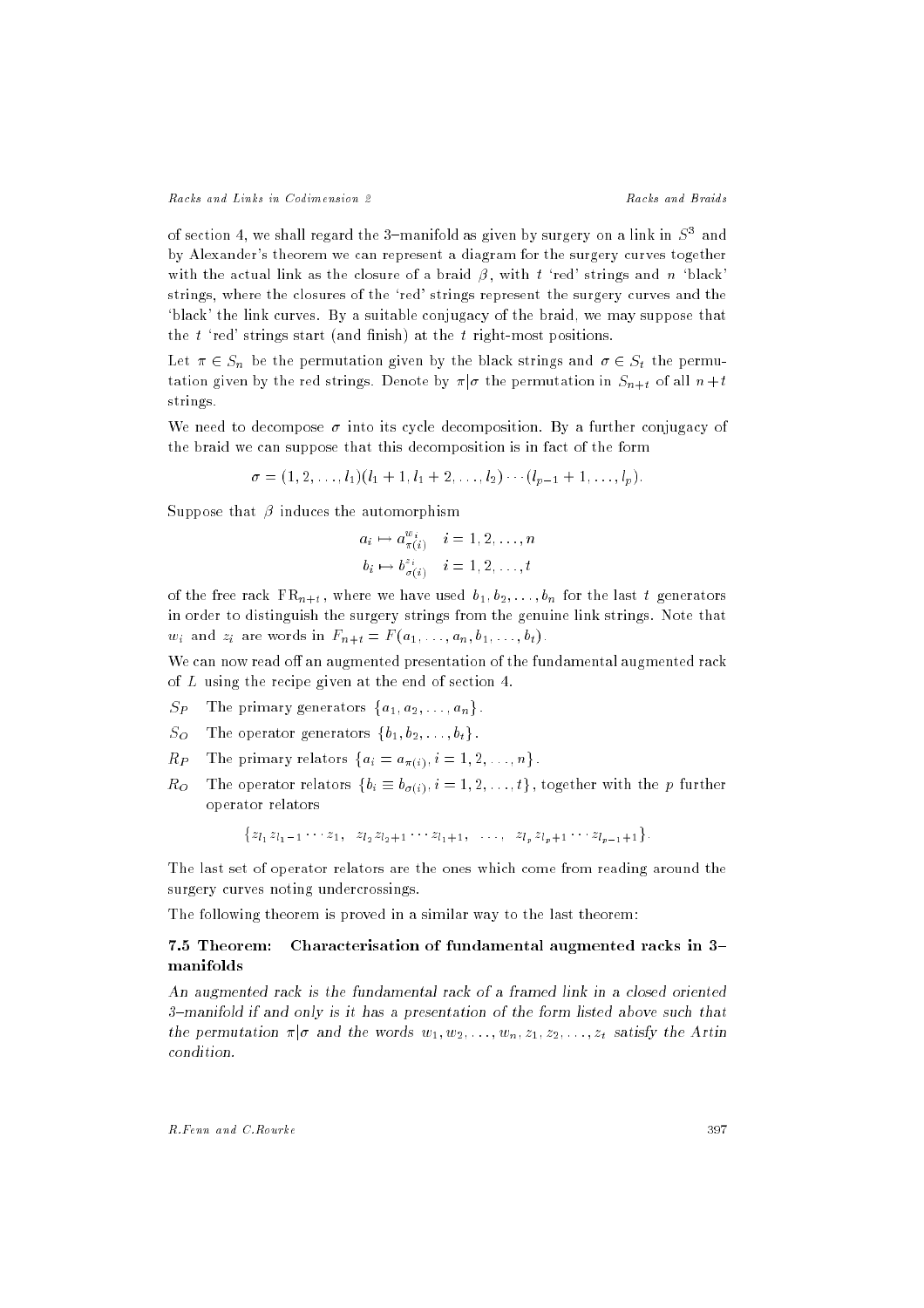#### Remarks

- (1) Again there is a semi-framed version of the theorem, which we leave the reader to formulate.
- (2) Again the theorem can be combined with a `Markov' theorem to give an algebraic classication of links in terms of moves through presentations of the same type. The appropriate theorem here is the extension of Markov's theorem to general 3-manifolds contained in Lambropoulou's thesis  $[21]$ .

#### Invariants

The connections between braids and racks can be used to define and calculate invariants of classical links. As with all discussions of invariants in this paper, we shall content ourselves here with a brief outline of the methods and return to discuss the subject in greater depth in future papers.

The key idea is an extension of an idea of Brieskorn [3; proposition 3.1]. Given any rack  $A$  , there is an action of the automorphism group  $Au$  (FR<sub>n</sub>) on  $A^{\sim}$  as follows. Let  $f \in Aut(FK_n)$  and let  $\mathbf{X} = (x_1, x_2, \ldots, x_n) \in X^+$  . Define  $j_{\mathbf{x}}$  to be the unique rack homomorphism FR $\eta$  . If such that  $\eta$  , we such the action for  $f$ of  $f$  on  $A^{\sim}$  is given by

 $f_*({\bf x}) := (j_{\bf x}(f(a_1)), j_{\bf x}(f(a_2)), \ldots, j_{\bf x}(f(a_n))).$ 

For an automorphism  $f \in Aut(\mathbf{FR}_n)$  which comes from a braid,  $f_*$  has a simple interpretation: label the strings at the bottom by the elements  $x_1, x_2, \ldots, x_n \in X$ , use the usual rules to carry the labels up the braid. Then the labels at the top are  $j_{\mathbf{x}}(f(a_1)), j_{\mathbf{x}}(f(a_2)), \ldots, j_{\mathbf{x}}(f(a_n))$ . That the two descriptions of the action coincide follows from the method of reading the automorphism from the braid given earlier in the section.

This action can be used to define  $R$ -matrices, see remark 7.7 near the end of the paper.

Now let  $\beta$  be a fixed framed braid and let  $\beta_*$  be the corresponding automorphism  $\mathcal{F} = \{ \mathcal{F}_i \mid i \in \mathbb{N} \}$  . Consider the constant  $\mathcal{F}_i$  is and  $\mathcal{F}_i$  . In the fundamental ratio  $\mathcal{F}_i$  ,  $\mathcal{F}_i$  ,  $\mathcal{F}_i$ Then a representation of  $\Gamma$  in X is a labelling of  $C(\beta)$  by elements of X i.e. an  $n$ -uple  $(x_1, x_2, \ldots, x_n) \in A$  such that  $x_i = j_{\mathbf{x}}(f(a_i))$  for each  $i$ , in other words a fixed point of  $f_*$ . The following result now follows quickly.

7.6 Proposition The set of representations = Hom(; X) is in natural bijection with the fixed point set of  $f_*$ .

**Remark** This result can be extended to a larger class of racks. Let  $f \in Aut(\mathbb{FR}_n)$ and let  $\sim$  be the smallest congruence on FRq such that  $x \sim$ From . Definition the almost classical rack FRN  $\mu$  and  $\mu$  the FRN quotient by the FRN quotient by the FRN quotient by the FRN quotient by the FRN quotient by the FRN quotient by the FRN quotient by the FRN quotient by congruence  $\sim$ .

The proposition applies to almost classical racks, because a representation  $\rho$  of  $FR_n/f$  in X determines the n-tuple  $\mathbf{x} = (\rho a_1, \rho a_2, \ldots, \rho a_n)$  such that  $f_*(\mathbf{x}) = \mathbf{x}$ , and conversely.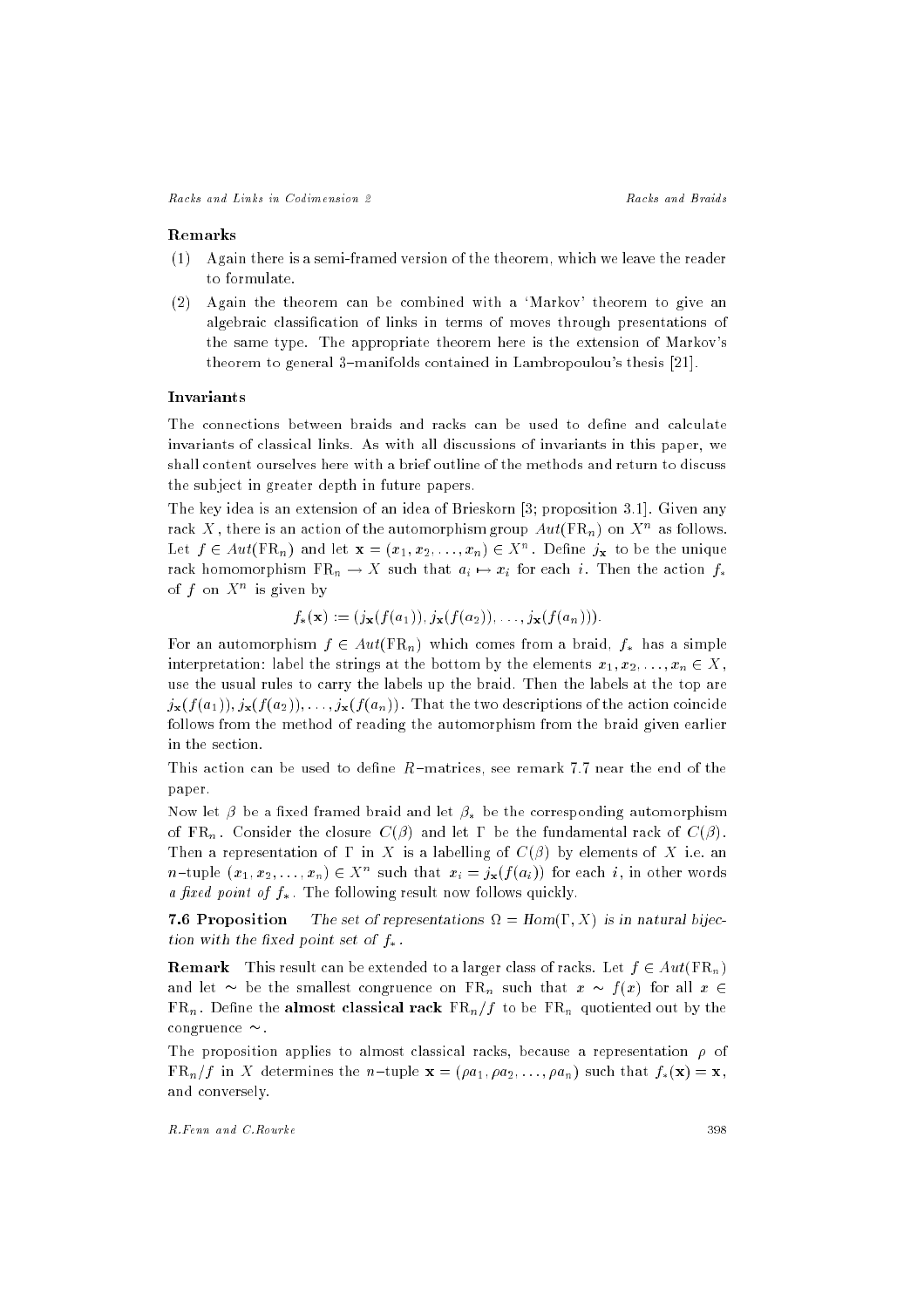Racks and Links in Codimension 2

The usefulness of the result is best demonstrated by examples:

# Example 1 The extended Burau representation

Let A be the ring of Laurent polynomials  $\mathbb{Z}[t, t^{-1}]$  in the variable t with integer coefficients and with rack operation  $a^b = ta + (1-t)b$ . Then the action of  $Aut(\mathbb{F}R_n)$ on  $X^{\dagger} = X^{\dagger}$  is an extension of the Burau representation and gives a representation  $B: Aut(\operatorname{FR}_n) \to GL_n(\Lambda)$ .

Now let  $f = \lambda(\beta)$  as before, then the fixed point set of  $f_*$  is defined by the equation  $B$ (f)ix  $\cdots$  is (where  $B$ (f) is with the following within victims that in  $\cdots$  is follows that the eigenspace of  $B(f)$  with eigenvalue 1 is an invariant of the link. The condition for this eigenspace to be non-empty, namely  $|B(f) - I| = 0$ , is the Alexander polynomial of the link.

In fact substantially more invariants of  $B(f)$  than just this eigenspace are invariants of the link, since the matrix determines the Alexander module, see example 4 below.

## Example 2 The  $(t, s)$ -rack

We shall describe the extension of the above Burau representation of the above Burau representation to the ring s explicitly. The automorphism group of the free rack  $Aut(\mathbf{FR}_n)$  is generated by permutation of the generators and elementary isomorphisms:

$$
\begin{cases} a_i & \mapsto & a_i^{a_j} \\ a_k & \mapsto & a_k \end{cases} k \neq i.
$$

The corresponding matrices are permutation matrices and "elementary" matrices obtained from the unit matrix by replacing the  $i$ -th diagonal entry by t and the  $(i, j)$ -th entry by s. If  $i = j$  then replace the i-th diagonal entry by  $s + t$ . In explicit examples, for instance the (2 - 2) matrix examples of 6.2 example 6, the entries are regarded as blocks and the blocks s and t replaced by the appropriate smaller matrices.

Again the eigenspace contains polynomial information and again we can deduce further invariants, see example 5 below.

## Example 3 A sample matrix rack

Let  $X$  be the matrix rack (6.2 example 7) obtained by considering the action of the 1–dimensional affine group  $x \mapsto ax + b$  on  $\mathbb{R}^1$ . Then the rack structure on  $X$ is given by

$$
(a, b, x)^{(c, d, y)} = (a, cb - ad + d, cx + d).
$$

The corresponding representation  $Aut(\mathrm{FR}_n) \to X^n = \mathbb{R}^{3n}$  can be quickly written down explicitly as in the last example, and is multilinear.

Several multivariable polynomials can be read from this representation including the multivariable Alexander polynomial (Devine [8]).

Remark In all these examples there is link information contained in the eigenspaces other than that with eigenvalue 1, because they correspond to representations in the appropriate projectivised linear rack.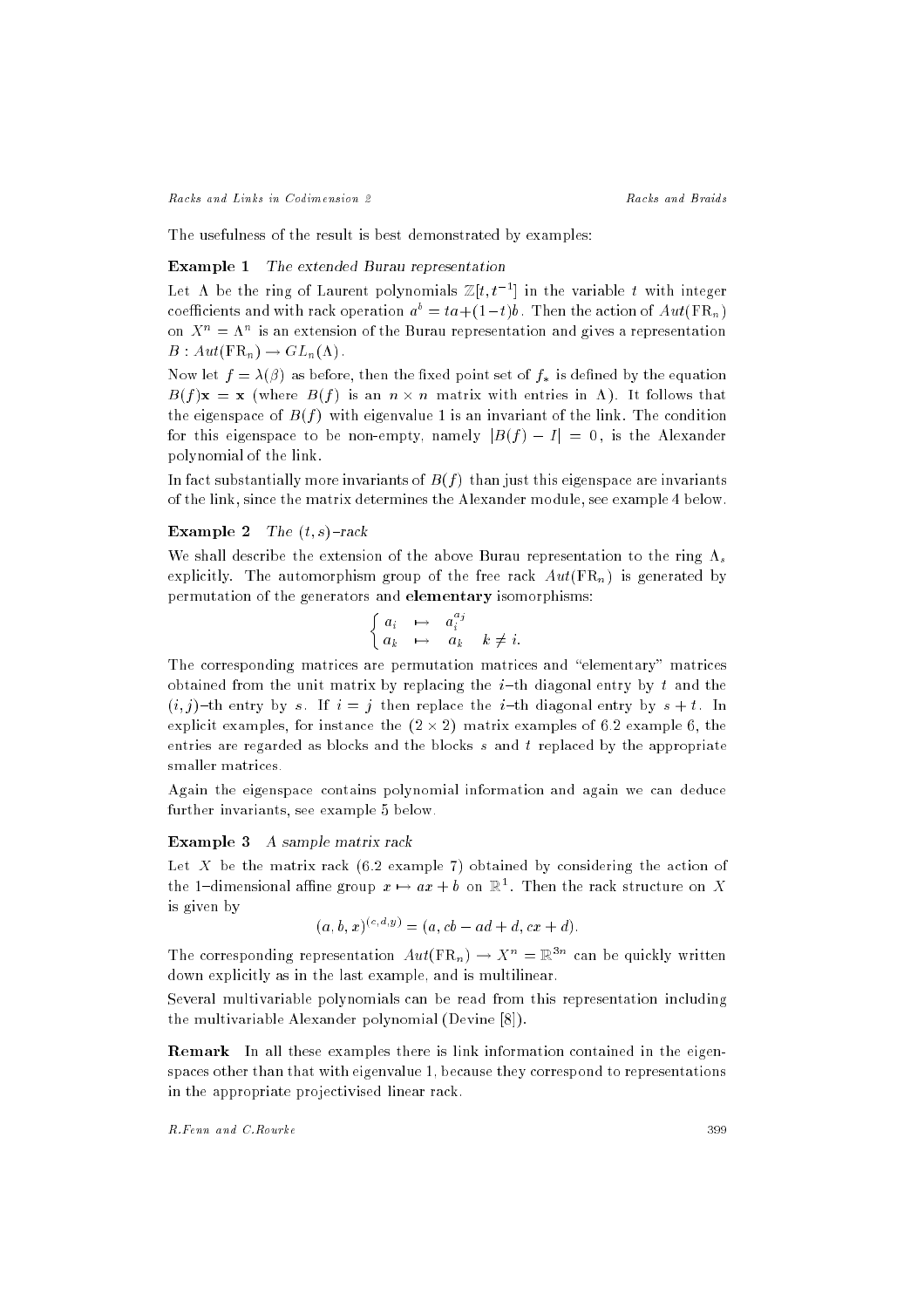Racks and Links in Codimension 2 Racks and Braids

#### Functorial invariants

So far we have used the connection with braids to indicate how to read off  $repre$ sentation invariants of almost classical racks. But functorial invariants can also be read. The observation that we need is the following: Suppose we are given a functor

$$
\mathcal{F}:\mathbb{R}\mathbb{A}\mathbb{C}\mathbb{K}\mathbb{S}\longrightarrow\mathbb{R}\mathbb{A}\mathbb{C}\mathbb{K}\mathbb{S}
$$

and an automorphism  $f \in Aut(\mathbf{FR}_n)$ . Let  $\mathcal{F}(n)$  denote  $\mathcal{F}(\mathbf{FR}_n)$ , then by functoriality we have the induced automorphism f $f$  : F(n) . F(n) . Therefore if  $\pm$  $F=-f(t)$  ,  $f(t)$  . For  $f(t)$  ,  $f(t)$  ,  $f(t)$  ,  $f(t)$  . For  $f(t)$ 

Example 4 The Alexander module

The relevant functor here was defined in 6.3 example 2. Here  $\mathcal{F}(n)$  is the free n dimensional is the Burau matrix  $f(\theta)$  is the Burau matrix  $\theta$  (f ) . It follows that all the invariants of  $B(f)$  which are invariants of the module  $\mathcal{F}(n)/B(f)$  are invariants of the link. For example we could take all the polynomials in the Smith normal form.

#### **Example 5** The  $(t, s)$ -module

Once again we can generalise to the  $(t, s)$ -rack. Here  $B(f)$  is replaced by the  $(t, s)$ matrix described explicitly in example 2 above (or in particular matrix representations, by the block matrix obtained by substitution) and again many polynomials invariants of the link can be read. For example we can take one of the variables to be the "variable" and the rest to be "fixed" and then consider the Smith normal form, which gives us in general  $n$  multivariable polynomials.

## 7.7 Remark Racks and R-matrices

The representation of  $Au$  (FR<sub>n</sub>) as permutations of  $X^{\alpha}$  defined earlier restricts to a representation of B<sub>n</sub> . In details in detail to detect as follows. There is a bijection  $I: A^* \to A^*$  defined by  $I(a, v) := (v, a^*)$  and further bijections  $I_i: A^* \to A^*$  for all is a compact of  $\{x_i\}_{i=1}^n$  in the initial  $\{x_i\}_{i=1}^n$  is the initial operator  $\{x_i\}_{i=1}^n$ map on  $\Lambda^+$ . The representation  $D_n \to \text{Ferm}(X^+)$  of the braid group is then given  $\cdots$  i  $\cdots$  in  $\cdots$ 

Now suppose that X is in fact a based module over a ring  $\Lambda$  then this representation is given by an "R-matrix" with entries in  $\Lambda$  (cf. Kauffman [17] for details in the case of the Alexander rack).

The other examples of racks which are also modules given earlier in the paper also define  $R$ -matrices in this way. This suggests the possibility of using the theory of racks to define 3-manifold invariants in the spirit of Reshetikhin and Turaev [26].

## Final remarks

#### (1) Algorithms

We finish this paper by making some remarks on the homeomorphism problem for  $\beta^+$  and the Poincare conjecture. The classification of classical racks given in theorem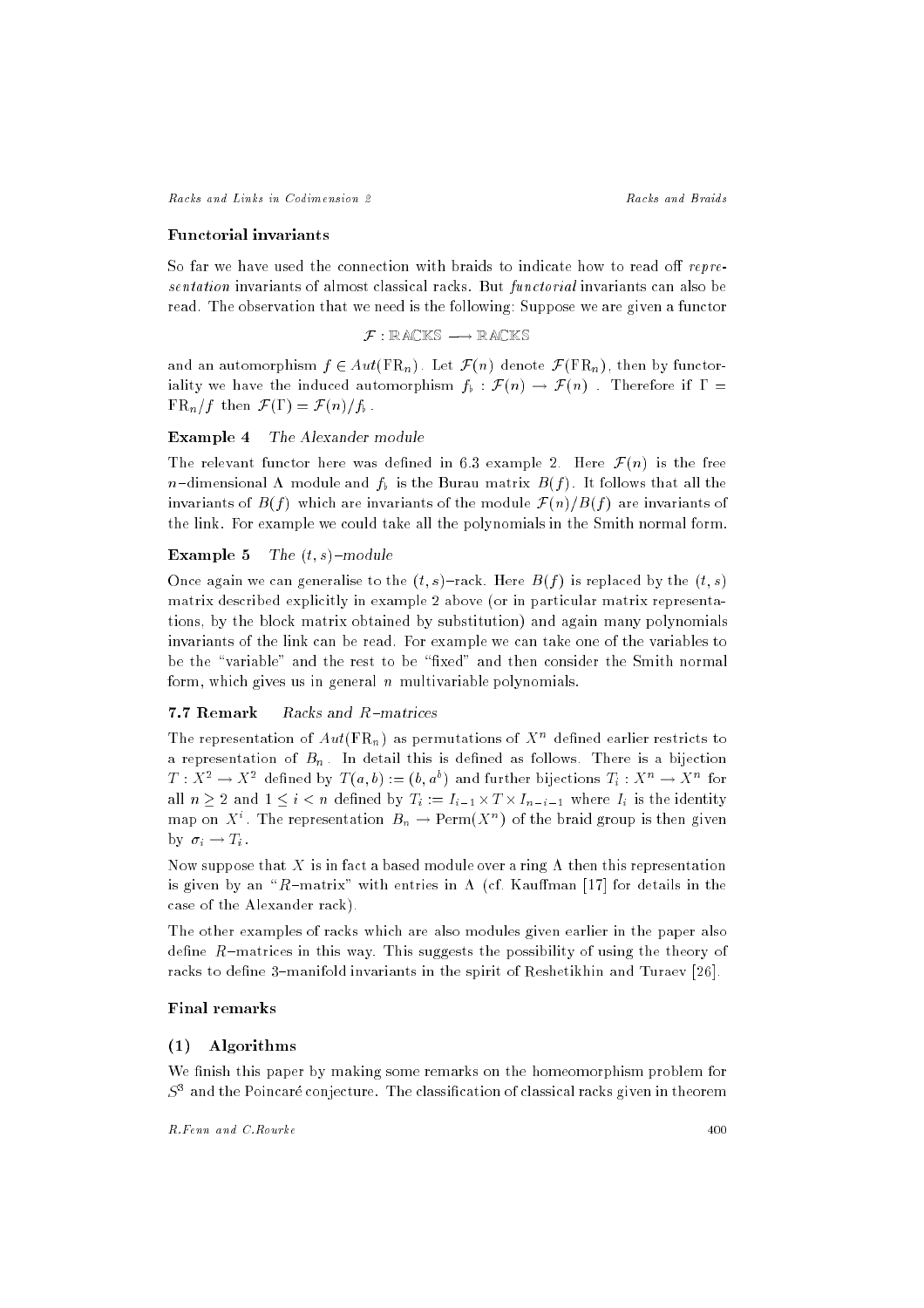7.3 is far from algorithmic. Now an algorithmic version would be very important. Suppose we are given a possible counterexample  $H^{\ast}$  to the Poincare conjecture. Then we can always find an irreducible link  $L : M \subset H^+$  (see remark (3) at the beginning of section 5). We can then read off an explicit primary presentation for the (plain) fundamental rack  $\Gamma(L)$  by the results of section 4 (especially lemmas 4.8 and 4.9). Now apply the algorithm. By deciding whether  $\Gamma(L)$  is a classical rack we are *a fortiori* deciding whether  $H^+$  is  $S^+$  by corollary  $9.3$  . Thus we would have solved the problem of deciding whether a homotopy sphere is  $S^{\pi}$ .

The following considerations suggest that an algorithmic version may not be too hard to find. Consider a primary presentation  $[S:R]$  of a rack  $\Gamma$ . Let R consist of the n equations wi <sup>=</sup> zi where <sup>i</sup> = 1; 2; : : : ; n. Call a word <sup>u</sup> in conjugates of the window and the zingle  $\blacksquare$  and the zingle  $\blacksquare$ 

- (1) each appearance of a  $w_i^*$  is **balanced** by an appearance of  $z_i^*$  for vice versa, i
- (2)  $u = 1$  in  $F(S)$ .

Note that a particular relator can appear (as balanced pairs) many times.

Now the set of GAC's is `invariant' under the Tietze moves (moves (1) to (5) of lemma 4.1) in the sense that any particular GAC is tranformed in an obvious way by one of these moves. The problems is that there are now many \trivial" Artin conditions. However, it can be shown that a GAC corresponds to an element of  $\pi_2(B\Gamma)$ (where is  $B\Gamma$  is the rack space) and for an irreducible classical rack this group is infinite cyclic generated by the diagram for the link, see  $[10,11]$ . Hence for an irreducible classical rack there is essentially only one non-trivial GAC. In particular examples it is easy to decide whether a GAC is non-trivial and it seems reasonable that an algorithm to do this can be constructed. Thus the problem reduces to finding a computable bound on the length (and the lengths of the conjugating elements) of the possible non-trivial GAC in terms of the original presentation.

## (2) Obstructions

The other side of the coin is the construction of *obstructions* to a rack being classical. What we seek is a class of rack invariants which vanish for classical racks. Such invariants could then be applied to detect a possible counterexample  $H^\pm$  to the Poincaré conjecture, by applying them to the fundamental rack  $\Gamma$  of an irreducible  $\lim K$  in  $H^{\circ}$  .

There are several suitable theoretical invariants, for example  $\pi_2(B\Gamma)$  where is BT is the rack space (which must be  $\mathbb Z$  for an irreducible classical rack). We do not at the time of writing know of an effectively computable invariant. However there are, as we have seen, many infinite classes of computable rack invariants. Therefore it seems extremely hopeful that a suitable class can be found.

Note that there is an effective algorithm to list all homotopy spheres provided by Rêgo and Rourke  $[25]$ . If there were an effective algorithm to decide whether a homotopy sphere is  $S^{\pi}$ , or else some invariants which might detect a non-trivial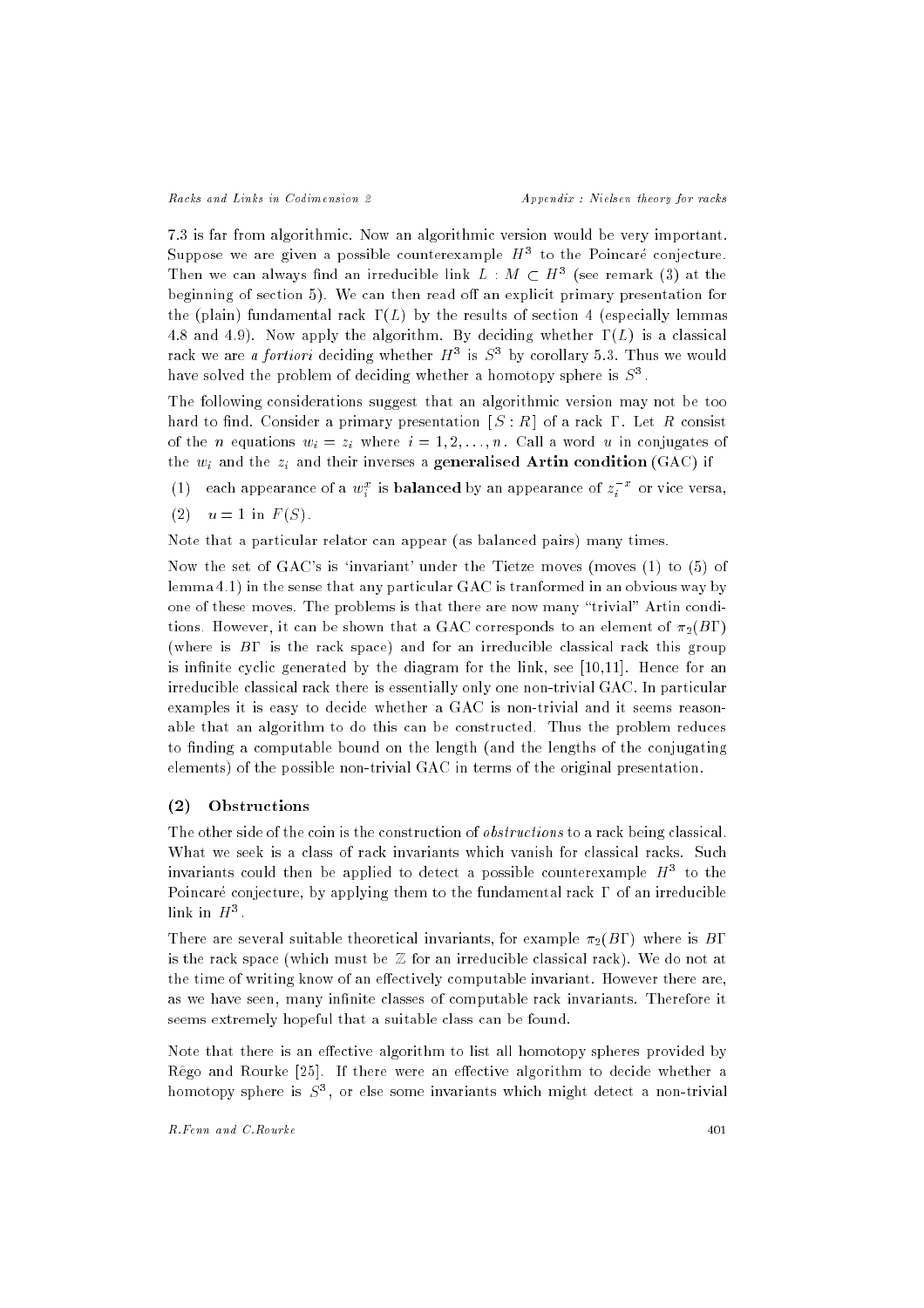homotopy sphere, then these could be used in a computer search for a possible counterexample to the Poincare conjecture.

#### 8. Appendix : Nielsen theory for racks

In this appendix we characterise automorphisms of the free rack FRn as products of elementary automorphisms. This result is an analogue for racks of Nielsen theory for groups. We shall in fact use Nielsen theory for groups, following the treatment given in Lyndon and Schupp [23] pages 4 to 17.

Let Fn denote the free group on the basis fa1; : : : ; ang . Denote the reduced length of the word we 2  $\mu$  with  $\mu$  is a set of  $\mu$  is a set of elements of  $\mu$  we let  $\mathbf{u}^{-1} = \{u_1^{-1}, \ldots, u_k^{-1}\}$  be the set of inverses and let  $\mathbf{u}^{+1} = \mathbf{u} \cup \mathbf{u}^{-1}$ .

A set u is called Nielsen reduced if the following conditions hold.

**N0** If  $u \in \mathbf{u}$  then  $u \neq 1$ .

IN 1 II  $u, v \in \mathbf{u}$  and  $uv \neq 1$  then  $|uv| \geq \max\{|u|, |v|\}$ .

 $\mathbf{N}$  if  $u,v,w \in \mathbf{u}^{\pm \pm}$  and  $uv \neq 1$  and  $vw \neq 1$ , then  $|uvw| > |u| - |v| + |w|$ .

Let  $\mathbf{u} = \{u_1, \ldots, u_k\}$  be Nielsen reduced. If  $w = v_1 \cdots v_r$  where 8.1 Lemma  $v_i \in \mathbf{u}$  = and an  $v_i v_{i+1} \neq 1$ , then  $|w| \geq r$ .

**Proof** from each  $v \in \mathbf{u}^{++}$  let  $v_0$  be the longest initial segment of  $v$  that cancels in any product  $uv$  where  $u \in \mathbf{u}$   $\vdash$  and let  $v_1$  be the longest mall segment of  $v$  that cancels in any product  $vw$  where  $w \in {\bf u}^{\pm \pm}$  . Note that  $v_1 = (v^{-1})_0$  .

Then we can write  $v = v_0 m v_1$  where by N2  $|m| > 1$ .

So in the product  $w = v_1 \cdots v_r$  there is always at least an irreducible subword  $m_1 \cdots m_r$  and the result follows. П

**8.2 Corollary** Let  $\mathbf{u} = \{u_1, \ldots, u_k\}$  be Nielsen reduced and suppose in addition that **u** generates  $r_n$ . Then  $\mathbf{u}^{\perp \perp} = \mathbf{a}^{\perp \perp}$  where **a** is the basis  $\{a_1, \ldots, a_n\}$  of  $r_n$ . (Note in particular that  $k = n$ .)

Proof Let the basis element ai be written as <sup>a</sup> product ai <sup>=</sup> v1 vr where  $v_i \in \mathbf{u}$  and all  $v_i v_{i+1} \neq 1$ . Then  $1 = |a_i| \geq r$  . So r is forced to be unity and ai <sup>=</sup> vj for some <sup>j</sup> .

## 8.3 Definition PC-type

Consider a permutation  $x \in S_n$  of fight  $j$ ;  $j = 1, \ldots, n$  and  $n$  words with  $j = 1, \ldots, n$ in the free group  $F_n$ . Corresponding to this data is the set of  $n$  words  $a^{\alpha}_{\pi(i)}$  in Fn where <sup>i</sup> = 1; 2; : : : ; n, obtained by permuting and conjugating the generators, which we shall call a set of words of permutation-conjugacy type, or  ${PC-type}$ for short. We shall also use this name for the set obtained by inverting some of the elements of this set.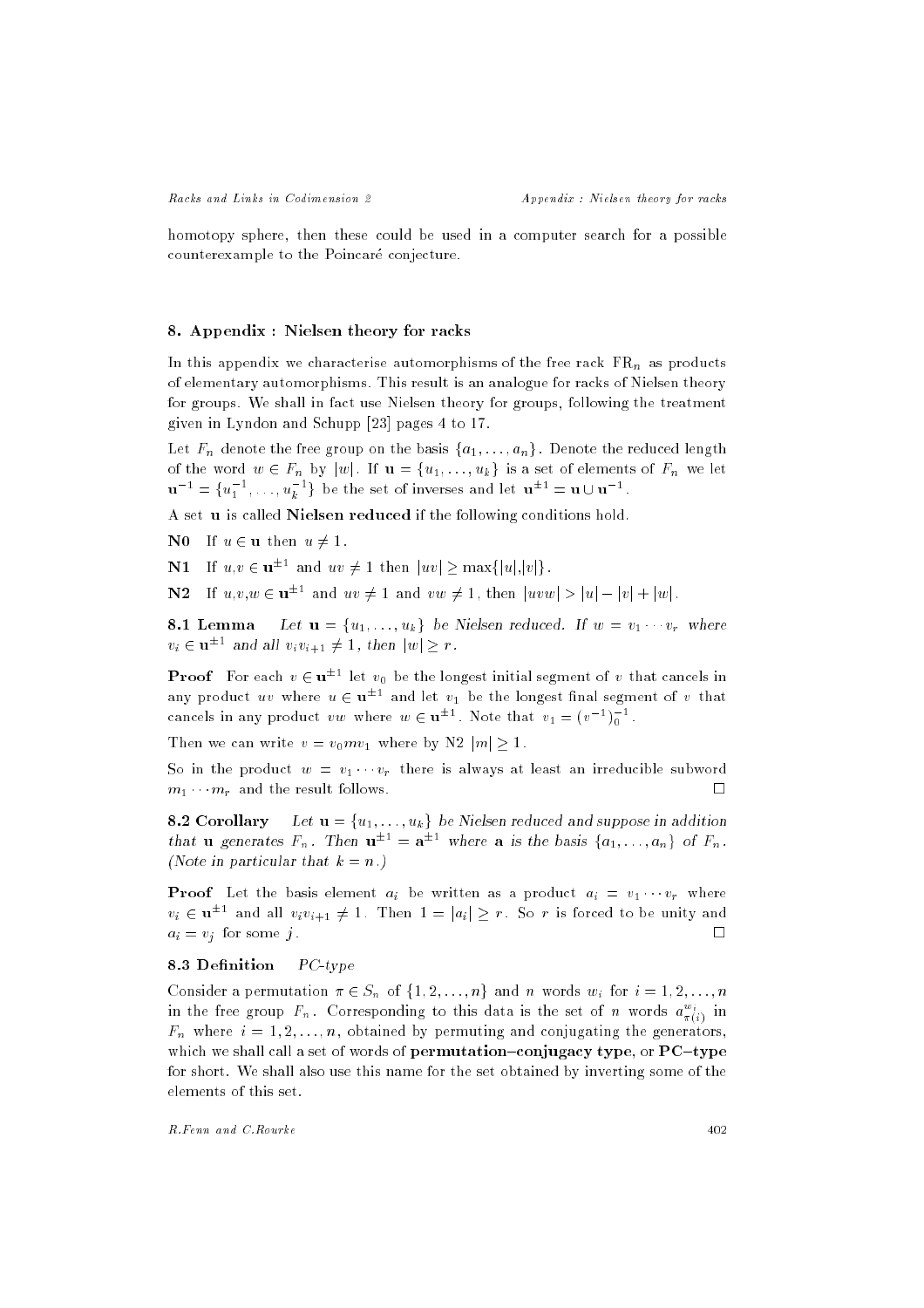Racks and Links in Codimension 2 2 Appendix : Nielsen theory for racks

Let  $\mathbf{u} = \{u_1, u_2, \ldots, u_n\}$  be a set of words of PC-type; we shall consider the following two double Nielsen transfomations which preserve  $PC$ -type:

**T1** replace  $u_i$  by  $u_j$   $u_iu_j$  where  $j \neq i$ ; j

**TZ** replace  $u_i$  by  $u_ju_iu_j$  where  $j \neq i$ . j

**8.4 Lemma** Let  $\mathbf{u} = \{u_1, u_2, \ldots, u_n\}$  be a set of words of PC-type. Suppose that  $|u_iu_j| < |u_i|$  then either  $|u_j - u_iu_j| < |u_i|$  or  $|u_iu_ju_j| < |u_j|$ . j

 $\blacksquare$  roof we have concerve that we cannot have just just just the justifying  $\blacksquare$ implies that at least half of uit  $\mathfrak{g}_1$  ; under other middle letter of uit  $\mathfrak{g}_2$ cancels with the this is  $\alpha_{f}$  . But this importance this is included with a resolution of PC{type and W their middle letters are different generators.

Now assume that  $|u_j| < |u_i|$  . We shall show  $|u_j^- u_i u_j| < |u_i|$  .

Write  $u_i = w$  aw where a is one of the generators  $a_1, a_2, \ldots a_n$ , or an inverse. Then since when since when half of uj cancels with  $\mu$  , more than half of uj cancels with  $\mu$ w , i.e.

$$
w = bx \quad u_j = x^{-1}c \quad \text{where} \quad |c| < |x|
$$

Therefore

$$
|u_j^{-1}u_iu_j| = |c^{-1}xx^{-1}b^{-1}abxx^{-1}c| = |c^{-1}b^{-1}abc| < |x^{-1}b^{-1}abx| = |u_i|.
$$

In the case when juj <sup>j</sup> <sup>&</sup>gt; juij then juiuj <sup>j</sup> <sup>&</sup>lt; juj <sup>j</sup> and we can show in a similar way П that  $|u_i u_j u_i| < |u_j|$ .

**8.5 Lemma** Let  $u = \{u_1, u_2, \ldots, u_n\}$  be a set of words of PC-type. Then u can be carried by a sequence of moves  $T1$  and  $T2$  above to a set v of words of PC-type which is Nielsen reduced.

Proof The condition N0 is automatically satised so assume that u does not satisfy N1. Then there is a pair  $u,v \in \mathbf{u}^{++}$  such that  $|uv| \leq |u|$  and  $uv \neq 1$ . Then by the last lemma there is a transformation T1 or T2 which reduces  $\sum |u_i|$ . Therefore if we apply T1 and T2 until  $\sum |u_i|$  is minimum the condition N1 will hold.

Now consider a triple  $u,v,w \in {\bf u}^{++}$  such that  $uv \neq 1, vw \neq 1$ . Then by N1 we have  $|uv| \ge |v|$  and  $|vw| \ge |v|$ . It follows that that part of v which cancels in the product uv is no more than half of v. Likewise that part of v which cancels in the product  $vw$  is also no more than half of  $v$ . So we can write in reduced form  $u = ap^{-1}$ ,  $v = pog$ ,  $w = q^{-1}$ . Notice that  $v \neq 1$  because v is one of a set of PC-words and hence has odd reduced length. So  $uvw = abc$  is reduced and  $|uvw| = |u| - |v| + |w| + |b| > |u| - |v| + |w|$ .

**8.6 Corollary** A set of words  $\mathbf{u} = \{u_1, u_2, \ldots, u_n\}$  of PC-type forms the basis of a free subgroup of Fn of rank  $n$  and hence the endomorphism of Fn defined by  $\mathcal{L}_d$  $\alpha$  , is in the  $\alpha$  is interesting. In the contract  $\alpha$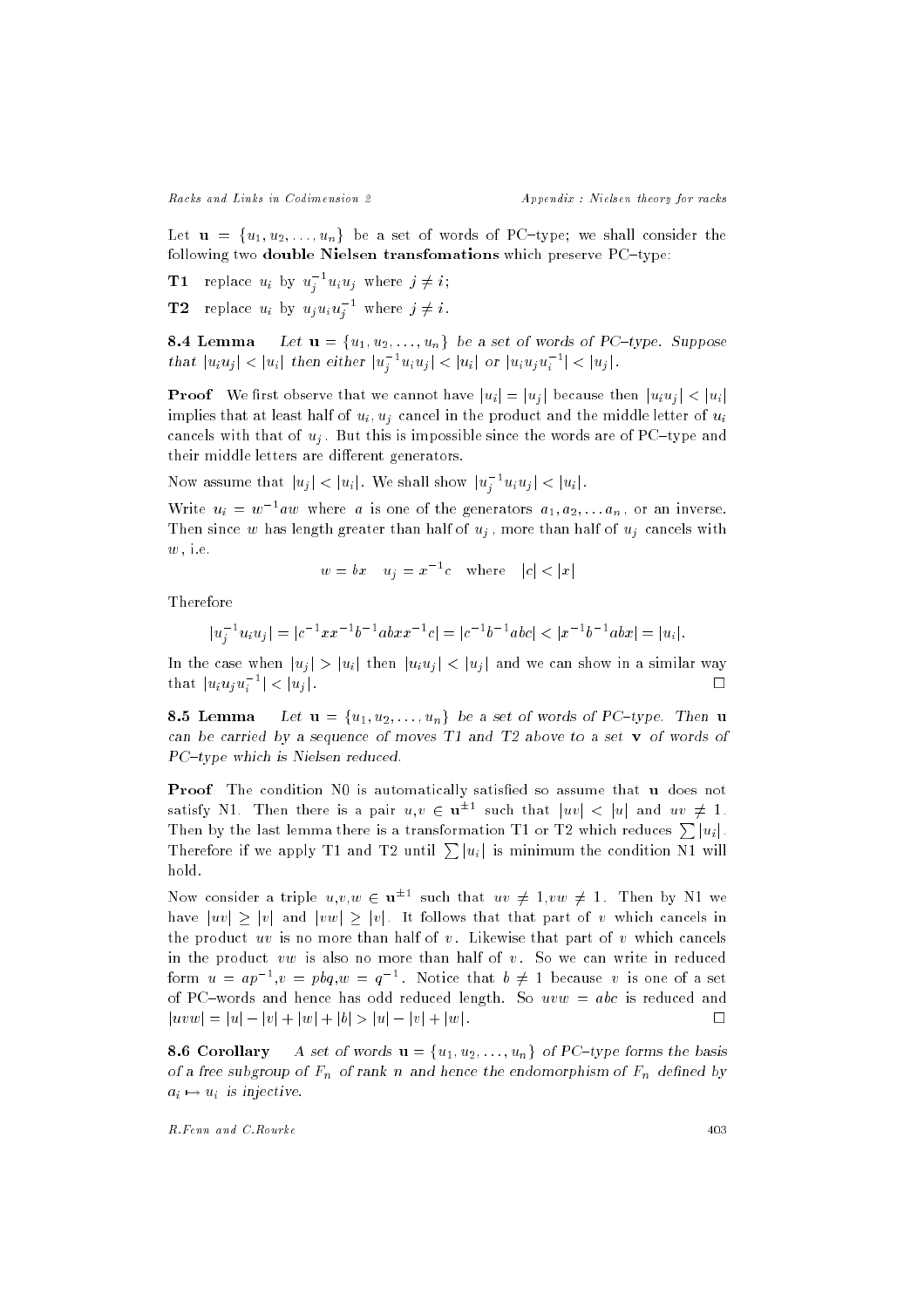Racks and Links in Codimension 2 and  $References$ 

Proof By the last lemma we can assume without loss that our set of words is Nielsen reduced and the result now follows from lemma 8.1.  $\Box$ 

#### Elementary automorphisms of the free rack

Let FRn denote the free rack FR(a1; a2; : : : ; an) .

We shall consider the following elementary automorphisms:

$$
p_{i,k} : \begin{cases} a_i & \mapsto & a_i^{a_k} \\ a_j & \mapsto & a_j \\ s_{\pi} : a_i \mapsto a_{\pi(i)} & \pi \in S_n. \end{cases}
$$

8.7 Theorem : characterisation of automorphisms of the free rack Any automorphism of FR<sub>n</sub> is a product of elementary automorphisms.

**Proof** Let f be an automorphism of  $FK_n$  and let  $f(a_i) = a_{\pi(i)}^{\pi(i)}$ . We need to consider  $a_{\pi(i)}^{w_i}$  as a word in  $F_n$  as well as an element of  $\text{FR}_n$  and we shall use  $u_i$ for this word in order to avoid confusion.

If  $i \neq k$ , the effect of an elementary automorphism of the first type is to realise a double Nielsen transformation on set of words  $\{u_i\}$ . (If  $i = k$  the automorphism has no effect on the words.)

Therefore by lemma 8.5 we may assume that this set is Nielsen reduced. But by corollary 8.2 this implies that the words are a permutation of the words are a permutation of the words ain  $\hbar$  , if  $1, \ldots, n$  and therefore by an elementary automorphism of the second type, we can assume that  $u_i = a_i$  for each i. But then the automorphism is given by  $a_i \mapsto a_i^{a_i^{r_i}}$ for some integers ni and is therefore <sup>a</sup> product of elementary automorphisms of first type for  $i = k$ .  $\Box$ 

Acknowledgements We would like to acknowledge helpful conversations with Martin Roller, Bruce Westbury and Gavin Wraith. We would also like to thank the referee for suggesting that an extended historical introduction would be useful and for other helpful comments.

### References

[1] **H.Azcan**, Spherical representations of link quandles, Ph.D. thesis, Sussex University 1991

[2] **J.Birman**, *Braid links and mapping class groups*, Annals of Math. Studies  $\#82$ . Princeton 1975

[3] E.Brieskorn, Automorphic sets and singularities, Contemporary maths., 78 (1988) 45-115

[4] G.Burde and H.Zieschang, Knots, Walter de Gruyter Studies in Maths. #5, 1985

[5] J.C.Conway and G.C.Wraith, correspondence, 1959

[6] H.S.M.Coxeter, Regular complex polytopes, C.U.P. 1974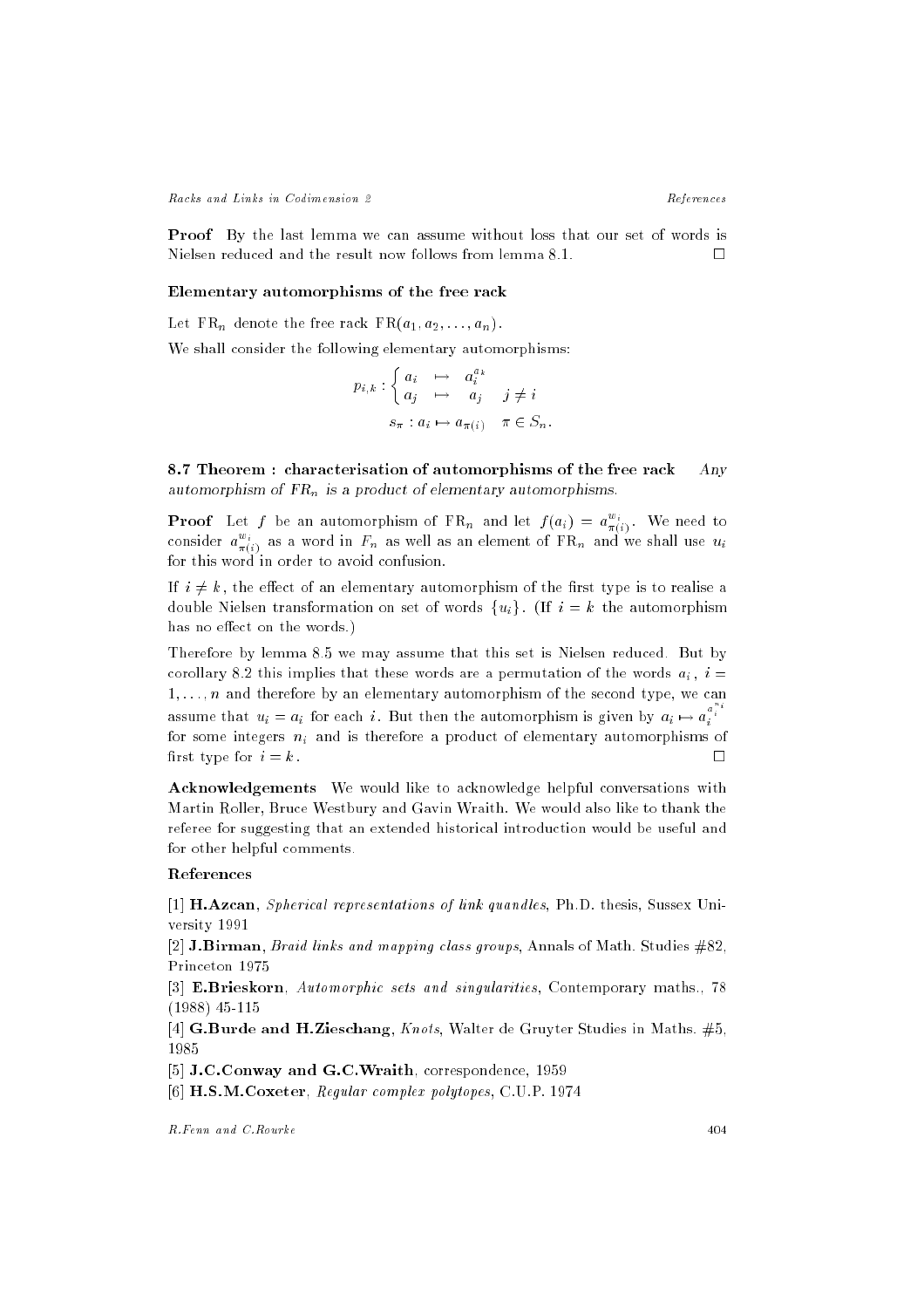[7] P.Dehorney, Free distributive groupoids, J. Pure and Applied Algebra, 16 (1989) 123-146

[8] D.Devine, Alexander invariants of links and the fundamental rack, M.Phil. thesis, Sussex University 1991

[9] **R.Fenn and C.Rourke**, *On Kirby's calculus of links*, Topology, 18 (1979) 1-15 [10] R.Fenn, C.Rourke and B.Sanderson, An introduction to species and the rack space, Proceedings of the Topology Conference, Erzurum, 1992

[11] R.Fenn, C.Rourke and B.Sanderson, The origin of species: the rack space, in preparation

[12] J. Hempel,  $\beta$ -manifolds, Ann. of Math. Studies #86 Princeton 1976

[13] J.E.Humphries, Reflection groups and Coxeter groups, Cambridge Studies in Advanced Math. #29, C.U.P. 1990

[14]  $\mathbf{T}. \mathbf{Jech}, A \text{ short proof of the irreflexivity conjecture, preprint, Penn. State}$ University

[15] V.Jones, Polynomial invariants of knots via von Neumann algebras, Bull. Amer. Math. Soc. 12 (1985) 103-111

[16]  $\bf{D}.Joyce, A \ classifying invariant of knots; the knot quand le, J. Pure Appl. Alg.,$ 23 (1982) 37-65

[17] L.H.Kauffman,  $Knot-crystals$  - classical knot theory in modern guise, Knots and Physics, World Sci.

[18] A.Kelly, Groups from link diagrams, Ph.D. thesis, Warwick University, 1991 [19]  $\bf{R.R.}$   $\bf{N}$  by, A calculus for framed links in  $S^{\pi}$  , invent. Math., 45 (1978) 35-50

[20] B.Krüger, Automorphe Mengen und die artinschen Zopfgruppen. Dissertation, Rheinische Friedrich-Wilhelms-Universitat Bonn, 1989 Bonn Mathematische Schriften, 207

[21] S.Lambropoulou, Markov's theorem for general 3-manifolds and applications, Ph.D. thesis, Warwick University, 1992

[22] **R.Laver**, The left distributive law and the freeness of an algebra of elementary embeddings, Advances in Math., 91 (1992) 209-231

[23] R.C.Lyndon and P.E.Schupp, Combinatorial group theory, Springer-Verlag, Ergebnisse series #89, 1977

[24] S. Matveev, Distributive groupoids in knot theory, Math. USSR Sbornik, 47 (1984) 73-83

[25] **E.R**ego and C.Rourke, *Heegaard diagrams and homotopy 3-spheres*, Topology 27 (1988) 137-143

[26] N. Reshetikhin and V. Turaev, Invariants of  $\beta$ -manifolds via polynomials and quantum groups, preprint

[27] A.W.Roscoe, Maintaining consistency in distributed databases, preprint, Oxford University Computing Laboratory

[28] H.Ryder, The structure of racks, Ph.D. thesis, Warwick University, 1992

[29] F. Waldhausen, Gruppen mit Zentrum und 3-dimensionale Mannigfaltigkeiten, Topology 6 (1967) 505-517